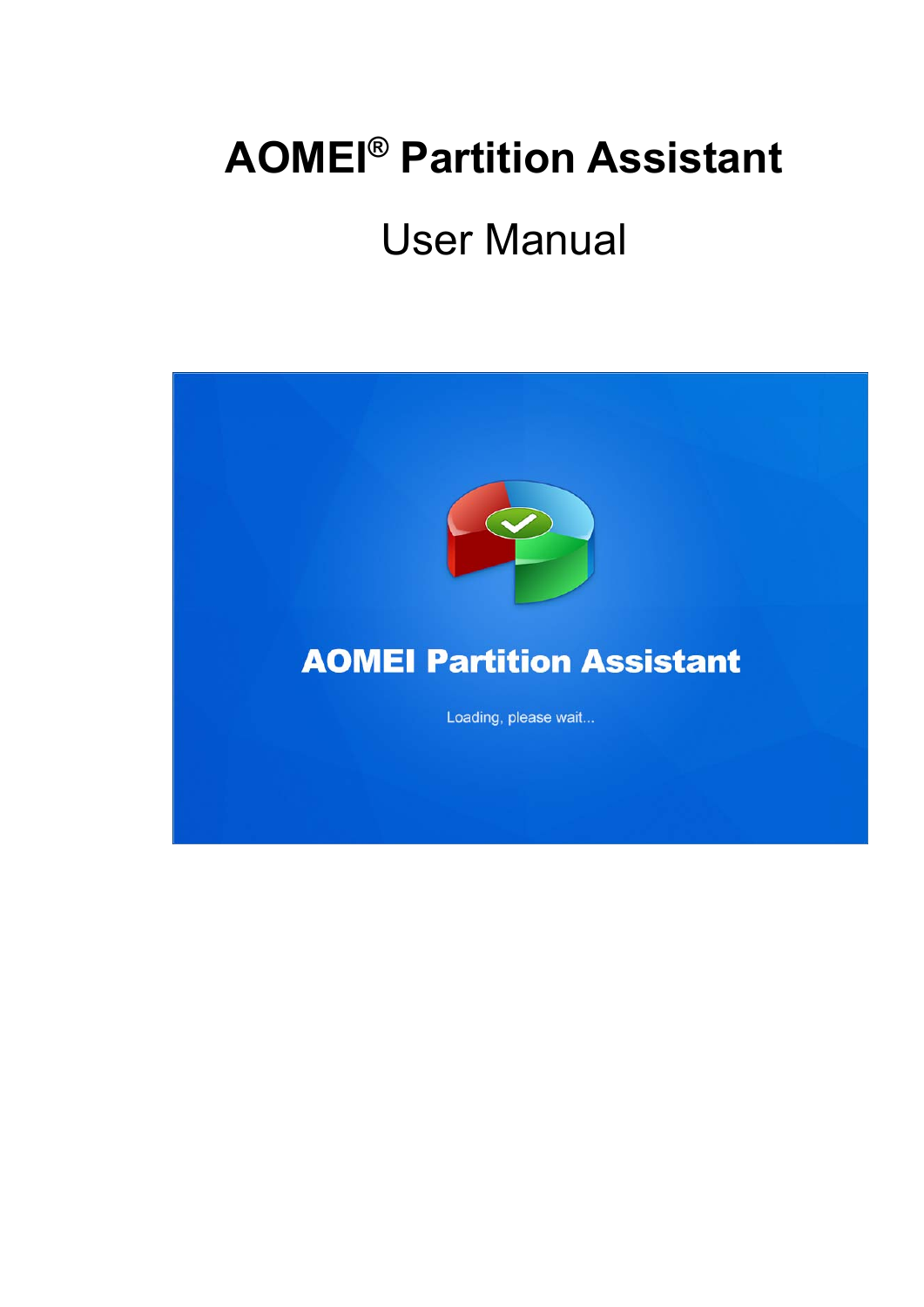# Table of Contents

| 1              |                                                       |  |
|----------------|-------------------------------------------------------|--|
| 1.1            |                                                       |  |
| 1.2            | System Requirements and Supported Operating Systems 1 |  |
| 1.3            |                                                       |  |
| 1.4            |                                                       |  |
| 1.5            |                                                       |  |
| $\overline{2}$ |                                                       |  |
| 2.1            |                                                       |  |
| 2.2            |                                                       |  |
| 2.3            |                                                       |  |
| 2.4            |                                                       |  |
| 2.5            |                                                       |  |
| 2.6            |                                                       |  |
| 2.7            |                                                       |  |
| 2.8            |                                                       |  |
| 2.9            |                                                       |  |
| 2.10           |                                                       |  |
| 2.11           |                                                       |  |
| 2.12           |                                                       |  |
| 2.13           |                                                       |  |
| 2.14           |                                                       |  |
| 2.15           |                                                       |  |
| 2.16           |                                                       |  |
| 2.17           |                                                       |  |
| 2.18           |                                                       |  |
| 2.19           |                                                       |  |
| 2.20           |                                                       |  |
| 3              |                                                       |  |
| 3.1            |                                                       |  |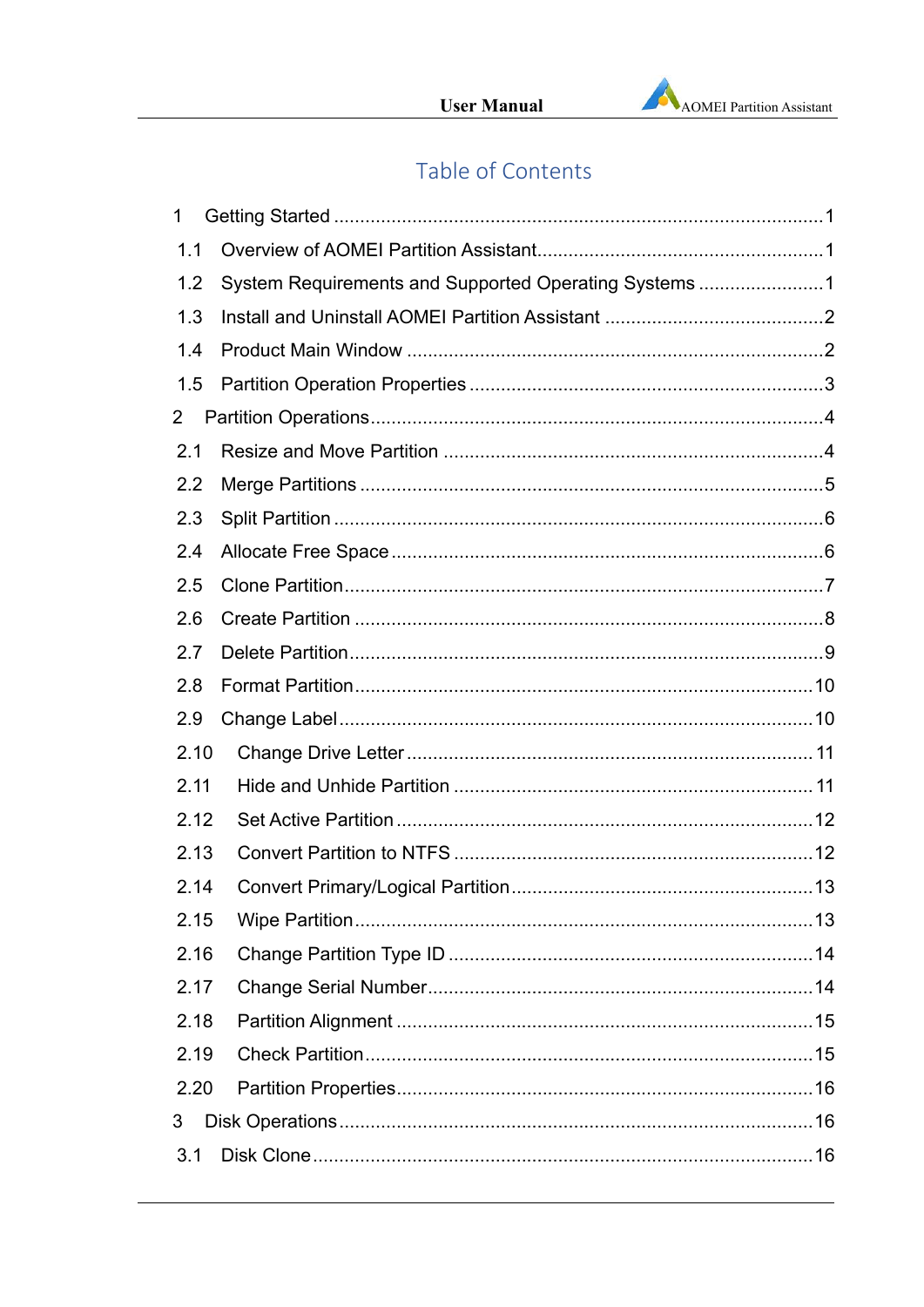|      | <b>User Manual</b> | AOMEI Partition Assistant |
|------|--------------------|---------------------------|
| 3.2  |                    |                           |
| 3.3  |                    |                           |
| 3.4  |                    |                           |
| 3.5  |                    |                           |
| 3.6  |                    |                           |
| 3.7  |                    |                           |
| 3.8  |                    |                           |
| 3.9  |                    |                           |
| 3.10 |                    |                           |
| 3.11 |                    |                           |
| 4    |                    |                           |
| 4.1  |                    |                           |
| 4.2  |                    |                           |
| 4.3  |                    |                           |
| 4.4  |                    |                           |
| 4.5  |                    |                           |
| 4.6  |                    |                           |
| 4.7  |                    |                           |
| 4.8  |                    |                           |
| 4.9  |                    |                           |
| 4.10 |                    |                           |
| 4.11 |                    |                           |
| 4.12 |                    |                           |
| 4.13 |                    |                           |
| 5    |                    |                           |
| 5.1  |                    |                           |
| 5.2  |                    |                           |
| 6    |                    |                           |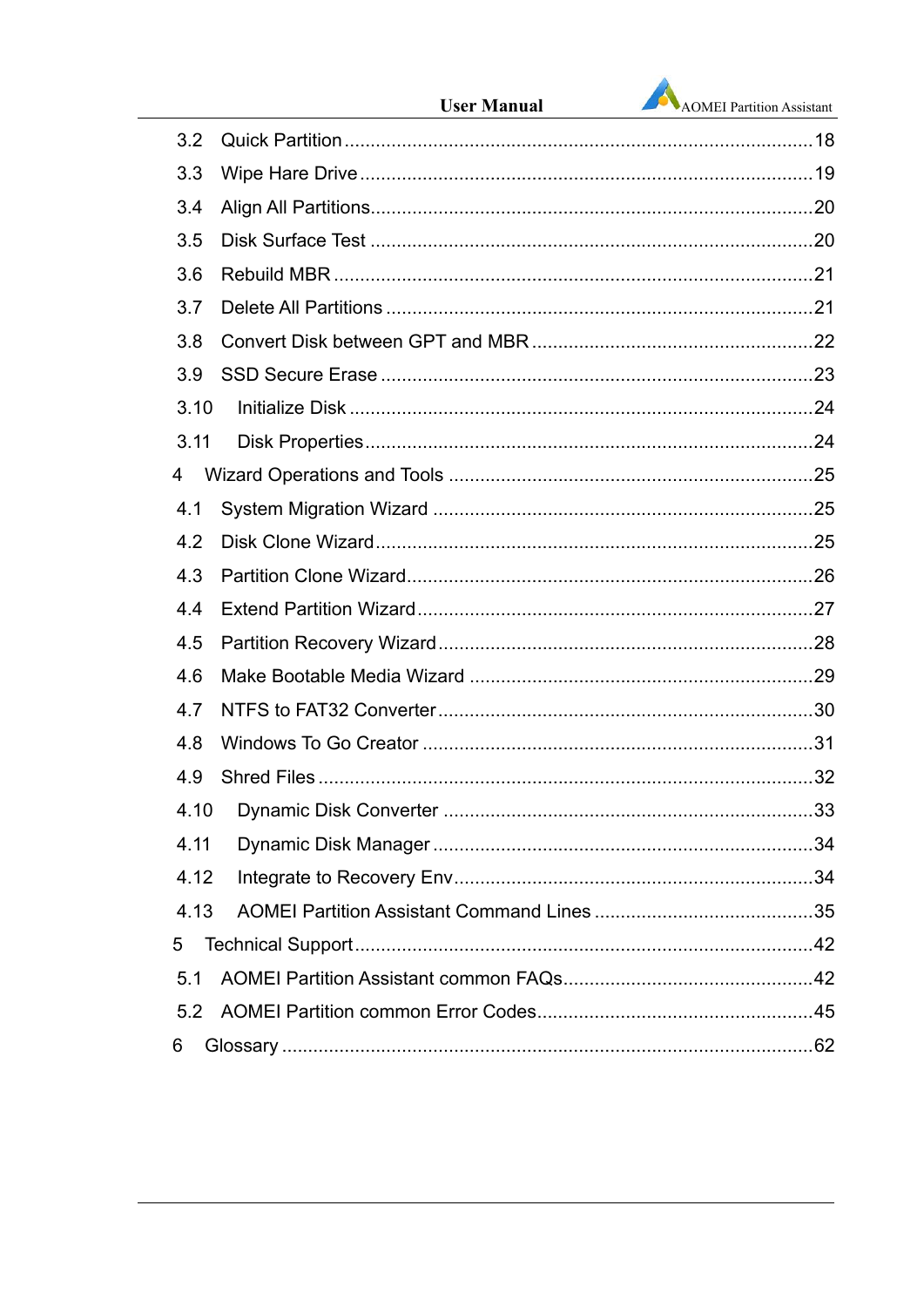# **1 Getting Started**

This Chapter describes AOMEI Partition Assistant main features, the system requirements, supported file systems, operating systems and storage media. Please take the time to be familiar with these powerful and comprehensive features before using Partition Assistant for the first time.

Additional assistance, including screenshots, can be viewed at: www.diskpart.com/manual.html

A Glossary is contained in Chapter 6.

# **1.1 Overview of AOMEI Partition Assistant**

AOMEI Partition Assistant is a highly-efficient, easy-to-use and multifunction partition management software, with user friendly operations to assist you manage the partitions of your hard drives. Under the help of Partition Assistant, you can easily & fast create/delete and merge/split the partition and the most advantage is that it resize/move your partition to readjust the partition volume on the basis that it ensures the security of your data.

# **1.2 System Requirements and Supported Operating Systems**

### **Minimum Hardware requirements**

- 500 MHz x86 or compatible CPU
- 256MB RAM
- Mouse or another pointing device (recommended)

### **Supported Operating Systems**

- Microsoft Windows 10 (all editions, 32-bit and 64-bit)
- Microsoft Windows 8/8.1 (all editions, 32-bit and 64-bit)
- Microsoft Windows 7 (all editions, 32-bit and 64-bit)
- Microsoft Windows Vista (all editions, 32-bit and 64-bit)
- Microsoft Windows XP (all editions, 32-bit and 64-bit)
- Microsoft Windows Server 2019 (all editions)
- Microsoft Windows Server 2016 (all editions)
- Microsoft Windows Server 2012 and 2012 R2 (all editions)
- Microsoft Windows Server 2008 and 2008 R2 (all editions)
- Microsoft Windows Server 2003 and 2003 R2 (all editions)
- Microsoft Windows Home Server (WHS) 2011
- Windows Small Business Server (SBS) 2011

### **Supported File Systems**

. NTFS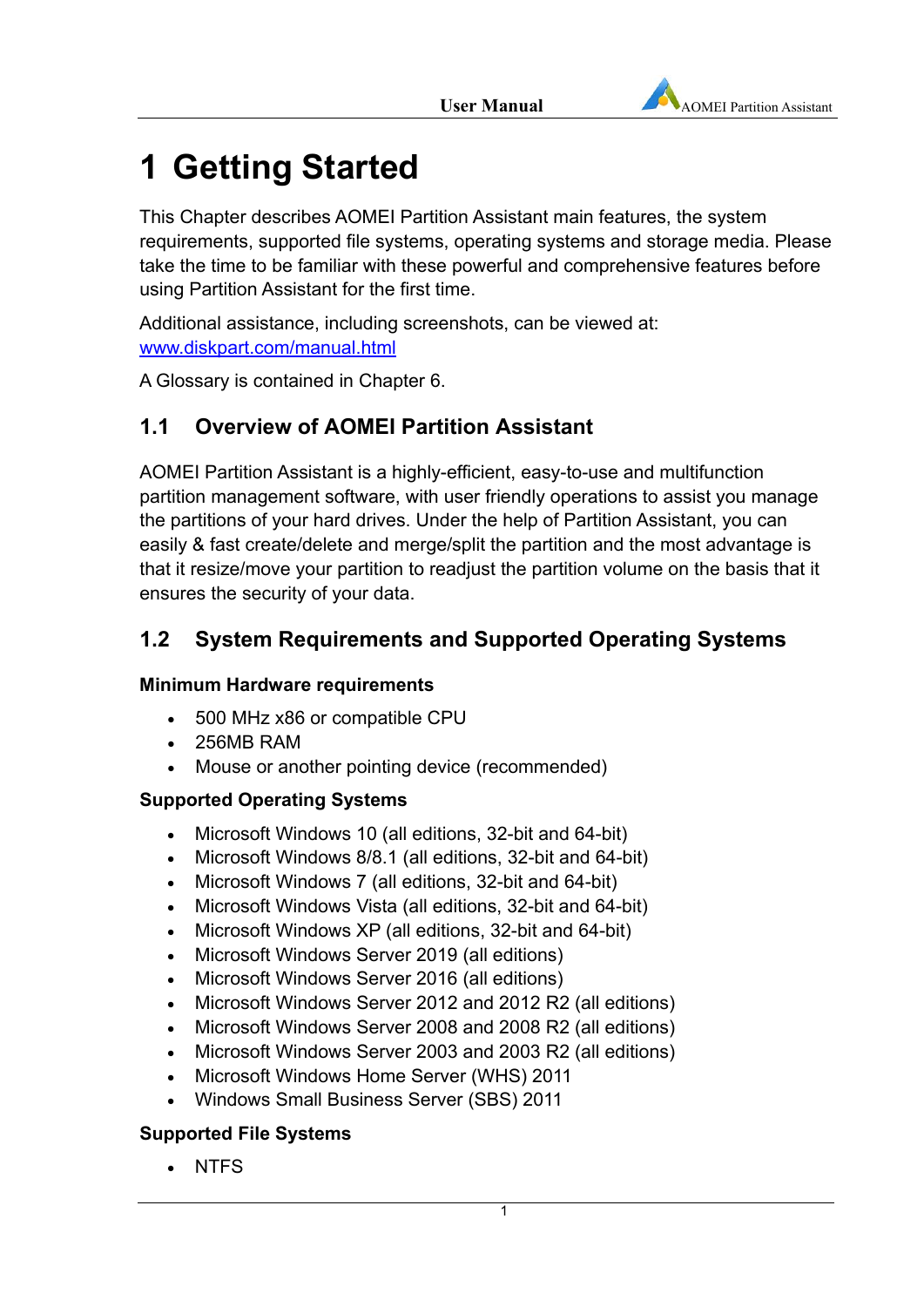

- $\cdot$  FAT16
- $\cdot$  FAT32
- ReFS
- Ext2/3
- ExFAT

For ReFS, ExT2/3, ExFAT file systems and other unknown file systems, AOMEI Partition Assistant only supports format, delete, wipe operations.

AOMEI Partition Assistant supports almost all storage devices recognized by Windows, such as IDE, SATA, SCSI, SSD, USB external disks, RAID (Redundant Array of Independent Disks) and NAS (Network Attached Storage). Additionally, Partition Assistant supports MBR (Master Boot Record) and GPT (Globally unique identifier Partition Table) disk standards and works effectively with the UEFI (Unified Extensible Firmware Interface) start-up process.

# **1.3 Install and Uninstall AOMEI Partition Assistant**

### **Install**

Run AOMEI Partition Assistant setup program **PAssist\_Setup.exe**.

When the popup window appears, select "**Next**" and follow the wizard installation instructions.

After the installation process has completed, a prompt may appear to restart the computer to complete the installation.

### **Uninstall**

Partition Assistant can be uninstalled using one of following two methods in **Windows** 

1. Go to the Start Menu -> AOMEI Partition Assistant -> Uninstall AOMEI Partition Assistant

Or

2. Go to the Windows Control Panel -> Uninstall a program, right-click AOMEI Partition Assistant and uninstall it.

To completely uninstall the program, a prompt may appear requesting the computer be restarted, which can be deferred until a later time.

# **1.4 Product Main Window**

AOMEI Partition Assistant works with the main interface, with menu bar, tool bar, disk panel, and sidebar and partition list. The main interface includes the number of disks, partition info, like drive letter, label, file system, status and free space, which indicates the related information of the selected disk partition with a specific image.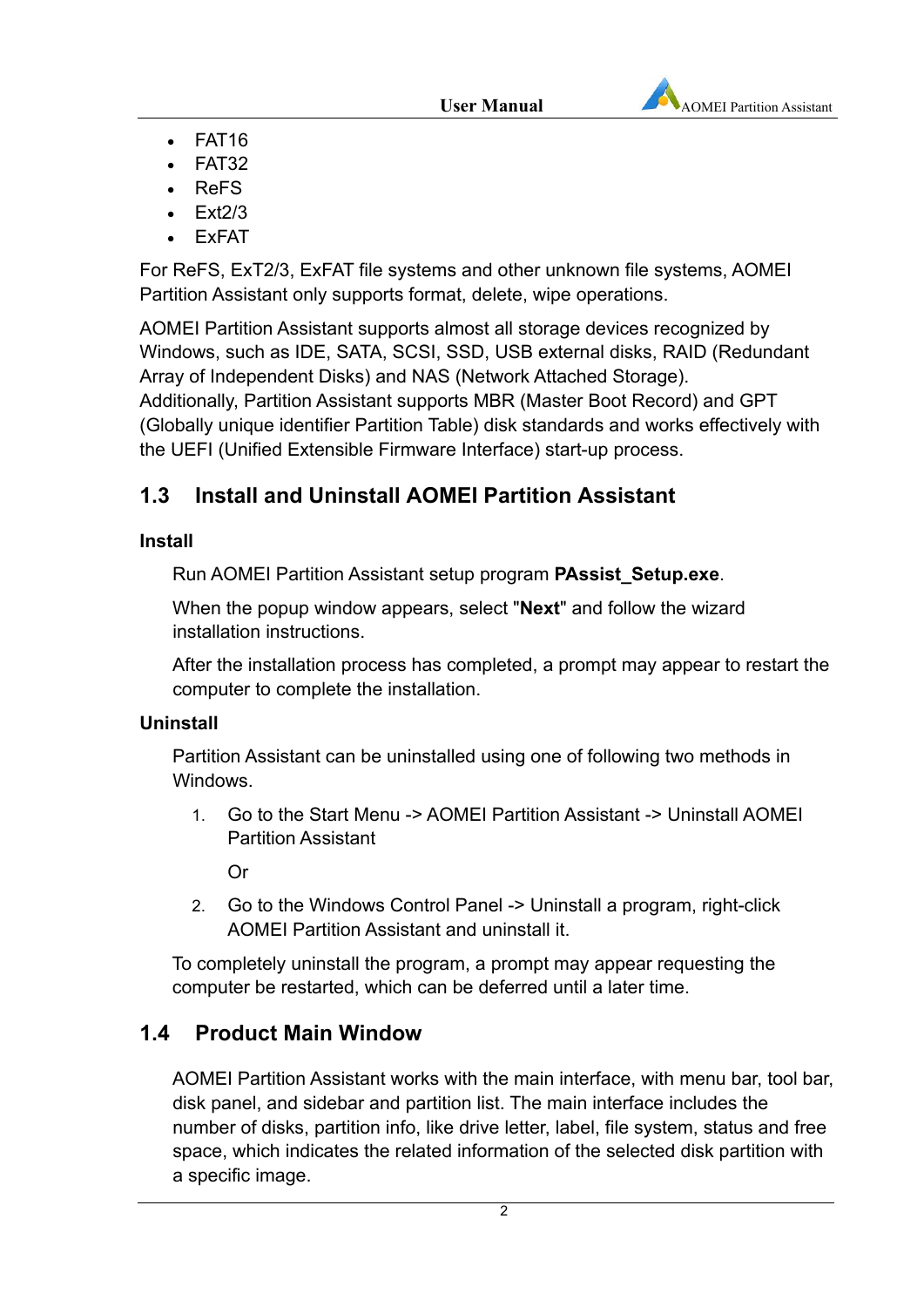

You can click the menu or sidebar to select the disk/partition operations. In addition, some option availabilities  $(e.g.$  submenu) will be dependent on your choices. If you need to refresh the interface, just press F5 to reload the disk devices.

# **1.5 Partition Operation Properties**

### **Displaying operation results**

Results of any disk partition operation are immediately displayed in the Partition Assistant main window. If you create a partition, it will be immediately shown in the disk partition list, as well as in graphical disk panel at the bottom of the main windows. Any partition changes, including resizing, moving and labeling are also immediately displayed in the main window.

### **Pending operations**

- All operations are pending until the user issues the command for the changes to be made permanent. Until then, Partition Assistant will only show the results that are provided by operations. Therefore, you can preview the latest changes first and then decide whether to perform or cancel specific operations.
- All pending operations are added to a pending operations list. You can view it in the Pending Operations List by clicking **Apply** on top tool bar. Partition Assistant enables you to control all planned operations by using **Undo** (Ctrl + Z) or **Redo** (Ctrl + Y) or discard all operations (Ctrl + D) on top tool bar.
- To commit pending operations, the user has to click the menu **Apply** -> **Proceed**. To prevent you from performing any unintentional change on your disk, the program will prompt you confirm the tasks when clicking the **Proceed** button.

### **Note:**

 You must click **Apply** (Ctrl + Enter) -> **Proceed** to take effect the all pending operations.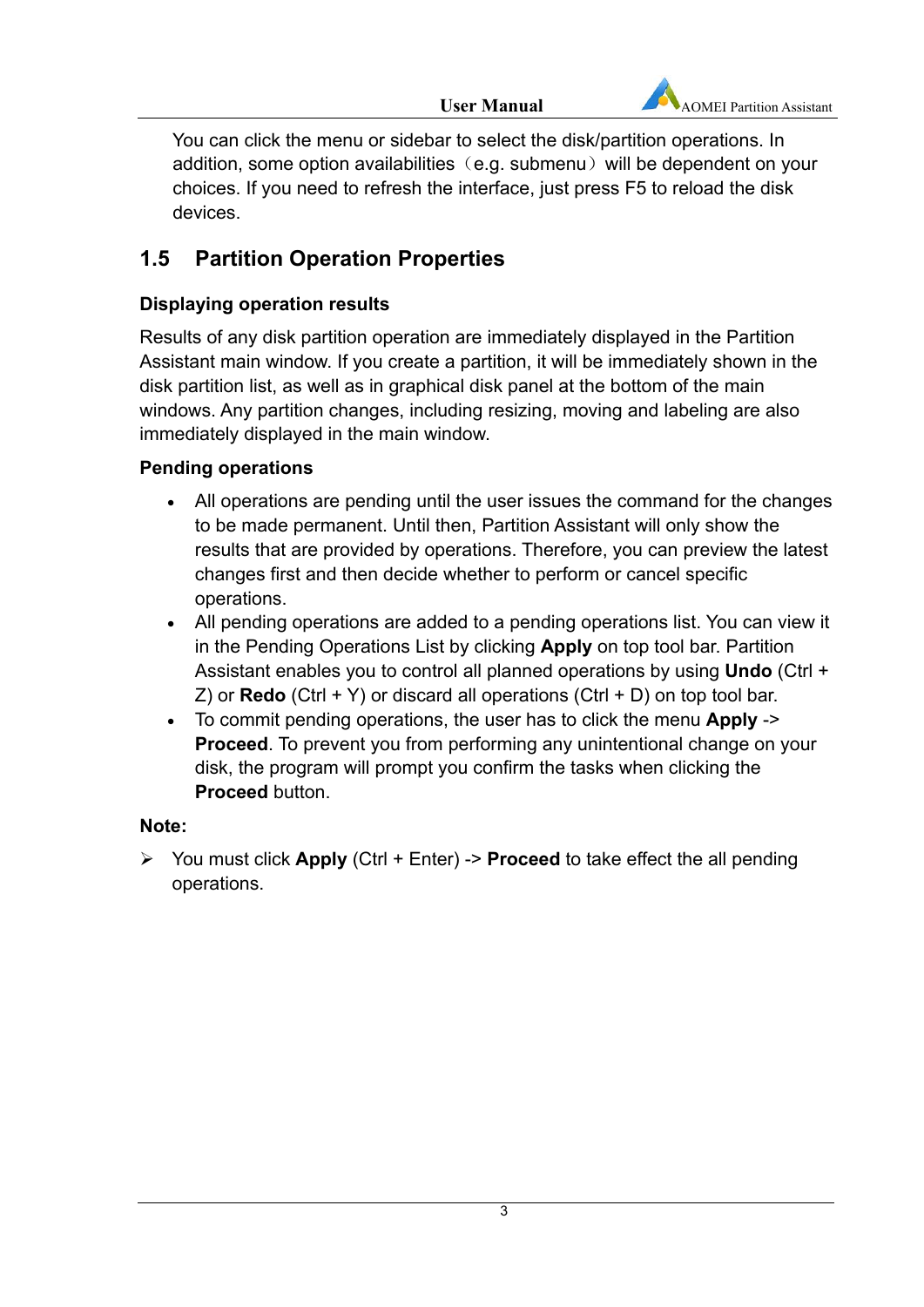

# **2 Partition Operations**

# **2.1 Resize and Move Partition**

Along with data increased and application installed, when you write data to the partition again, you may find there is no more disk space to hold your new data. Partition Assistant allows you expand the partition of the low disk space safely, and also you can shrink partition and move partition.

- 1. Select the partition that you want to resize/move in main window, and click the "**Resize/Move Partition**" option in the left sidebar to invoke the Resize and Move Partition dialog. Or, right click the partition, and then select "**Resize Partition**" in Context Menu.
- 2. In the dialog, you can adjust the size and location of the partition by the following ways:

a)Directly type into a proper size into the Input Box field to adjust/remove the partition.

b)Position the mouse pointer on the left/right border of the partition and drag the border to extend/shrink partition. Then click "**OK**". (If there's no unallocated space beside the partition, you could not drag the border).

c)Put the mouse on the selected partition and drag it leftwards/rightwards when the mouse become a cross crux to adjust the location of partition. Then hit "**OK**" to continue (If there's no unallocated space beside the partition, you could not move partition).

3. By clicking "**OK**", the operation will be added to pending operations list and the new disk layout will be graphically represented in the main window. Click the "**Apply**" on the top toolbar to commit the operation.

In addition, when you select "**Resize/Move Partition**" to move partition on SSD, we suggest you click "**Advanced**" button, and then tick "**Allow partition alignment to optimize the performance of SSD**" option. This feature could speed up SSD's read and write speeds, improve the performance of SSD. If you just extend/shrink partition on SSD, the partition would still not be aligned, even though the option is checked. In this case, you need to align partition manually after.

### **Note:**

- $\triangleright$  Simple partition resizing can increase partition size only if there is unallocated space beside the partition. If you need to performs more complex partition extending, you can use **Extend Partition Wizard**, **Allocated Free Space**, **Merge Partitions** and so on.
- $\triangleright$  When moving system partitions, the system might stop booting. And, if you need to move system/boot partition (for example if the system/boot partition is at the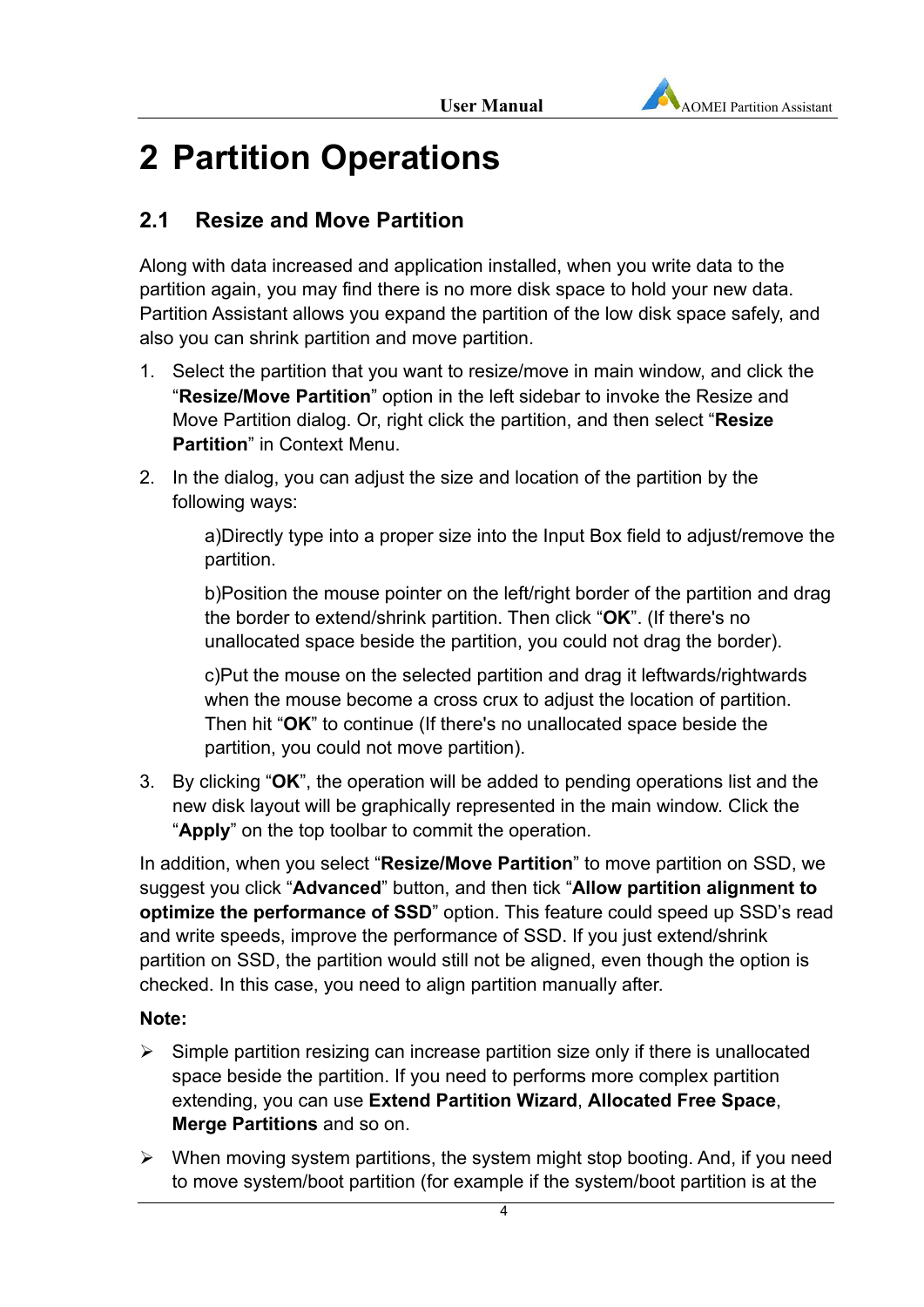end of the hard disk) via **Resize/Move Partition** button, you must tick "I need to move this partition" option, and then you could move it.

- $\triangleright$  After moving or resizing the partition with restore point, you may lose the restore point created by Windows System Restore before.
- $\triangleright$  Some partition shrinking operation will be performed under Reboot Mode: Shrink system and/or boot partition; Shrink a partition on which the page file or AOMEI Partition Assistant installation file is on; Shrink a partition where applications are running.

# **2.2 Merge Partitions**

With the help of Partition Assistant, you could merge two partitions into one without losing data or merge unallocated space to a existing partition.

- 1. Select one partition that you want to merge in main window, and click "**Merge Partitions**" option in the left sidebar to invoke Merge Partition dialog. Or, right click the partition, and then select "**Merge Partitions**" in Context Menu.
- 2. In the pop-up window, select the two partitions that you want to merge. And also select one partition as the merged host partition (for example, merge F:drive to D:drive, D:drive is the host partition). Or, select a partition and the unallocated space to merge,Then Click "**OK**".
- 3. By clicking "**OK**", the operation will be added to pending operations list and the new disk layout will be graphically represented in the main window. Click the "**Apply**" on the top toolbar to commit the operation.

### **Note:**

- $\triangleright$  After merged two partitions, for example, merge E:drive to D:drive, it will create a E-drive folder under merged D:drive to save data of F:drive.
- $\triangleright$  You could select multiple unallocated space to merge into any an existing partition.
- $\triangleright$  You could only merge two partitions every time. And, the two partitions you want to merge must be adjacent and on the same disk.
- $\triangleright$  You could merge data partition into system partition, but could not merge system partition in to data partition.
- $\triangleright$  The "system reserved" partition could not be merged.
- $\triangleright$  The host partition need to have at least 1 GB free space before merging.
- $\triangleright$  If the partitions you want to merged are running applications, AOME Partition Assistant will suggest you to close them or perform the operation under Reboot Mode.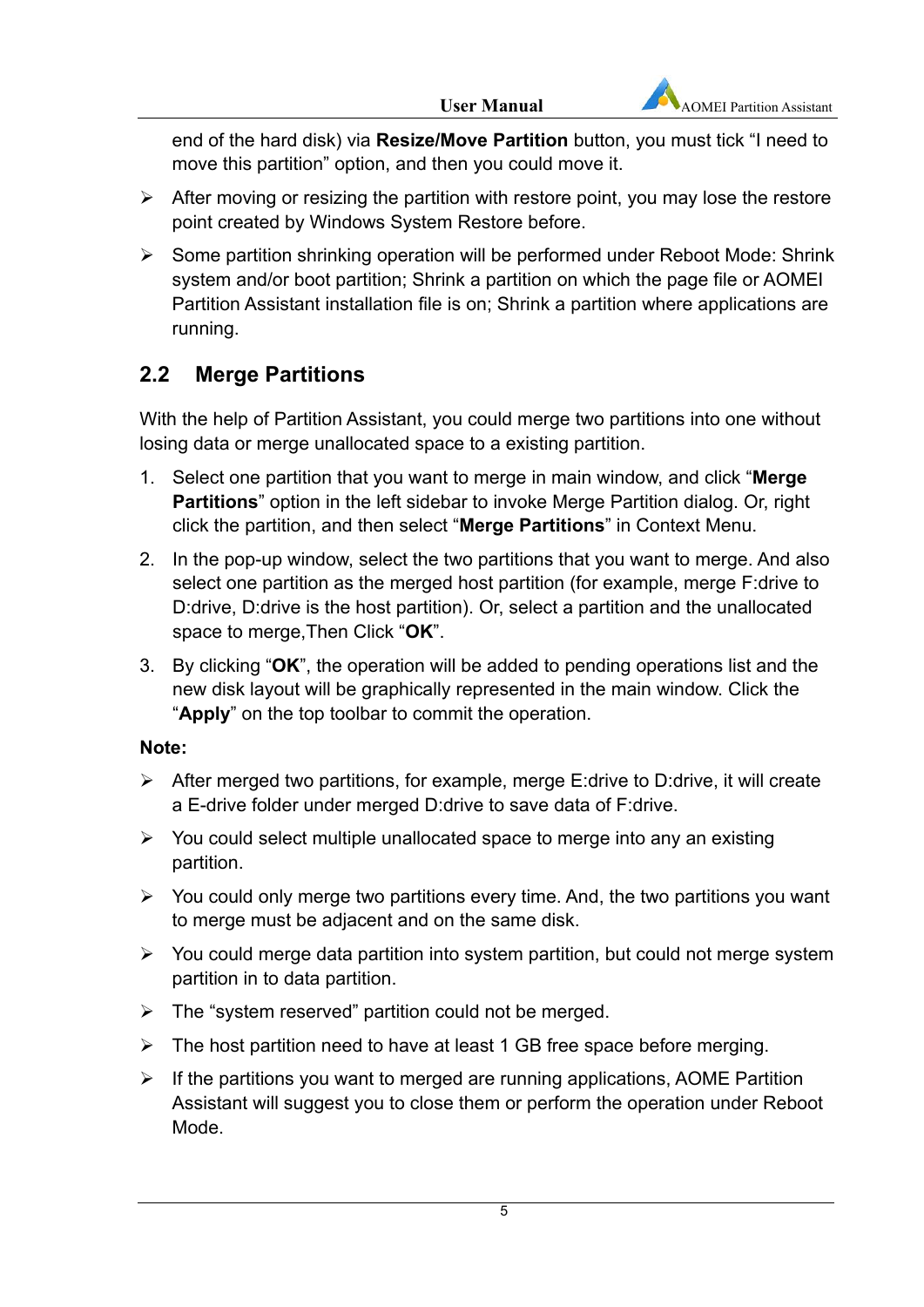# **2.3 Split Partition**

Split Partition can split the unused space of a partition to create new partitions.With the help of this function, you can quickly split one big partition into two or more smaller ones.

- 1. Select one partition that you want to split in main window, and click "**Split Partitions**" option in the left sidebar to invoke Split Partition dialog. Or, right click the partition, and then select "**Split Partitions**" in Context Menu.
- 2. In the pop-up window, drag the double-headed arrow leftwards or rightwards to determine the size of the original partition and new partition. Or you can directly type into the size you want to give to the new/original partition, and click "**OK**" to continue.
- 3. By clicking "**OK**", the operation will be added to pending operations list and the new disk layout will be graphically represented in the main window. Click the "**Apply**" on the top toolbar to commit the operation.

For advanced settings. In the popup window, by clicking the "**Advanced**" button, you could specify partition label, partition type (Primary/Logical) for the new partition. If you are using SSD, you could align the partition by tick "**Allow partition alignment to optimize the performance of SSD**", which could help you speeding up SSD's read and write speeds, improving SSD performance.

In addition, you also can split partition via the keyboard input: select the partition which you want to split and then directly press **Enter** key -> enters a proper value as new partition size and change the drive letter -> press **Enter**. You can also rapidly repeat clicking **Enter** key to split it into several partitions quickly and commit the changes by pressing **Ctrl + Enter**.

### **Note:**

- $\triangleright$  When there are four primary partitions on an MBR disk, if you want to split one of them, the partition that is being split will be converted to logical partition automatically.
- $\triangleright$  When there are four primary partitions on an MBR system disk, the program does not allow you to split the system partition or boot partition. In this case, you could convert one of other partitions from primary to logical partition, and then you can split system or boot partition.

# **2.4 Allocate Free Space**

Allocate Free Space could help you quickly move free space from one partition to another partition in order to increase the target partition size.

1. Select one partition that you want to allocate free space in main window, and click "**Allocated Free Space**" option in the left sidebar to invoke Allocated Free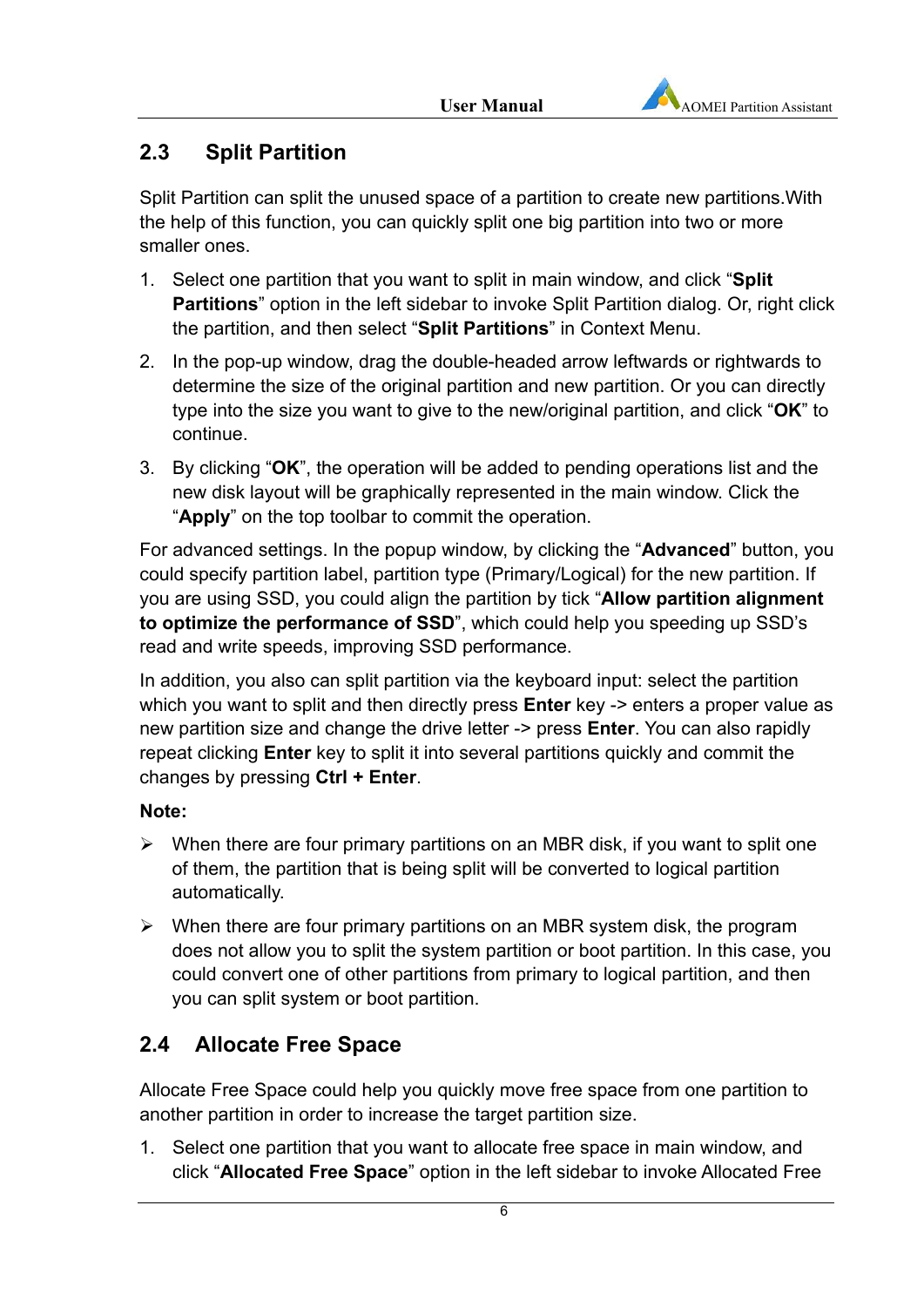Space dialog. Or, right click the partition, and then select "**Allocated Free Space**" in Context Menu.

- 2. In the pop-up window, type into the size of the free space which you want to cut from this partition and select the destination partition which the free space will be directly added into.
- 3. By clicking "**OK**", the operation will be added to pending operations list and the new disk layout will be graphically represented in the main window. Click the "**Apply**" on the top toolbar to commit the operation.

### **Note:**

- $\triangleright$  You can only allocated free space from one partition to another partition on the same disk.
- $\triangleright$  You can't allocate the space greater than the free space of the partition to another partition.
- $\triangleright$  The partition you want to allocated from must have at least 1 GB free space.

# **2.5 Clone Partition**

Partition copy could help you quickly back up your important partition or clone partition to another hard disk so as to prevent data loss from program error or some other accidental affairs.

- 1. Select one partition that you want to copy in main window, and click "**Clone Partition**" option in the left sidebar to invoke Partition Copy Operation dialog. Or, right click the partition, and then select "**Clone Partition**" in Context Menu.
- 2. In the pop-up window, choose a clone method, click "**Next**".
	- 1) "**Clone Partition Quickly**": Only copy the used space of the partition. So, the destination location could be smaller than the source partition but must be larger than the used space.
	- 2) "**Sector-by-Sector Clone**": Copy all sectors of the partition whether used or not. So, the destination location must be equal or larger than source partition.
- 3. Select the appropriate unallocated space as destination, click "**Next**". If the unallocated space exists in SSD, you can tick "**Optimize the performance for SSD**", which could help you speeding up SSD's read and write speeds, improving SSD performance.
- 4. Position the mouse pointer on the left/right border of the partition and drag the border to extend/shrink the destination partition. And, you also can change the partition type(Primary/ Logical) and drive letter of destination partition, then click "**Finish**".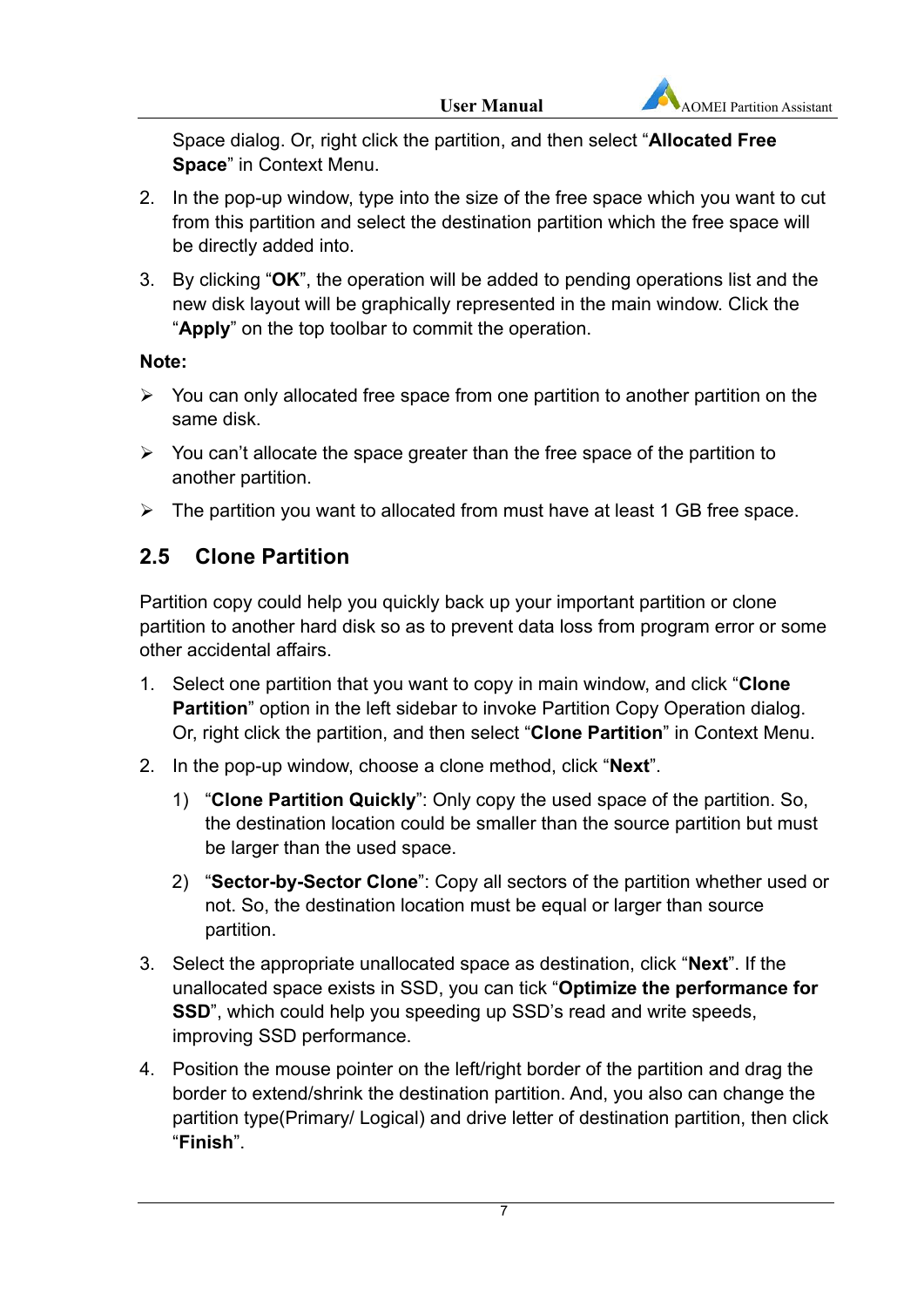5. After that, the operation will be added to pending operations list and the new disk layout will be graphically represented in the main window. Click "**Apply**" button on the toolbar to commit the operation.

### **Note:**

- $\triangleright$  Only unallocated space could be set as destination partition.
- If you use "**Sector-by-Sector Clone**" way, it can't resize the destination partition in Step 3.
- "**Sector-by-Sector Clone**" could clone all data on the drive include recoverable data which means the data that have been deleted or formatted by mistake or virus affection, etc. You can use data recovery tool to recover deleted or formatted data.
- $\triangleright$  If you copy a partition to another MBR disk with three primary partition, it will be logical partition after copied.
- $\triangleright$  You can't copy a partition to another MBR disk with four primary partition, you need to convert a partition on target disk to logical and then do the partition copy.
- $\triangleright$  If you copy system partition, the operation need to be completed under the Reboot Mode. And, for system partition copy, we suggest that you use system migration feature.
- $\triangleright$  Partition copy also has a wizard which could help you quickly perform partition copy operation. You can invoke the Partition Clone Wizard under All Tools.

# **2.6 Create Partition**

To create partition is actually to partition hard drive. Only after you creating partition(s) on a disk and then you can make use of the disk to save all kinds of data. And, creating more than one partition enables you to have operating system separate from data, deploy multi-boot setups and so on.

1. Select the segment of unallocated space which you would like to create a partition on. The "**Create Partition**" button will become available on the left sidebar and in the context menu of the right click.

If there's no unallocated space you could also create partition from an exist partition: select the partition which has a lot of free space and then right click the partition --> "**Create Partition**" or in the left sidebar select "**Create Partition**", the program will take some free space from the selected partition to create a new partition.

2. In the "**Create Partition**" dialog, enter a proper value as new partition size, assign a drive letter and select a file system to the created partition. Meanwhile, you could also drag and move the graphical Partition Bar to change the partition size or location on the disk.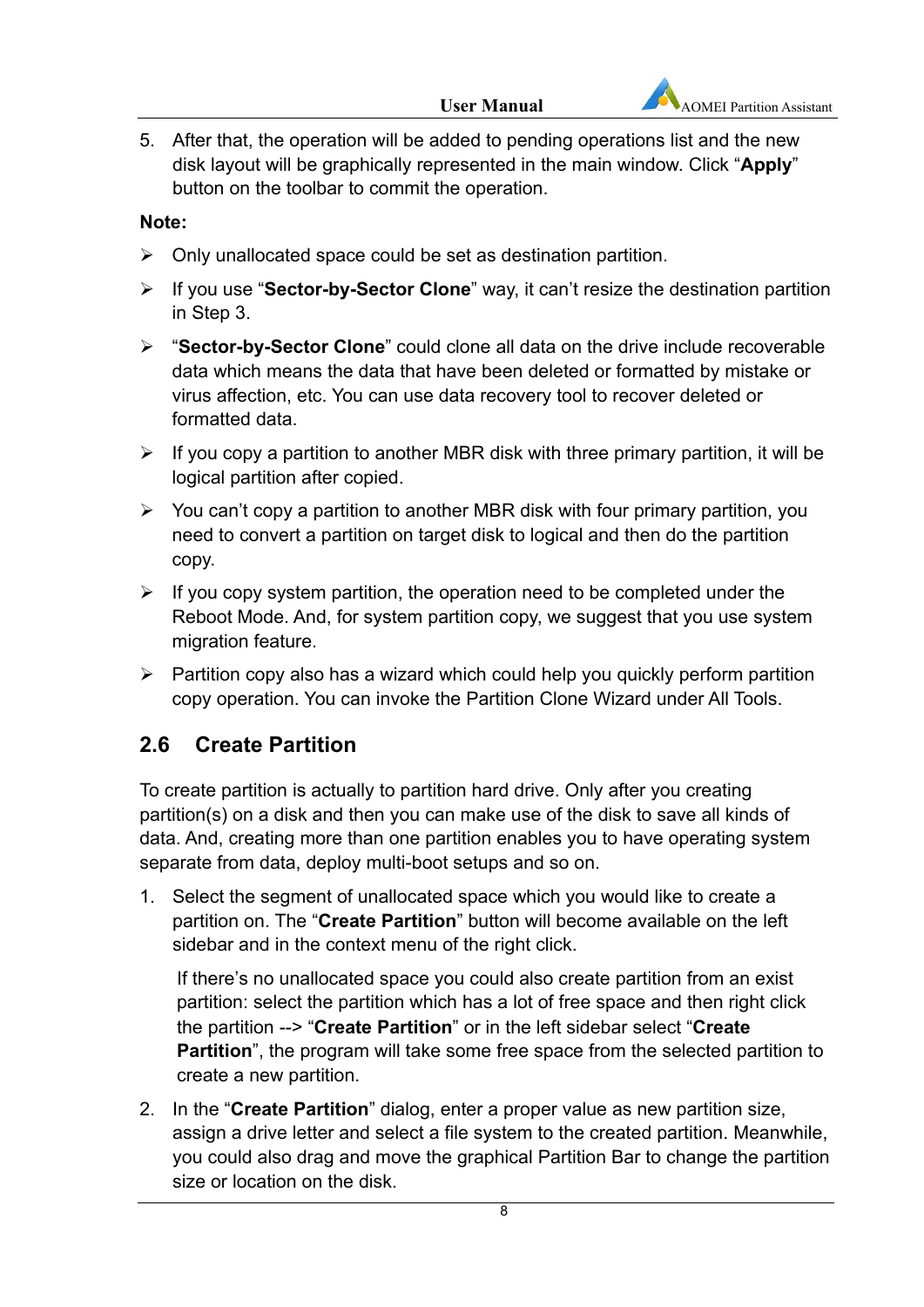

For advanced settings, by clicking the "**Advanced**" button at the left bottom, you could specify partition label, partition type (Primary/Logical) and adjust the partition location by setting unallocated space before/after. And, if you are using SSD, "**SSD partition alignment**" is suggested, which could improve the performance of SSD.

3. By clicking "**OK**", the operation will be added to pending operations list and the new disk layout will be graphically represented in the main window. Click "**Apply**" button on the toolbar to commit the operation.

The quickest way to create partition via keyboard: select the segment of unallocated space and then directly press **Enter** key -> directly enters a proper value as the new partition size -> press **Enter**. You can also rapidly repeat clicking **Enter** key to create several partitions quickly and commit the changes by pressing **Ctrl + Enter**.

### **Note:**

- $\triangleright$  As a rule, Primary is selected if you create a partition to install an operating system.
- $\triangleright$  To select a file system for new partition, we recommend you select NTFS, because FAT32 supported the max file is 4GB.
- $\triangleright$  You can create EXT format partitions under Windows, but Windows is not unable to recognize EXT format partitions.
- $\triangleright$  If there are four primary partitions on MBR disk, you can't directly create a new partition, you need to convert a partition to logical and then continue to create partition.
- $\triangleright$  If you want to create partitions on a blank disk, Quick Partition is recommended.

# **2.7 Delete Partition**

After delete partitions, it will be unallocated space, which can be used to create new partitions or extend existing partitions.

- 1. Select one partition that you want to copy in main window, and click "**Delete Partition**" option in the left sidebar to invoke the operation dialog. Or, right click the partition, and then select "**Delete Partition**" in Context Menu.
- 2. Select the deletion method in the Delete Partition dialog:
	- Delete partition quickly (delete partition without wiping disk sectors).
	- Delete partition and wipe data on it. The data recovery software cannot recover the data on the partition after wipe data.
- 3. By clicking "**OK**", the operation will be added to pending operations list and the new disk layout will be graphically represented in the main window. Click "**Apply**" button on the toolbar to commit the operation.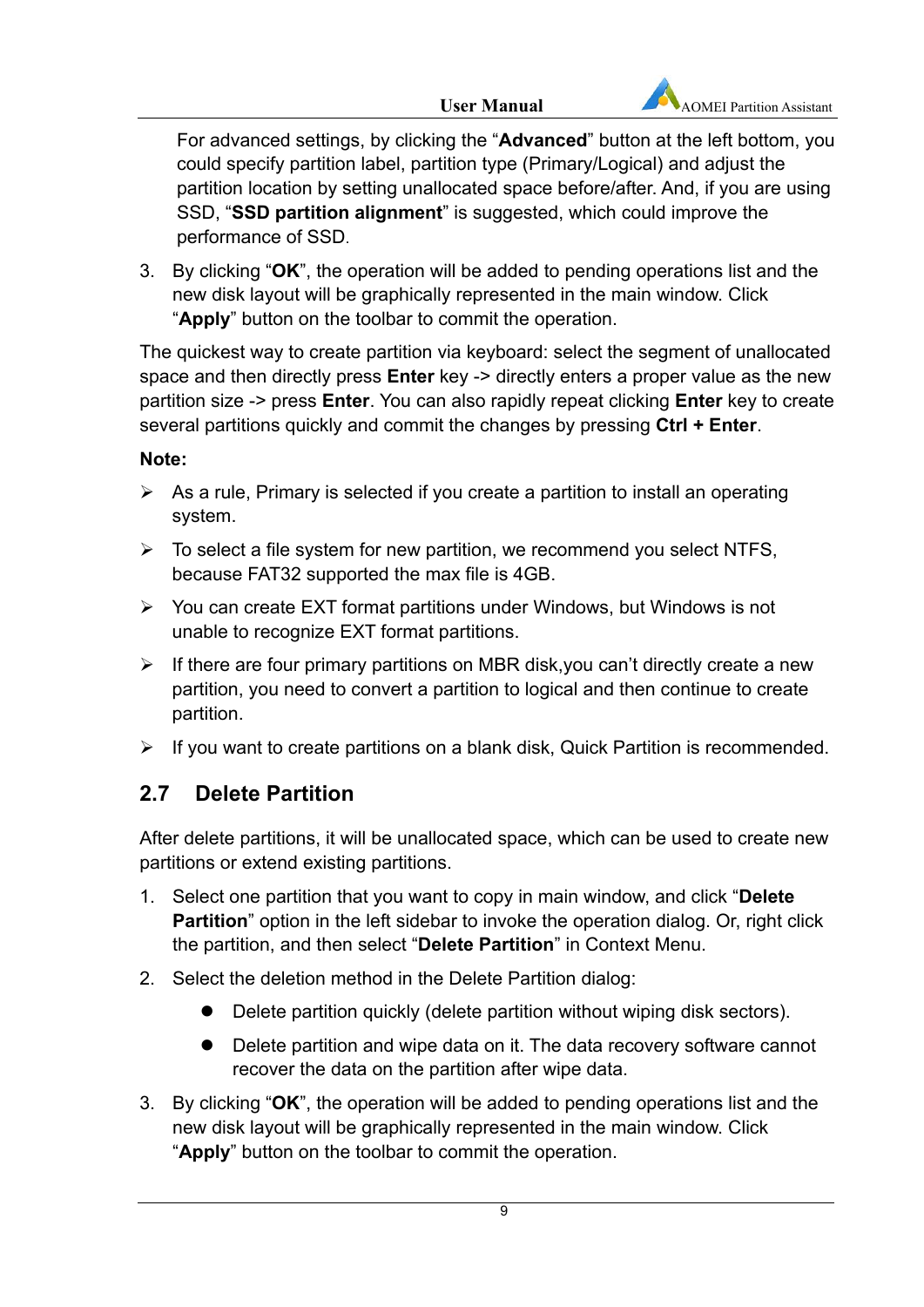#### **Note:**

- $\triangleright$  The program does not allow you delete the current system partition and boot partition.
- $\triangleright$  If you want to delete all partition on a disk one time, you can click the whole disk and then select "**Delete all Partitions**".
- If you want to directly wipe data of partition or disk, "**Wipe Partition**" or "**Wipe Hard Drive**" is recommended.

# **2.8 Format Partition**

Format is designed to change the file system or cluster size of the partition in order to re-arrange the format of the stored data, but the original format and data will be destroyed.

- 1. Select the partition that you want to format in main window, and click "**Format Partition**" option in the left sidebar to invoke the operation dialog. Or, right click the partition, and then select "**Format Partition**" in Context Menu.
- 2. In the dialog, enter the partition label, and select a file system of your desired (e.g. FAT32 or NTFS). For the cluster size (with Default, 512 bytes, 1, 2, 4… 64 KB), having selected Default, Partition Assistant will automatically determine the cluster size depending on selected file system and partition size, and the Default option is recommended.
- 3. By clicking "**OK**", the operation will be added to pending operations list and the new disk layout will be graphically represented in the main window. Click "**Apply**"button on the toolbar to commit the operation.

### **Note:**

- $\triangleright$  Partition formatting destroys all its data, including files and folders! Take special care when performing the operation.
- $\triangleright$  The smaller of the cluster size may let your partition generate many file fragments during the process of the data read-write. The bigger cluster may waste less disk space. We suggest you use this default value.
- $\triangleright$  If you may need to save some big files greater than 4GB to the partition, we suggest use NTFS to format due to the 4GB file limitation of FAT32.

# **2.9 Change Label**

Partition label is an optional name assigned to a partition for easier recognition of your partitions. For example, one could be called Windows which represents a partition with an OS, Games which represent a pastime partition, etc.

To change a partition label: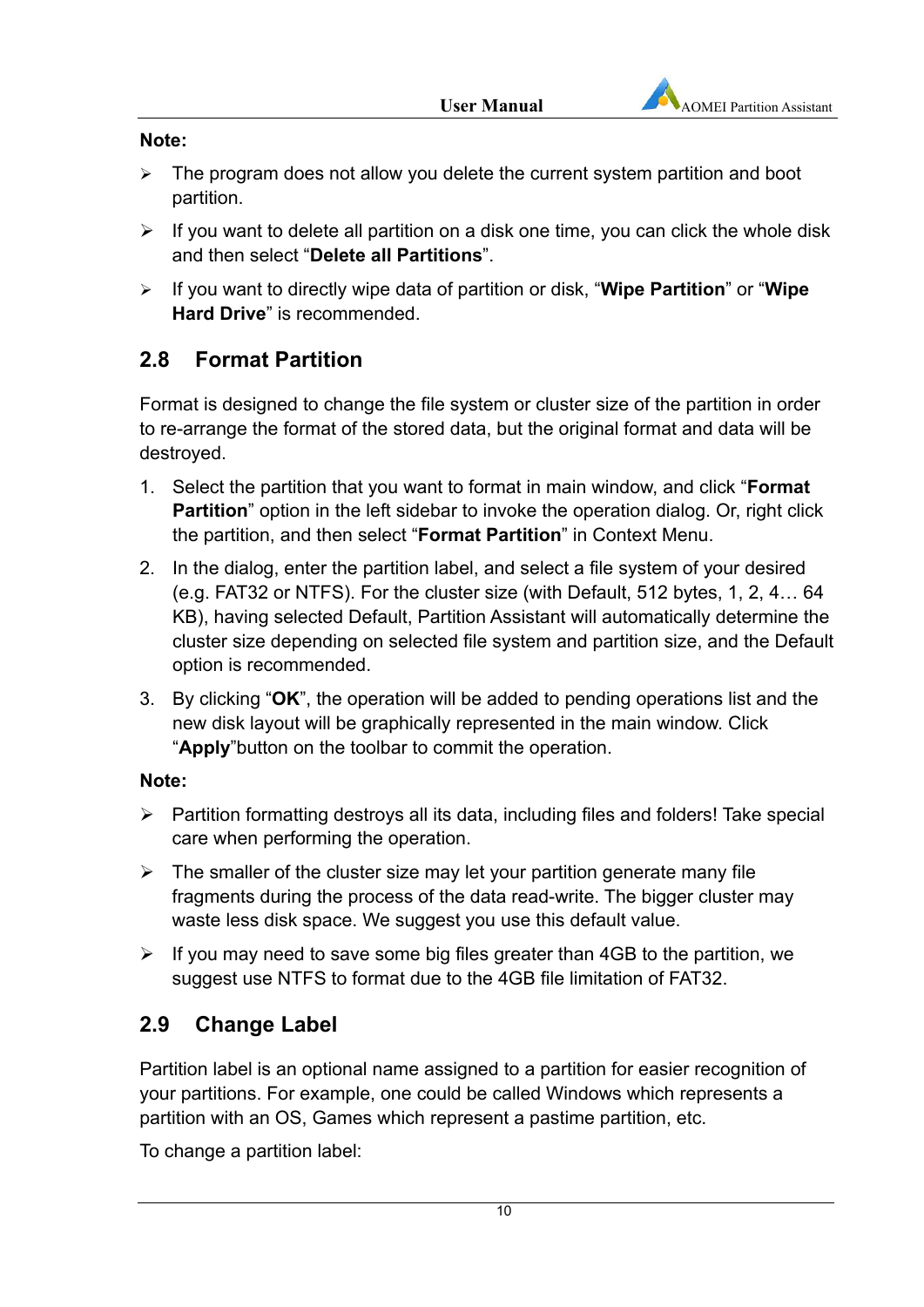- 1. Select a partition which label needed to change, and click the "**Change Label**" option in the left sidebar to invoke the operation dialog. Or, right click the partition, and then select "**Change Label**" in Context Menu.
- 2. Enter a new label in the Input Box field.
- 3. By clicking "**OK**", the operation will be added to pending operations list and the new disk layout will be graphically represented in the main window. Click "**Apply**" button on the toolbar to commit the operation.

### **Note:**

- $\triangleright$  In Windows, partition labels are shown in the Explorer disk and folder tree: System (C:), Work (D:), etc. System and Work are partition labels.
- $\triangleright$  For FAT/FAT32/exFAT partition, the label can be set up to 11 characters, but in NTFS, the partition label is up to 32 characters.

# **2.10 Change Drive Letter**

Windows assign drive letters (C: D :,...) in order to access the files or folders on the drive.

To change a letter assigned to a partition:

- 1. Select a partition which you need to change or assign drive letter, and click the "Change Drive Letter" option in the left sidebar to invoke the operation dialog. Or, right click the partition, and then select "**Advanced**"-->"**Change Drive Letter**" in Context Menu.
- 2. Specify the new drive letter to assign to the partition by clicking drop down list. The partition's original letter will be deleted if you selected the new letter is None.
- 3. By clicking "**OK**", the operation will be added to pending operations list and the new disk layout will be graphically represented in the main window. Click "**Apply**" button on the toolbar to commit the operation.

### **Note:**

- $\triangleright$  Directly changing a partition letter might affect some shortcuts or applications in the partition are unavailable.
- If the drive letter you want to use isn't list under "**New Drive Letter**", please check if other partitions or CD/DVD have used it.
- $\triangleright$  The partition with "\*" might be a hidden partition or has no drive letter.

# **2.11 Hide and Unhide Partition**

You can hide or unhide partitions easily with Partition Assistant. After hiding partition, the drive letter will be removed; the mean is you can not access the data on the partition by My Computer - Explorer.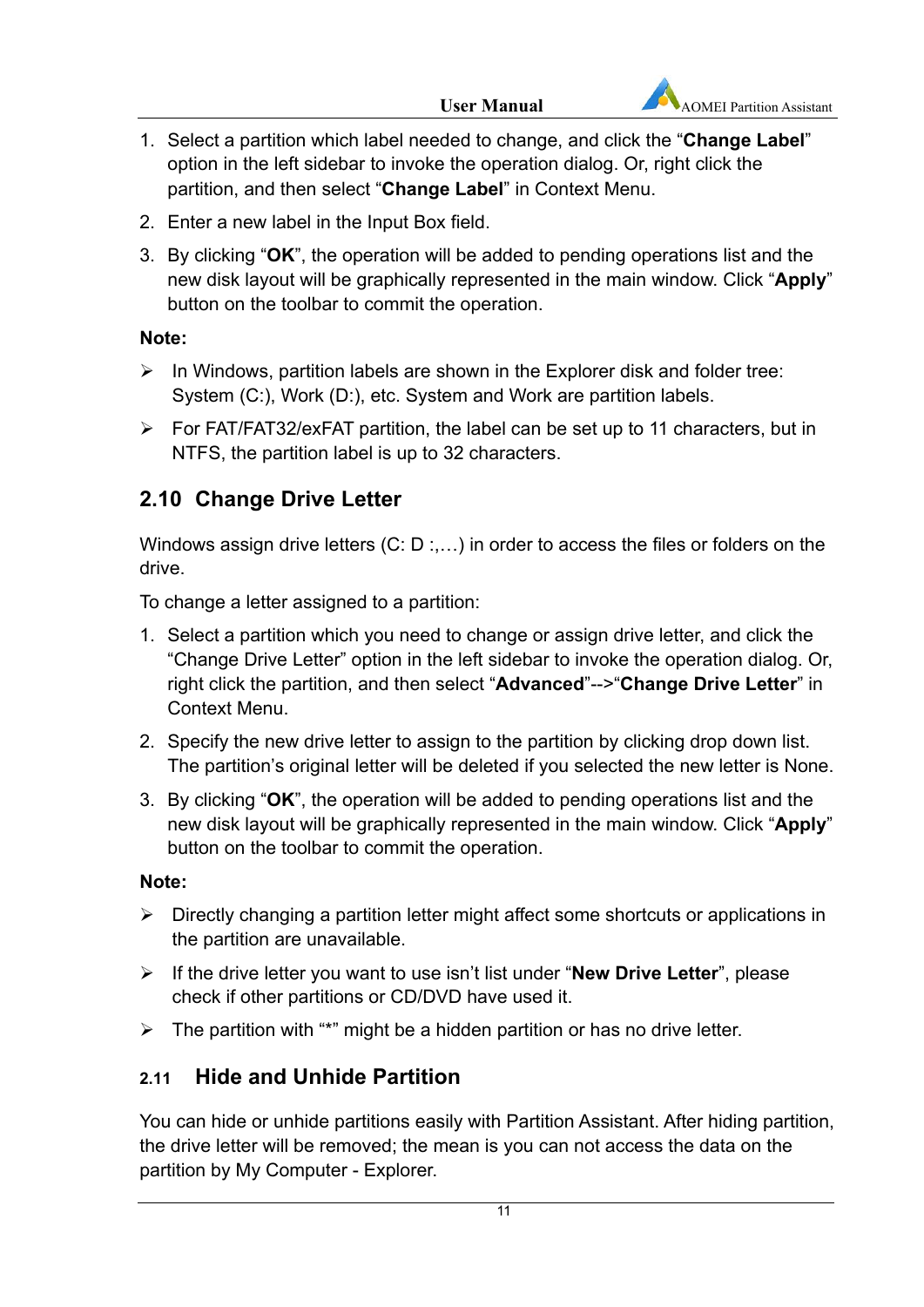

To hide or unhide partition:

- 1. Select a partition which you need to hide, and click the "**Hide Partition**" option in the left sidebar to invoke the operation dialog. Or, right click the partition, and then select "**Advanced**"-->"**Hide Partition**" in Context Menu.
- 2. By clicking "**OK**", the operation will be added to pending operations list and the new disk layout will be graphically represented in the main window. Click "**Apply**" button on the toolbar to commit the operation.

### **Note:**

- $\triangleright$  The hidden partition in the system is not available for use. If you want to use it again, you should unhide this partition. Moreover, after hiding, you are unable to assign drive letter because Windows does not allow. Unhide will reallocate a drive letter to the partition for use.
- $\triangleright$  The partition with "\*" might be a hidden partition or has no drive letter.

# **2.12 Set Active Partition**

Typically, your disk always has only active partition. A Windows operating system need to be booted from the active partition, therefore, it is very important. If you have several primary partitions on a disk, you must specify one to be the boot partition. For this, you can set a partition to active, and then this will make that the partition is able to boot an OS. Besides, a disk can have only one active partition.

To set active partition:

- 1. Select a primary partition which you want to active, and click the "**Set Active Partition**" option in the left sidebar to invoke the operation dialog. Or, right click the partition, click the "**Advanced**" ->"**Set Active Partition**" option in Context Menu.
- 2. By clicking "**OK**" this will add a pending operation, and the changes will be represented in the main window. Click "**Apply**" button on the toolbar to commit the operation.

Note:

- $\triangleright$  Before you make a partition active, you must make sure it is formatted and contains an operating system, or contains boot.ini file or BCD file under Boot folder. Otherwise your PC will not boot from this partition!
- $\triangleright$  Setting the partition as active will cause another primary partition to change to inactive.

# **2.13 Convert Partition to NTFS**

This function will convert partition from FAT to NTFS partition. To do this, you can improve the partition performance.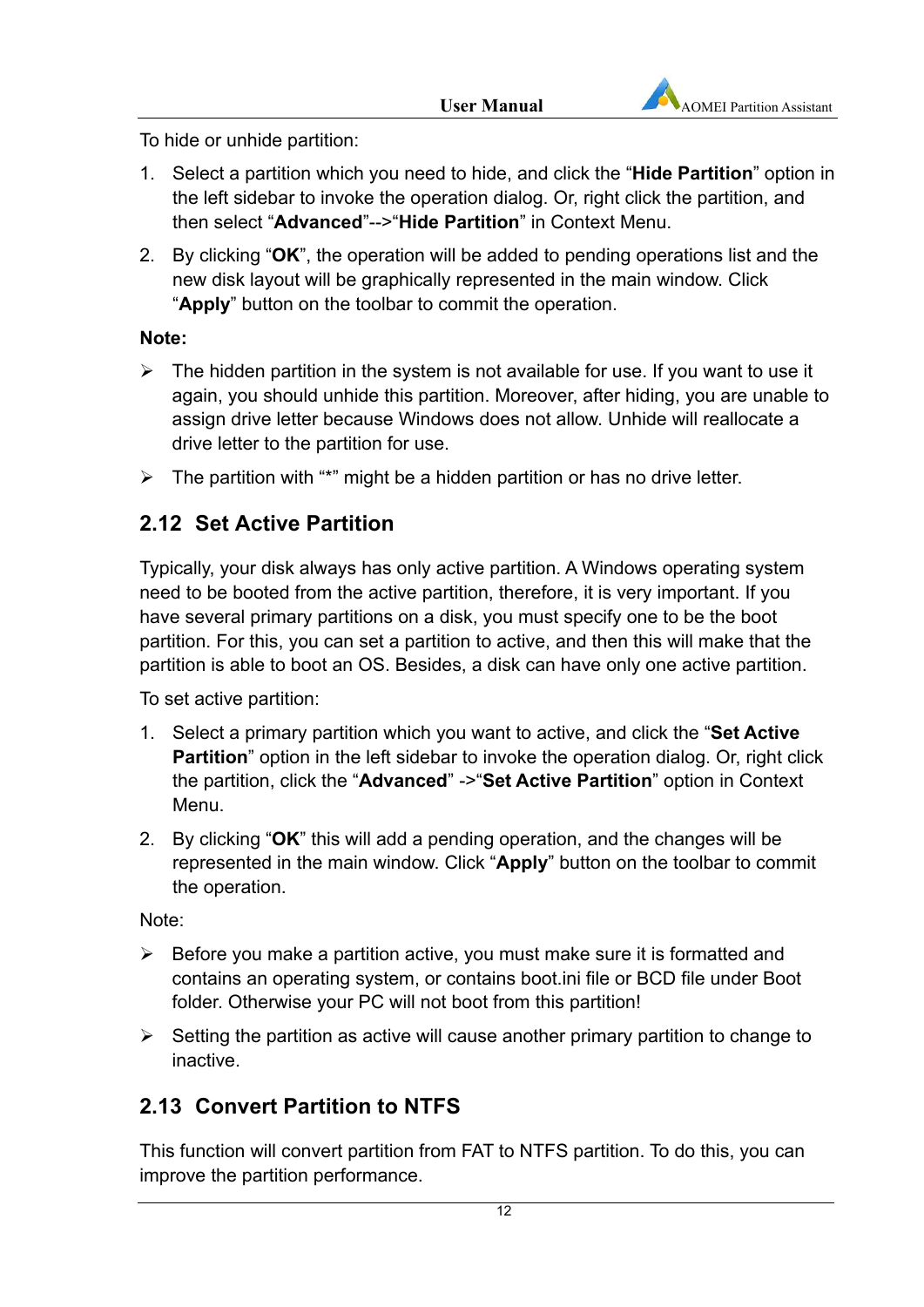File system conversion steps:

- 1. Select a FAT partition which you want to convert, and click the "**Convert to NTFS**" option in the left sidebar to invoke the operation dialog. Or, right click the partition, click the "**Advanced**"->"**Convert to NTFS**"option in Context Menu.
- 2. By clicking "**OK**" this will add a pending operation, and the changes will be represented in the main window. Click "**Apply**" button on the toolbar to commit the operation.

#### **Note:**

- $\triangleright$  If the conversion is failed by using Partition Assistant, please use Windows builtin the command convert.exe to FAT to NTFS in command line prompt.
- **NTFS to FAT32 Converter** wizard under **All Tools** supports converting NTFS to FAT32 and FAT32 to NTFS.

# **2.14 Convert Primary/Logical Partition**

If there are four primary partitions on a MBR disk, you will unable to create other new partitions. Here, you must convert one of them to logical partition. Partition Assistant supports convert between logical partition and primary partition.

- 1. Select a partition which you want to convert, and click the "**Convert to Primary**" or "**Convert to Logical**" option in the left sidebar to invoke the operation dialog. Or, right click the partition, click the "**Advanced**"->"**Convert**"option in Context Menu.
- 2. By clicking "**OK**" this will add a pending operation, and the changes will be represented in the main window. Click "**Apply**" button on the toolbar to commit the operation.

### **Note:**

- $\triangleright$  System partition or boot partition can not be converted from primary to logical.
- Converting Primary/Logical Partition only is available in MBR disk.

### **2.15 Wipe Partition**

Wipe Data can erase the data completely and ensure that the data can not be recovered by any data recovery solution. This function can prevent undesired recovery of your deleted data.

#### **To wipe partition**

1. Select a partition that you want to wipe in the main window, and click the "**Wipe Partition**" option in the left sidebar to invoke the operation dialog. Or right click the partition, click the "**Wipe Partition**"option in Context Menu.

There are four wiping methods below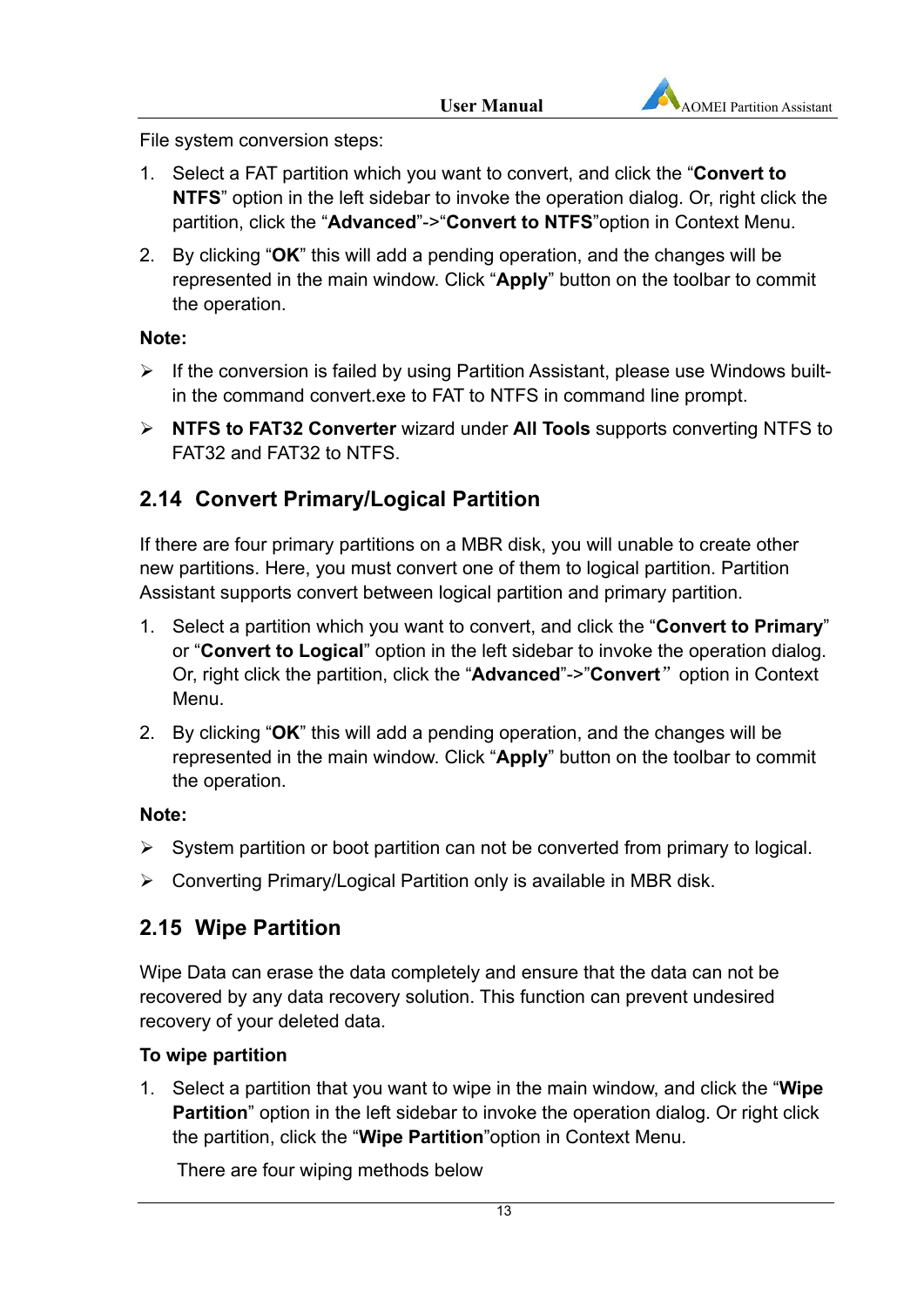

- a) Full sectors with Zero(Safe,Quick)
- b) Full sectors with random data(Safe,Quick)
- c) DoD 5220.22-M(Very Safe,Slow)
- d) Gutmann(35 passes,Very Safe,Very Slow)
- 2. By clicking "**OK**" this will add a pending operation, and the changes will be represented in the main window. Click "**Apply**" button on the toolbar to commit the operation.

#### **Note:**

- If you select "**DoD 5220.22-M**" method, you can specify the number of times to wipe from 1 to 7.
- $\triangleright$  You will not be able to recover any data that are wiped out.
- AOMEI Partition Assistant is not a file-level wipe software but a sector-level one. So, you can only use AOMEI Partition Assistant to wipe partition or disk. After a partition/disk has been wiped, all the files on it will be erased simultaneously. If you do need to wipe a specific file, then you have to download a file-level wipe software.

# **2.16 Change Partition Type ID**

Change partition type to any other type in the list, it may cause some operating system could work with these partitions. Please exercise caution to perform this operation.

#### **To change partition type**

- 1. Select a partition which you want to change, and click the "**Change Partition Type ID**" option in the left sidebar to invoke the operation dialog. Or, right click the partition, click the "**Advanced**"->"**Change Partition Type ID**" option in Context Menu.
- 2. Select a new partition type ID, click "**OK**" to continue. Click "**Apply**" button on the toolbar to commit the operation.

# **2.17 Change Serial Number**

The feature could help you change the partition serial number. But note that if you have no need to change it or not clear about the use, you'd better not to change it, since it may cause system not boot or work incorrectly. Please exercise caution to perform this operation.

#### **To change serial number**

1. Select the partition which you want to change serial number, click the "**Change Serial Number**" option in the left sidebar to invoke the operation dialog. Or, right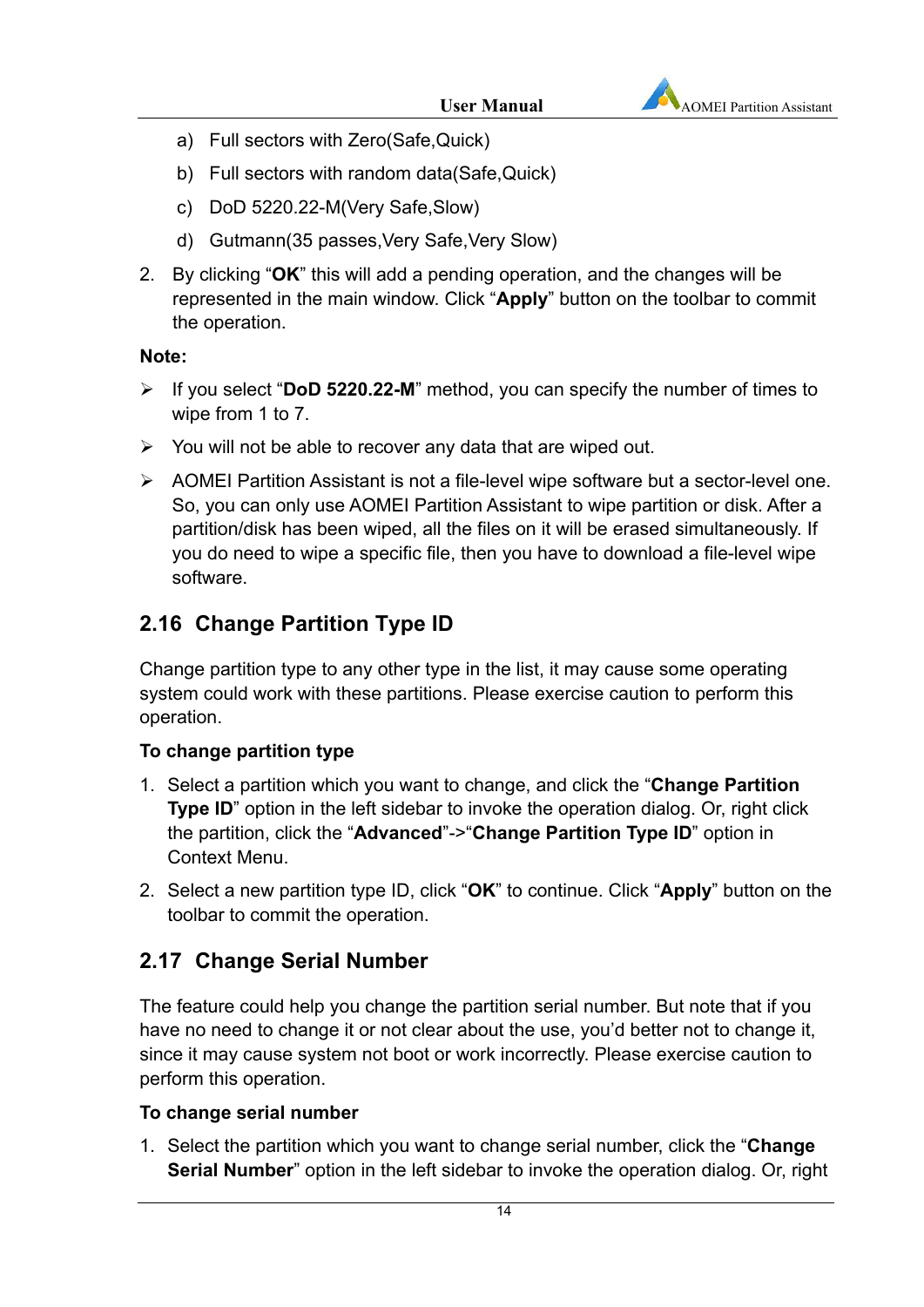click the partition, click the "**Advanced**"-> "**Change Serial Number**" option in Context Menu.

2. Revise your partition serial number and click "**OK**" to continue; Click **Apply** on the toolbar to commit the changes.

# **2.18 Partition Alignment**

Partition alignment can speed up Solid State Drive's (SSD) read and write speeds. Especially when SSD was used as system drive, it could help you improve the overall performance of system.

### **To align partition**

- 1. Select a partition you want to align, click the "**Partition Alignment**" option in the left sidebar to invoke the operation dialog. Or, right click the partition, click the "**Advanced**"->"**Partition Alignment**" option in Context Menu.
- 2. Set partition alignment to the default sector or other sectors (2, 4, 8, 16, 32, 64, 128, 256, 512, 1024, 2048, 4096) in the drop-down menu (Default "Optimized" is aligned to 2048 sector), then click "**OK**".
- 3. By clicking "**OK**" this will add a pending operation, and the changes will be represented in the main window. Click "**Apply**" button on the toolbar to commit the operation.

### **Note:**

- $\triangleright$  When you perform partition alignment, the program will automatically detect whether the partition has aligned. If it prompts you "the current partition is already optimized", at that rate you do not need to align it again.
- If you need to align the whole disk, please use the "**Align All Partitions**" function.
- $\triangleright$  When performing resize/move partition, the program will perform 4K alignment for the partition by default.

# **2.19 Check Partition**

Check Error can discover some errors of the file system to ensure the integrity of your data files. And on a disk or any partition, the function will scan each sector status by reading data from the sector.

### **Check Steps**

1. Select a partition or an unallocated space that you want to check in main window, and click the "**Check Partition**" option in the left sidebar to invoke the operation dialog. Or, right click the partition, click the "**Advanced**"-> "**Check Partition**" option in Context Menu.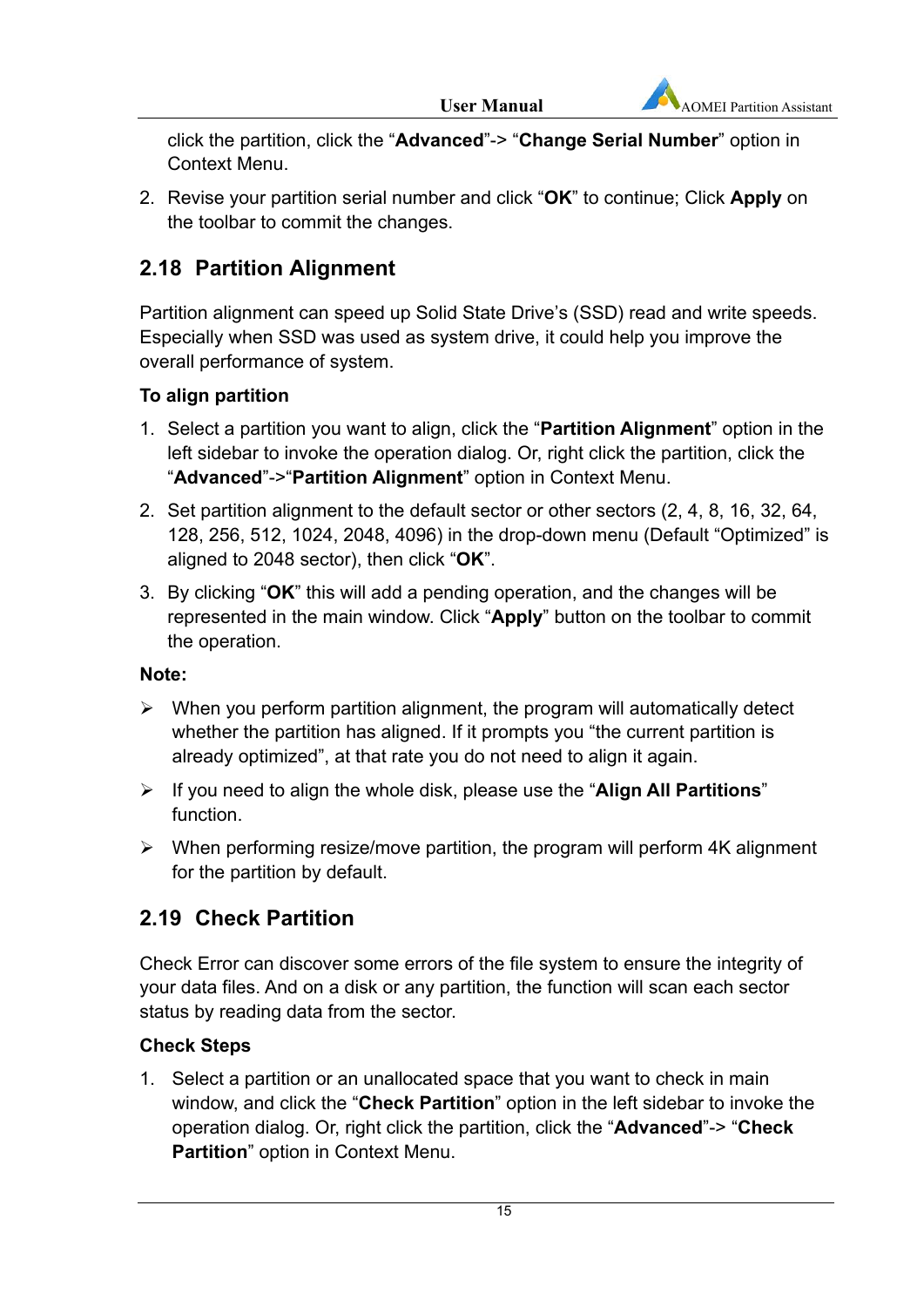

- 2. Pick a check method in the Check Partition dialog:
	- Check partition and fix errors in this partition by using chkdsk.exe. If there are some errors in the partition, the errors will be fixed automatically by AOMEI Partition Assistant.
	- Check partition for errors by using chedsk.exe. This will discover file system's errors, and you also can use chkdsk.exe /F in CMD to amend the discovered errors.
	- Check whether there are bad sectors on the partition. This is a disk surface test, which will scan the selected disk space. Disk block no error will mark as green color and disk block with reading error will mark as red color.
- 3. By clicking "**OK**" to perform checking operation immediately.

# **2.20 Partition Properties**

"**Partition Properties**" will show you more detailed information about your partition, such as: General information, Partition Information and File System Information.

### **To View Partition Properties**

Select a partition, click the "**Properties**" option in the left sidebar. Or, right click the partition, click the "**Properties**" option in Context Menu.

### You will see **General, Partition Info** and **File System Info**.

### **For General:**

You can see parameters such as: Total Size, Used Space and Free Space.

### **For Partition Info:**

You can see parameters such as: Fils system, Physical total sectors, First physcial sector, etc.

### **For File System Info**:

You can see parameters such as: Bytes per sector, Sectors per cluster, File system total sectors, etc.

# **3 Disk Operations**

# **3.1 Disk Clone**

Disk Clone copies a hard disk drive to another disk drive. All data on the disk, including the operating system, applications, configuration settings and all partitions, etc., will be transferred to the destination disk.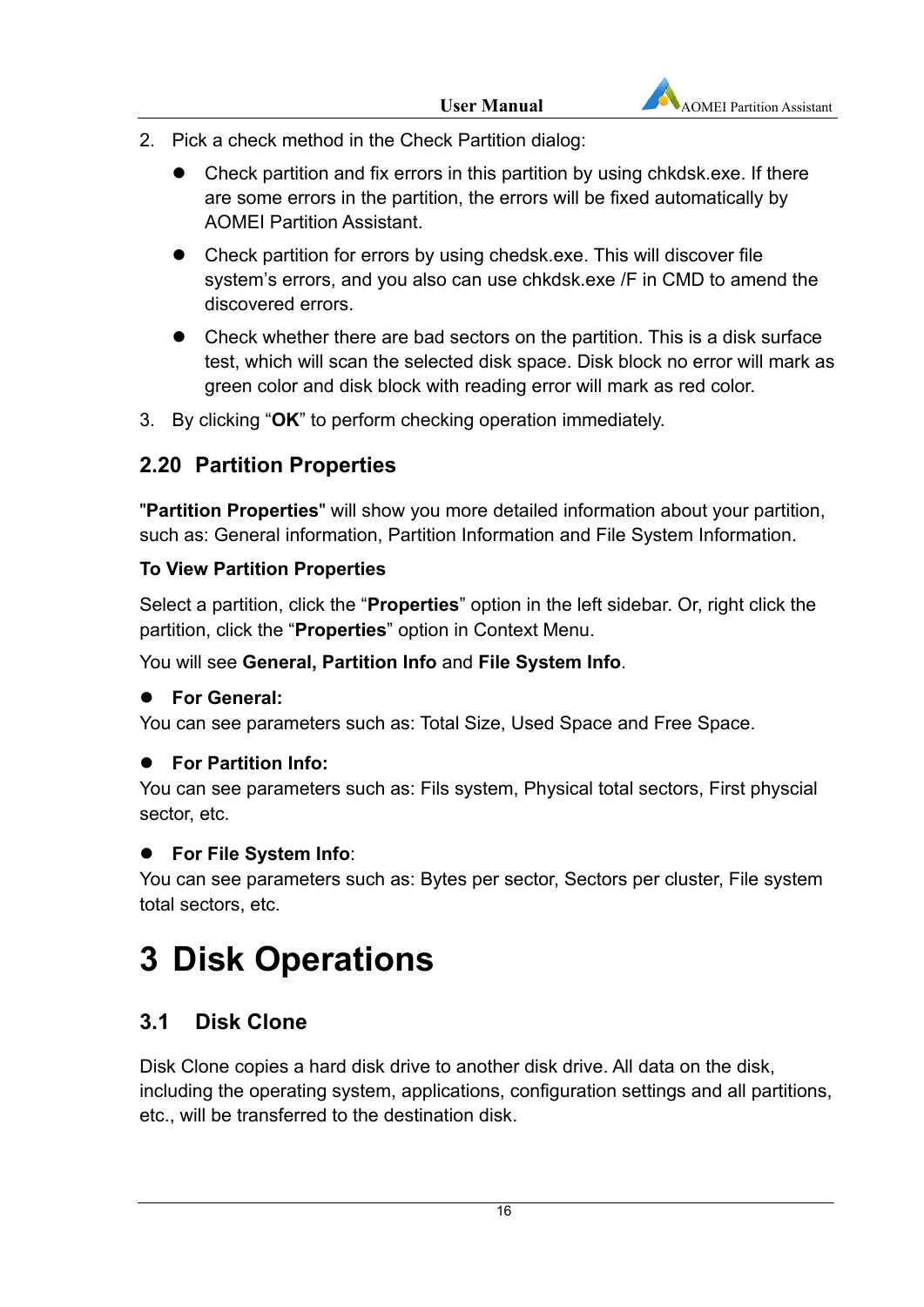This capability is especially useful when a system disk is about to run out of space and a larger capacity disk needs to be installed as a replacement. Disk Clone can also be used to migrate from HDD to SSD or for making a duplicate disk.

### **To clone a disk**

- 1. Select one disk that you want to copy in main window, and click "**Clone Disk**" option in the left sidebar to invoke the operation dialog. Or, right click the disk, and then select "**Clone Disk**" in Context Menu.
- 2. In the pop-up window, there are two clone methods: "**Clone Partition Quickly**" and "**Sector-by-Sector Clone**". Choose a method you want and click "**Next**":
	- 1) "**Clone Disk Quickly**": only clone used space of the disk to another disk. The destination disk could be smaller than source disk but must be larger than the used space.
	- 2) "**Sector-by-Sector Clone**": clone all sectors of the disk to a target disk no matter whether it is used or not. The destination disk must be equal or larger than source disk.
- 3. Select another disk as destination, click "**Next**".

**Tips:** If the target disk is SSD, you can tick "**Optimize the performance for SSD**", which could help you speeding up SSD's read and write speeds, improving SSD performance. If there are partitions on the destination disk, they will be deleted. Therefore, if these data are useful for you, please make a backup first.

- 4. In the next page, you could adjust the partition size by select three different Copy Options:
	- **Clone without resizing partitions**: Do not change anything.
	- **Fit partitions to entire disk**: The destination disk partitions will be automatically resized to the entire disk, appropriate for the disk size.
	- **Edit partitions on disk**: Manually adjust the partition size and location by dragging the slider bar.

Choose the appropriate method and click "**Next**". If "Sector by sector clone" is selected, there is no the page, so it can't adjust the partition size.

5. By clicking "**Finish**" this will add a pending operation, and the changes will be represented in the main window. Click "**Apply**" button on the toolbar to commit the operation.

### **Note:**

 $\triangleright$  Disk copy has a wizard which could help you automatically perform more complex copying partition. You can invoke the wizard by clicking Wizard -> Disk Copy Wizard in menu bar.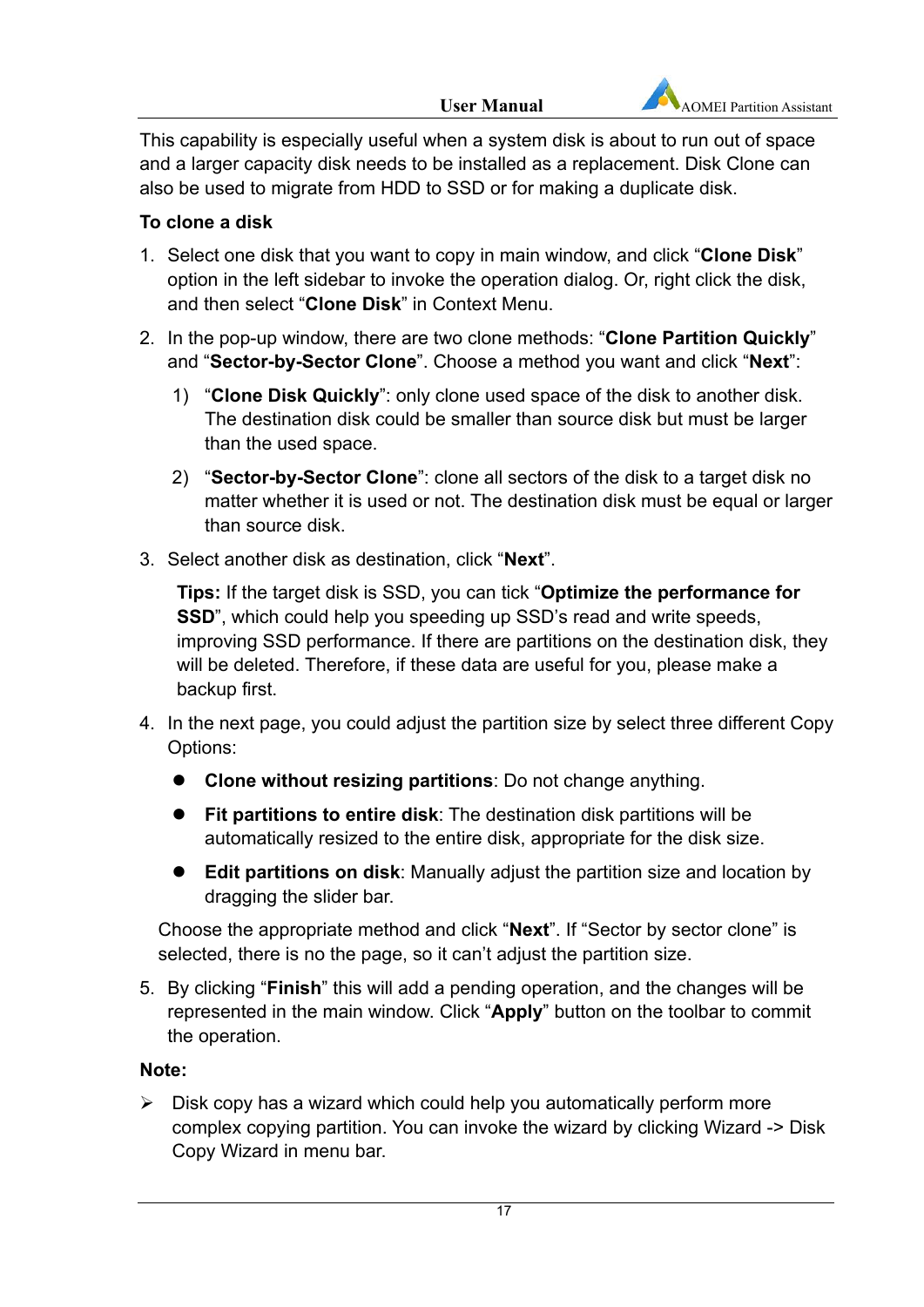- $\triangleright$  A disk clone may take several hours depending on the size of the source disk.
- $\triangleright$  Dynamic disk, Offline disks could not be set as source or target disk.

# **3.2 Quick Partition**

Quick Partition is especially designed to quickly repartition a hard drive. It applies to partition a new hard drive or repartition a hard drive that contains partitions already. Users can specify each partition size, type, volume label, etc. With only a few easy operations, a hard drive will be partitioned and formatted. If you don't want to change the default partition count, type, label, open "Quick Partition" window and click "Start Partitioning", and then the disk will be repartitioned and formatted quickly.

### **The Specific Steps:**

- 1. Select one disk that you want to partition in main window, and click "**Quick Partition**" option in the left sidebar to invoke the operation dialog. Or, right click the disk, and then select "**Quick Partition**" in Context Menu.
- 2. Under "**Select Disk**", please choose the partition count you want to create. You can select partition count by mouse clicks or pressing the button"1, 2, 3, 4, 5, 6, 7, 8 or 9" manually. After selecting the corresponding partition count, they will be shown at right side of the dialog box immediately. In addition, you can amend the partition parameters at the right side of the dialog box.
- 3. In "**Disk Type**", please select MBR or GPT type for the disk. When you select MBR disk, you can rebuild MBR for the disk. When you select GPT disk, you can choose to build ESP/MSR partitions or not. For aligning partitions option, generally, the alignment is selected for solid state drive (SSD), namely 2048 sectors. But this option does not have many effects on hard disk drives, so you can just leave it.
	- MBR disk: works with disks up to 2 TB in size. It will cause disk space wasted if you choose MBR for a disk with more than 2 TB of space.
	- GPT disk: it is suggested to select GPT partition table for disks larger than 2 TB or computers that use UEFI boot mode.
- 4. If you need to often use quick partition, you can check the option "**directly enter into "Quick Partition" window next time when you run the software**". So, it will directly enter into Quick Partition window when the program starts to run. In the meantime, click "**Preset**" button to preset the partition count or size for disk. It is quite convenient for those who want to partition multiple disks in the same way. Those workers who often partition hard drives and install Windows can save the desired partition count and size in the Preset, so they can directly use the saved settings next time to perform quick partition.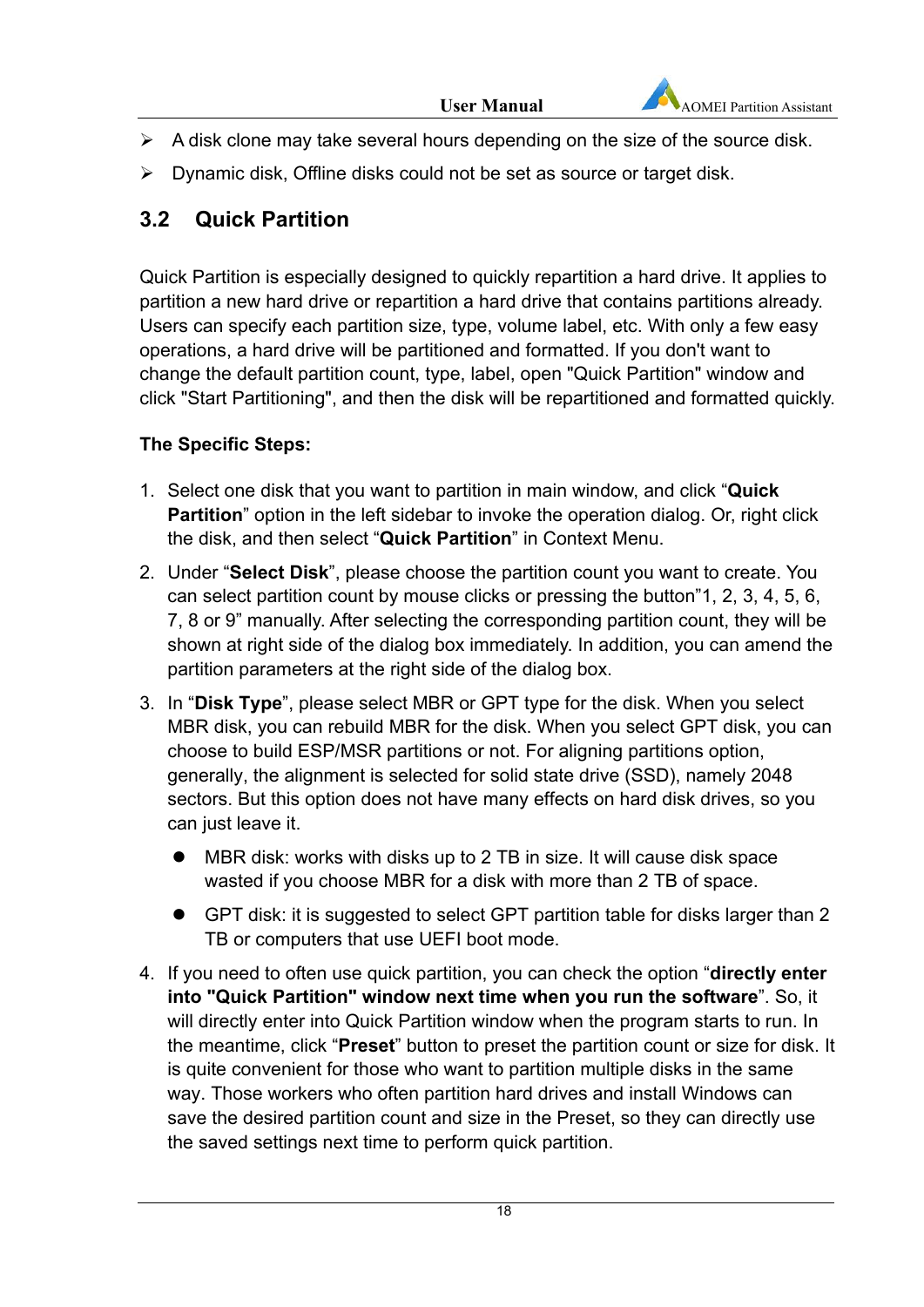

5. When all settings are done, the layout of the disk will be presented visually in the preview window. Click "**Start Partitioning**" button or press "**Enter**" key to realize one-key quick partition. If there are old partitions in the disk, a warning message box will be shown up to you (no message if no partitions on the disk). Click "Yes" to continue, or "No" to cancel.

### **Note:**

- **Warnings**: After performing quick partition, all the existing partitions on the disk will be deleted if there are partitions on the disk you selected.
- In "**Select Disk**", you can reselect a disk to do the quick partition without going back to the home screen of AOMEI Partition Assistant.
- Under Windows environment, AOMEI Partition Assistant doesn't support to directly repartition current system disk. It suggests that create an AOMEI Partition Assistant's Winpe Bootable Media, and then boot computer from WinPE to quickly partition system disk.
- $\triangleright$  Enabling Preset, the last partition size will be set automatically. For example: if you preset to create 3 partitions, then you can specify the size of the first and second partition, the last partition automatically uses remaining disk space as its size.
- If you need to repartition part space of a disk, you can use **Create Partition**, **Split Partition** and **Resize Partition** features.

# **3.3 Wipe Hare Drive**

Wipe hard drive will delete all partitions and erase the data completely to ensure the data can not be recovered by any data recovery solution. This function can prevent undesired recovery of your deleted data.

### **To wipe hard drive**

- 1. Select one disk that you want to wipe in main window, and click "**Wipe Hare drive**" option in the left sidebar to invoke the operation dialog. Or, right click the disk, and then select "**Wipe Hare Drive**" in Context Menu.
- 2. In the popup window, select a wiping method, click "**OK**".
	- Fit sectors with Zero (Safe, Quick)
	- Fit sectors with random data (Safe, Quick)
	- DoD 5220.22-M (Very Safe, Slow)
	- Gutmann (35 passes, Very Safe, Very Slow)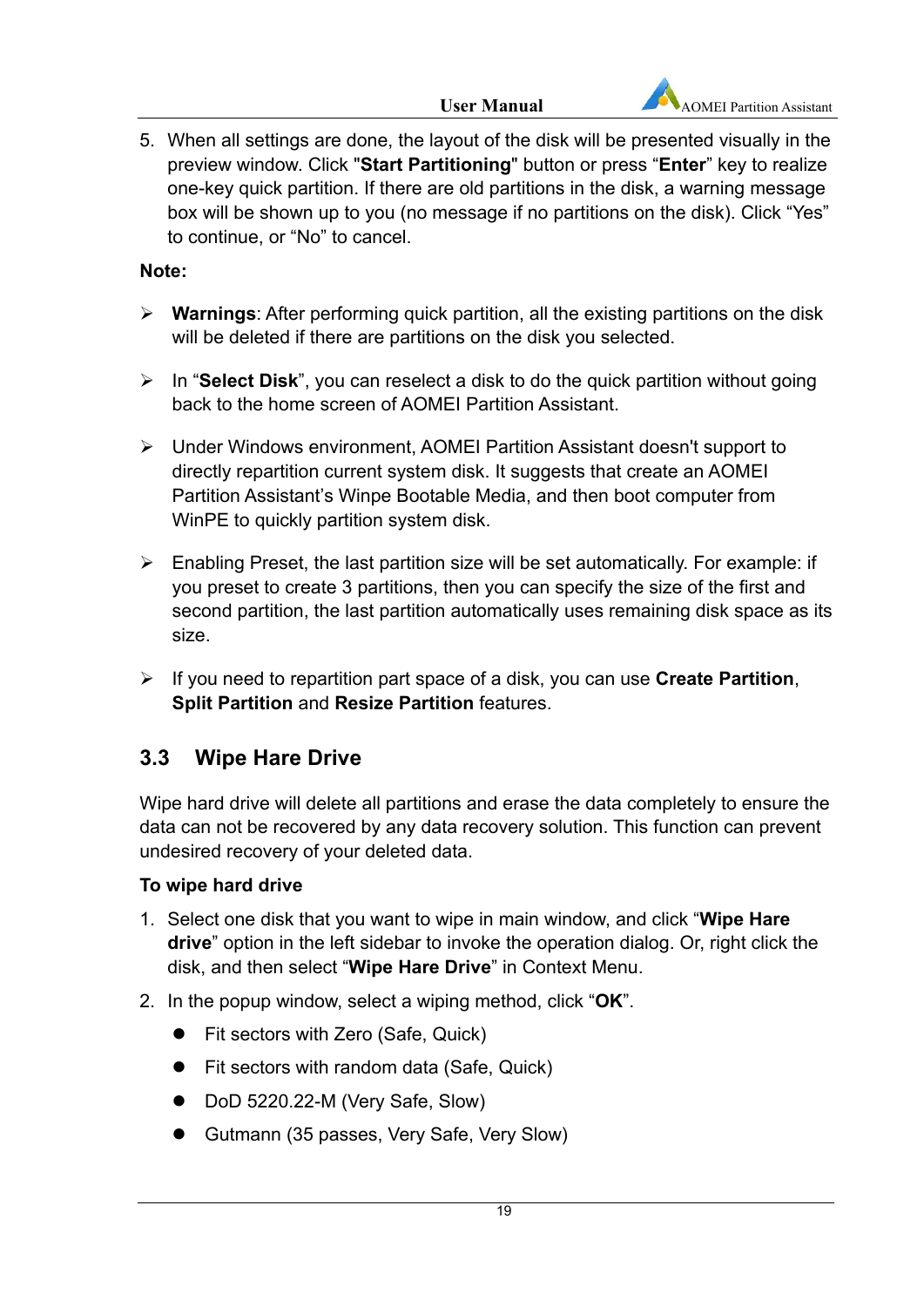3. By clicking "**OK**" this will add a pending operation, and the changes will be represented in the main window. Click "**Apply**" button on the toolbar to commit the operation.

#### **Note:**

- $\triangleright$  If you select "DoD 5220.22-M" method, you can specify the number of times to wipe from 1 to 7.
- $\triangleright$  You will not be able to recover any data that are wiped out.
- AOMEI Partition Assistant is not a file-level wipe software but a sector-level one. So, you can only use AOMEI Partition Assistant to wipe partition or disk. After a partition/disk has been wiped, all the files on it will be erased simultaneously. If you do need to wipe a specific file, then you have to download a file-level wipe software.

# **3.4 Align All Partitions**

Align All Partitions allows you to align all partitions on a disk with one click. It can speed up Solid State Drive's (SSD) read and write speeds. Especially when SSD was used as system drive, it could help you improve the overall performance of system.

### **To align all partitions**

- 4. Select a disk you want to align, click the "**Align All Partitions**" option in the left sidebar to invoke the operation dialog. Or, right click the disk and choose the "**Align All Partitions**" option in Context Menu.
- 5. Set partition alignment to the default sector or other sectors (2, 4, 8, 16, 32, 64, 128, 256, 512, 1024, 2048, 4096) in the drop-down menu (Default "Optimized" is aligned to 2048 sector), then click "**OK**".
- 6. By clicking "**OK**" this will add a pending operation, and the changes will be represented in the main window. Click "**Apply**" button on the toolbar to commit the operation.

### **Note:**

- $\triangleright$  When you perform partition alignment, the program will automatically detect whether the partition has aligned. If it prompts you "the current partition is already optimized", at that rate you do not need to align it again.
- $\triangleright$  When performing resize/move partition, the program will perform 4K alignment for the partition by default.

# **3.5 Disk Surface Test**

This feature could let you perform a scan on hard drive to looking for bad sectors. When a hard drive is manufactured, it usually contains some bad sectors. Over time,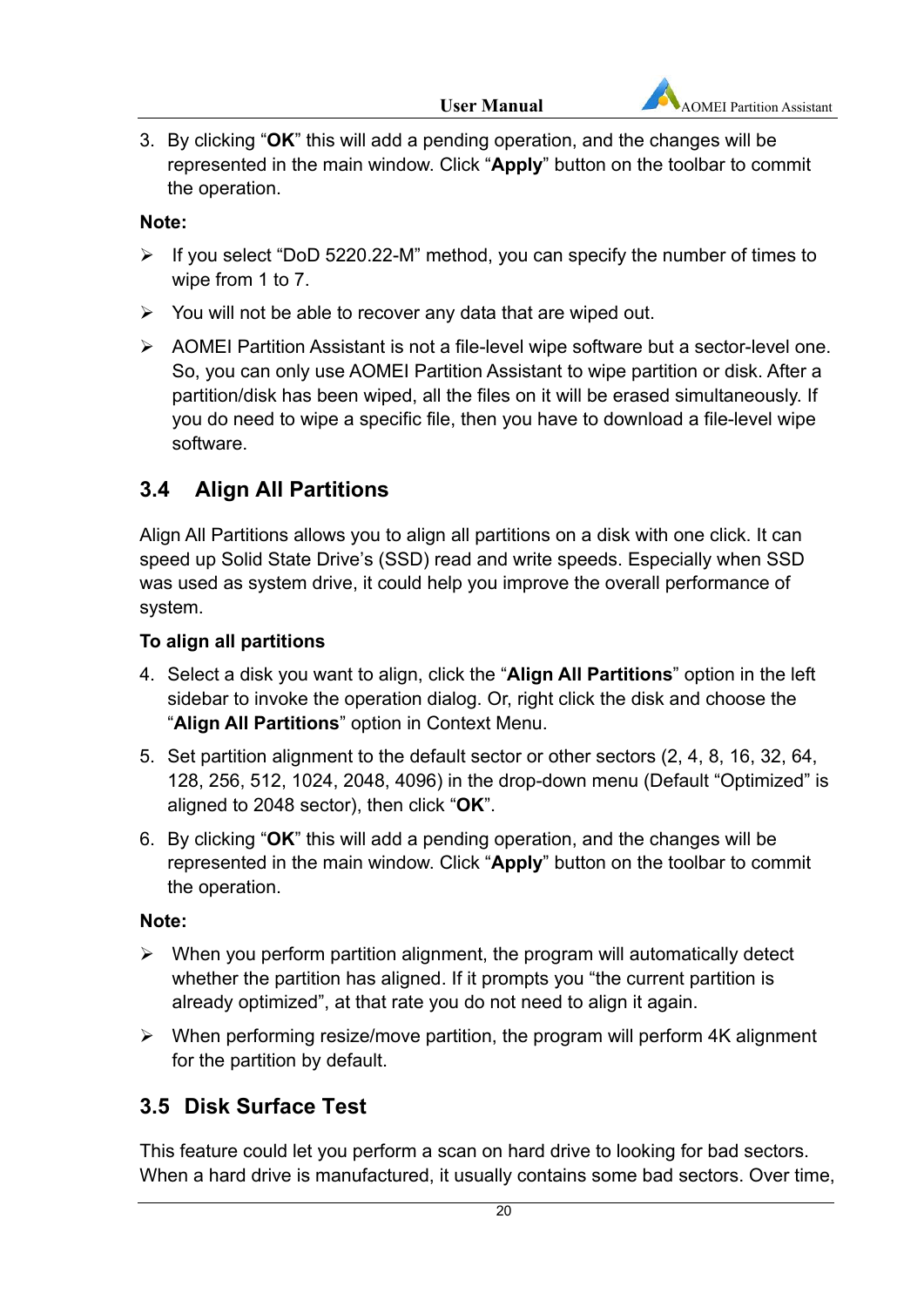

more can develop. And if data stored in these area it could be corrupt or lost, so to check the bad sector is needed.

#### **Steps to perform surface test.**

- 1. Select one disk that you want to check in main window, and click "**Surface Test**" option in the left sidebar to invoke the operation dialog. Or, right click the disk, and then select "**Surface Test**" in Context Menu.
- 2. In the popup window, directly click "**Start**" to scan bad sectors or click "**Cancel**" to exit the window. Disk block no error will mark as green color and disk block with reading error will mark as red color.

#### **Note:**

 $\triangleright$  The feature only check if there are bad sectors on the disk. But, it can't repair bad sectors. You might need to use other tools to fix.

### **3.6 Rebuild MBR**

Rebuild MBR could fix the corrupt Master Boot Record of a disk. It may help you repair some boot problem of system disk.

### **To rebuild MBR**

- 1. Select one disk that you want to rebuild in main window, and click "**Rebuild MBR**" option in the left sidebar to invoke the operation dialog. Or, right click the disk, and then select "**Rebuild MBR**" in Context Menu.
- 2. Set the type of MBR for current OS, click "**OK**".
- 3. By clicking "**OK**" this will add a pending operation, and the changes will be represented in the main window. Click "**Apply**" button on the toolbar to commit the operation.

#### **Note:**

 $\triangleright$  The feature only can fix the boot problem caused by Master Boot Record.

# **3.7 Delete All Partitions**

The feature will delete all partition on a disk, and you also wipe all data on the disk to ensure that the data can not be recovered by any data recovery solution.

- 1. Select one disk that you want to delete in main window, and click "**Delete all Partitions**" option in the left sidebar to invoke the operation dialog. Or, right click the disk, and then select "**Delete all Partitions**" in Context Menu.
- 2. Select the deletion method in the pop-up dialog, click "**OK**".
	- Delete all partitions
	- Delete all partitions and wipe all data on the hard drive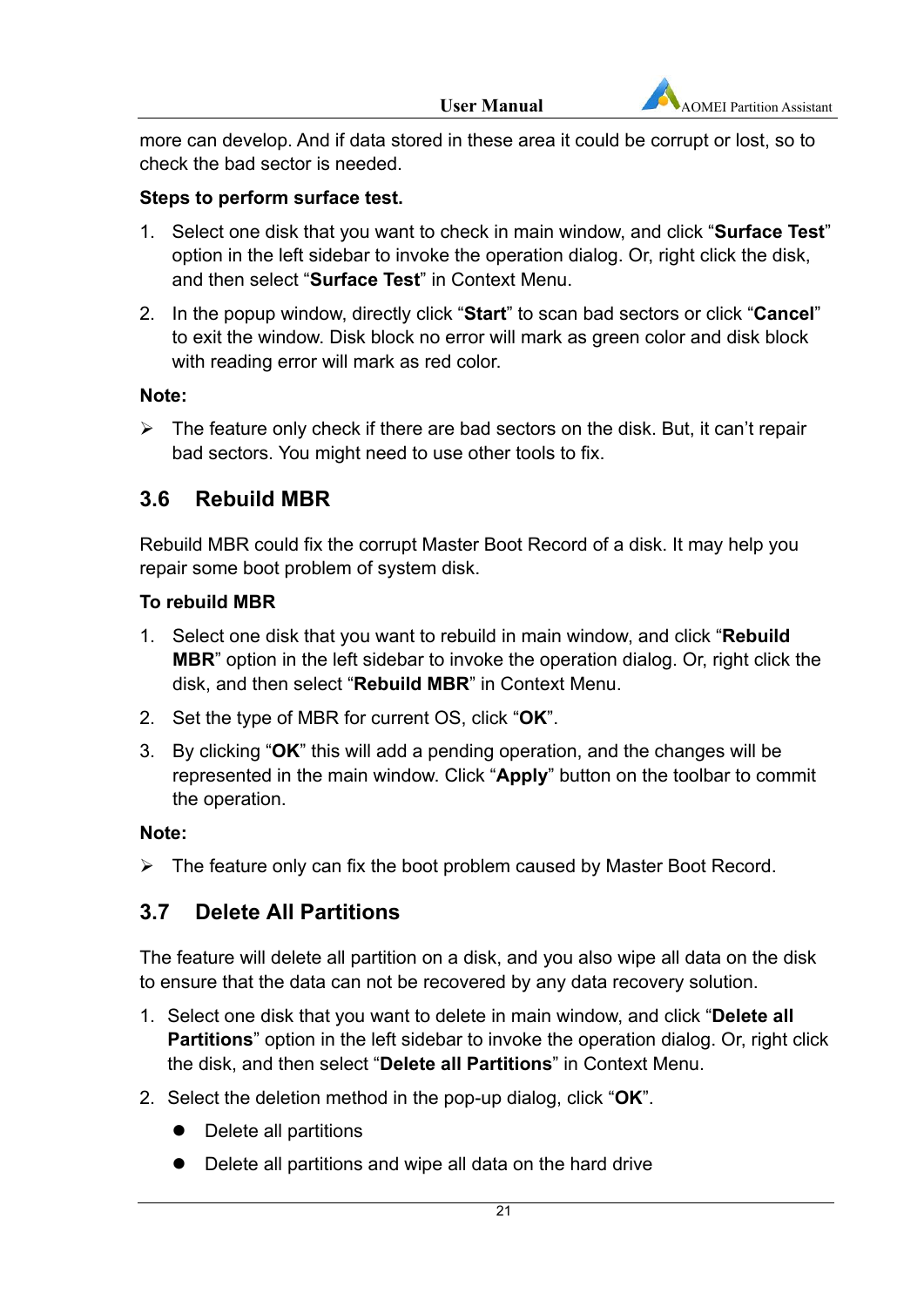3. By clicking "**OK**" this will add a pending operation, and the changes will be represented in the main window. Click "**Apply**" button on the toolbar to commit the operation.

### **Note:**

- $\triangleright$  If the current disk is a system disk, we suggest you do not clear the system disk. Otherwise, your PC can not boot on the next time.
- "**Delete all partitions and wipe all data on the hard drive**" is same with the "**Wipe Hard Drive**" feature.

### **3.8 Convert Disk between GPT and MBR**

This feature could help you convert a disk with data into GPT or MBR style without data loss.

**MBR** was first introduced with IBM PC DOS 2.0 in 1983. It's called Master Boot Record because the MBR is a special boot sector located at the beginning of a drive. This sector contains a boot loader for the installed operating system and information about the drive's logical partitions.

**GPT** stands for GUID Partition Table. It's a new standard that's gradually replacing MBR. It's associated with UEFI, which replaces the clunky old BIOS with something more modern. GPT, in turn, replaces the clunky old MBR partitioning system with something more modern. It's called GUID Partition Table because every partition on your drive has a "globally unique identifier", or GUID—a random string so long that every GPT partition on earth likely has its own unique identifier.

### **In MBR:**

The maximum partition size is 2TB

You can have a maximum of 4 primary partitions

You can only store one bootloader

### **In GPT:**

GPT breaks the 2TB limit and supports up to 18EB

You can have 128 primary partitions

You can store multiple bootloaders since GPT has a dedicated EFI System Partition (ESP)

### **To convert a disk to MBR/GPT disk**

1. Select one disk that you want to delete in main window, and click "**Convert to GPT**" or "**Convert to MBR**" option in the left sidebar to invoke the operation dialog. Or, right click the disk, and then select "**Convert to GPT**" or "**Convert to MBR**" option in Context Menu.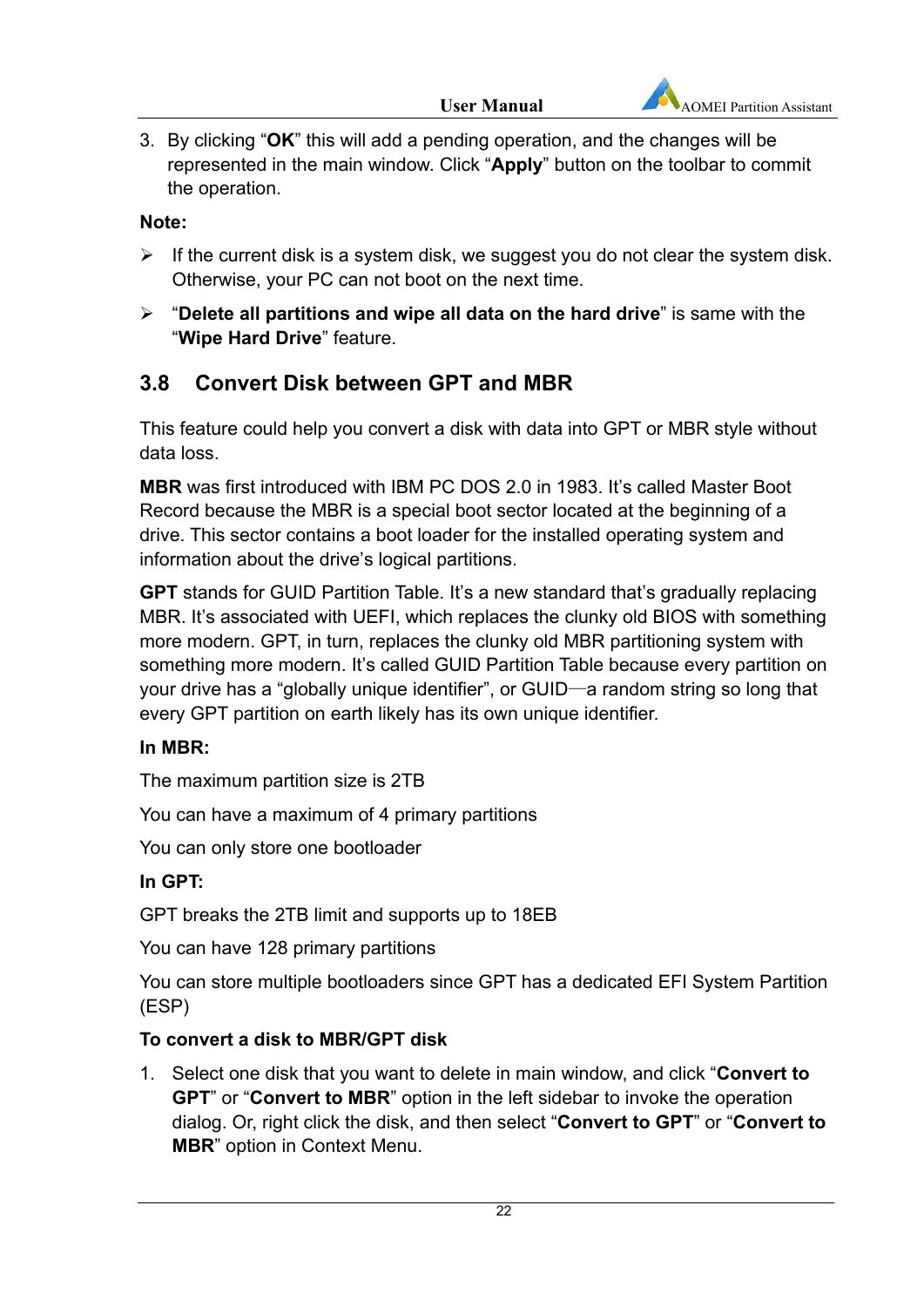

2. Confirm your operation, by clicking "**OK**" to continue; Then click "**Apply**" button on the toolbar to commit the changes.

#### **Note:**

- $\triangleright$  For a system or boot disk, before converting it to GPT disk, we suggest that you make sure whether your motherboard supports EFI/UEFI boot or not, if does not support, please don't convert it to GPT disk.
- $\triangleright$  GPT and MBR is disk type. It will convert the whole disk between MBR and GPT, not a partition.

### **3.9 SSD Secure Erase**

The Secure Erase will reset your performance dropping SSD to factory settings, which will increase the read and write speeds of SSD drive. However, it will cause loss of all the data on SSD, please make sure you have backed up your important data before securely erasing SSD.

### **For wiping a SSD safely, sometimes you need to perform the hotplug actions for the SSD so that you can unlock it. Please refer to the following steps about the hotplug actions:**

- 1. Open your computer case. If it is a laptop, open the computer's rear cover or drive shell.
- 2. Locate the SSD that needs to be securely erased.
- 3. Unplug the power cable from the SSD.
- 4. Disconnect the SATA data cable from the SSD.
- 5. Then reconnect the SATA cable to the SATA port on the SSD.
- 6. Finally, plug the power cable back into the SSD's power connector to complete the hot-swap.

#### **To Secure Erase SSD**

### **You need to connect the SSD to a Windows 7 computer via SATA port (since SSD Secure Erase is only workable in Windows at present).**

- 1. Select the SSD that you want to erase in main window, and click "**SSD Secure Erase**" option in the left sidebar to invoke the operation dialog. Or, right click the disk, and then select "**SSD Secure Erase**" option in Context Menu.
- 2. Confirm the disk that you want to securely erase and click "**Next**". In the next page, you can check the SSD identification information to confirm again in case of erasing the wrong SSD because the data is unrecoverable after the Erase.

**Tips:** if you see the SSD is in a frozen state, you need to perform a hot swap for the SSD first.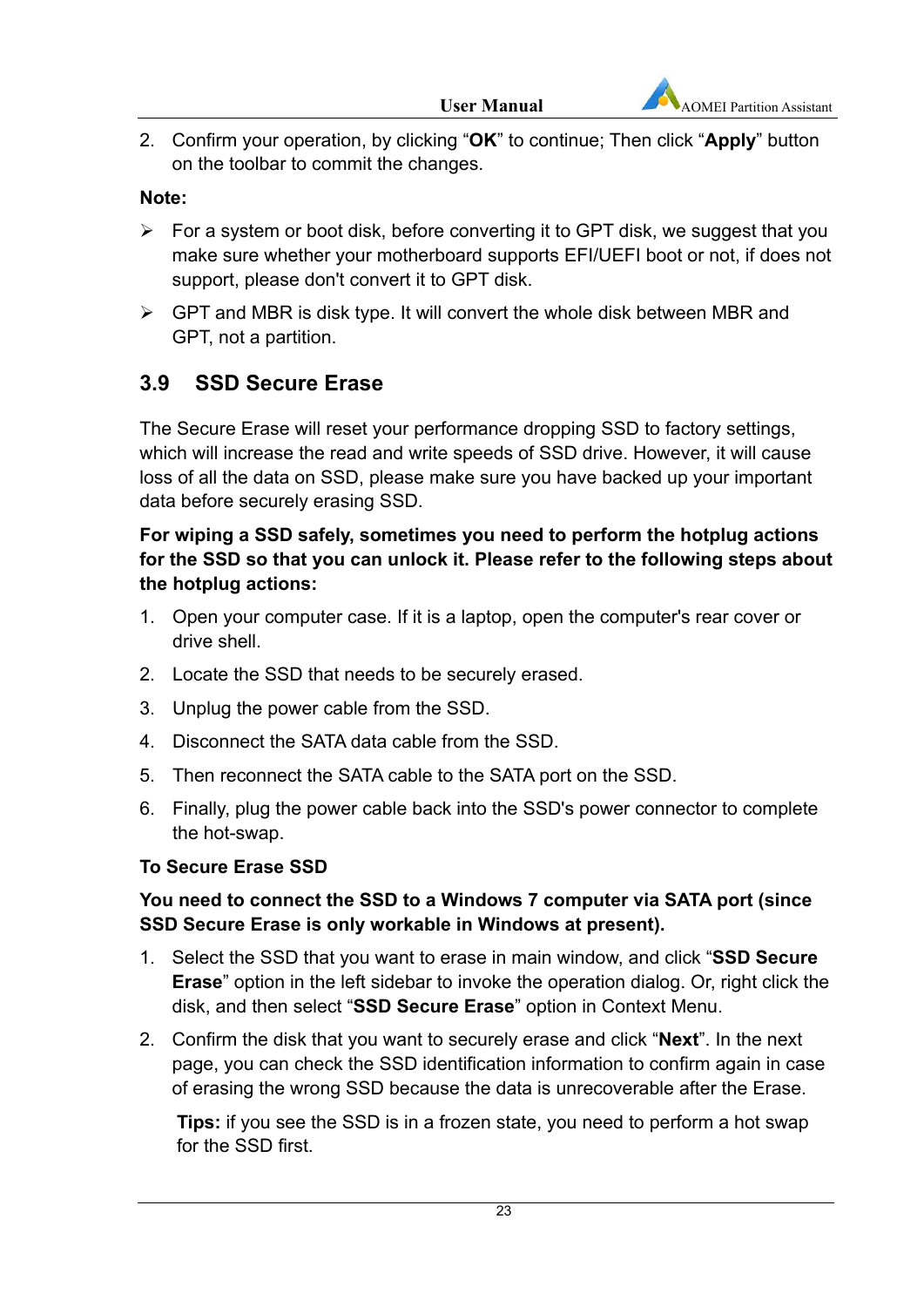

- 3. Confirm your operation, by clicking "**OK**" to continue; Then click "**Apply**" button on the toolbar to commit the changes.
- 4. Almost instantly, the Secure Erase process is complete and you will see the SSD shown as a block of unallocated space.

### **Note:**

- $\triangleright$  If you want to wipe your current system disk where Windows is installed. You can connect your SSD to another computer that runs Windows 7 to follow the steps above to securely erase your system SSD.
- AOMEI Partition Assistant only detect the SSD connected via SATA cable.

# **3.10 Initialize Disk**

When you buy a brand new drive, you'll need to initialize it to MBR style or GPT style and then you can continue to use this disk.

### **To initialize disk**

- 1. When you connect the brand new disk on computer, launch **Partition Assistant**, select the new disk in main window, and click "**Initialize Disk**" option in the left sidebar to invoke the operation dialog. Or, right click the disk, and then select "**Initialize Disk**" option in Context Menu.
- 2. In the popup window, set up disk style MBR or GPT,click "**OK**".
- 3. By clicking "**OK**" this will add a pending operation, and the changes will be represented in the main window. Click "**Apply**" button on the toolbar to commit the operation.

### **Note:**

 $\triangleright$  If your disk is larger than 2TB, we suggest you initialize to GPT style, so that you can make full use of the disk space.

# **3.11 Disk Properties**

Select one disk in main window, and click "**Properties**" option in the left sidebar to invoke the operation dialog. Or, right click the disk, and then select the option in Context Menu. Then, you can check the parameters of the disk, such as, disk model, disk signature, Sectors parameter and so on.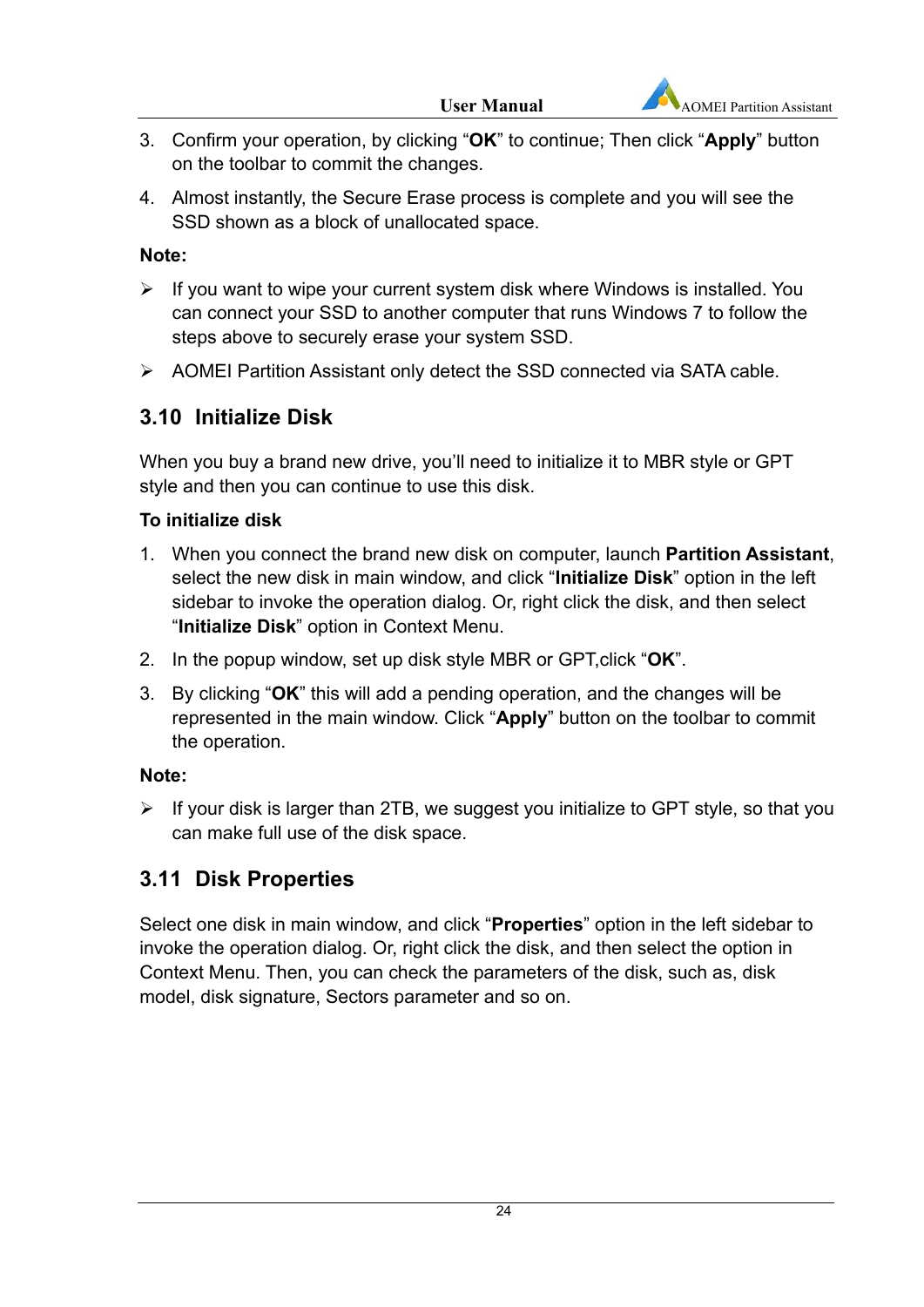

# **4 Wizard Operations and Tools**

# **4.1 System Migration Wizard**

Migrate operating systems from old hard drive to new SSD or HDD, boot from SSD or HDD, do not need reinstall OS and any other registered applications. It could also help you solve the "system disk space insufficient".

### **To migrate system partitions**

- 1. Select "**Migrate OS to SSD**" in the left Wizard bar. Then in the pop up window click "**Next**" to continue;
- 2. Choose an unallocated space/ existing partition as destination on the SSD or HDD to save your system partitions. Click "**Next**".

**Tips:** If you select an existing partition, please check "**I want to delete all partitions on the disk x to migrate system to the disk**".

- 3. Adjust partition size by dragging the slider leftwards or rightwards or directly clicks "**Next**" to continue;
- 4. Read the note, it teaches you how to boot. Click "**Finish**" to continue;
- 5. Click **Apply** on the toolbar to commit the migration operation.

### **Note:**

- > This system migration operation needs to be performed under Reboot mode.
- $\triangleright$  Before migrating OS from MBR to GPT disk, you should confirm that your motherboard supports EFI/UEFI boot.

# **4.2 Disk Clone Wizard**

Disk Clone Wizard could help you rapidly enter the navigator window of **Disk Clone**.

### **To copy a disk**

- 1. Click "**Disk Clone Wizard**" under **All Tools** in the left Wizard bar.
- 2. In the pop-up window, there are two clone methods: "**Clone Partition Quickly**" and "**Sector-by-Sector Clone**". Choose a method you want and click "**Next**":
	- "**Clone Disk Quickly**": only clone used space of the disk to another disk. The destination disk could be smaller than source disk but must be larger than the used space.
	- "**Sector-by-Sector Clone**": clone all sectors of the disk to a target disk no matter whether it is used or not. The destination disk must be equal or larger than source disk.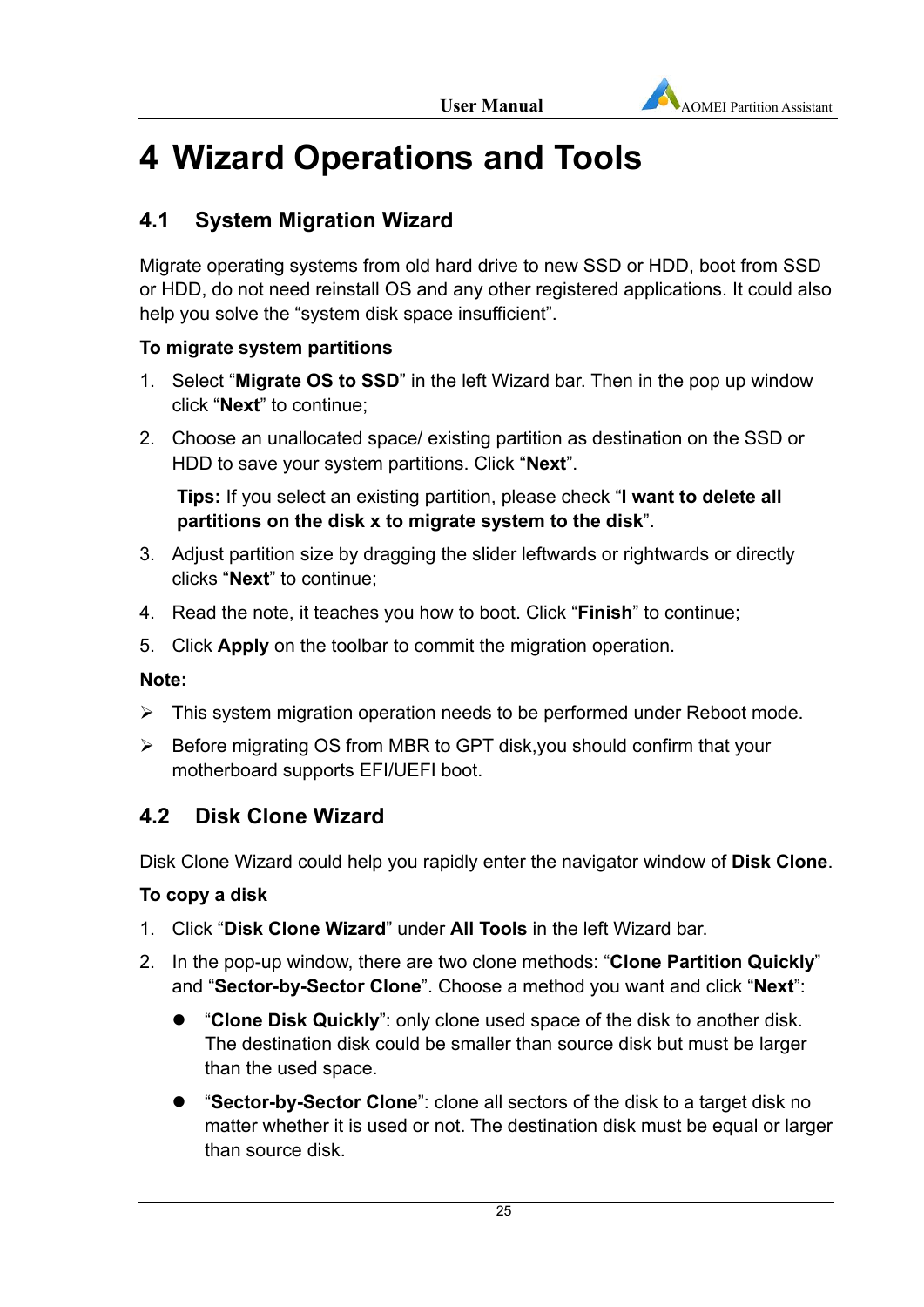3. Select another disk as destination, click "**Next**".

**Tips:** If the target disk is SSD, you can tick "**Optimize the performance for SSD**", which could help you speeding up SSD's read and write speeds, improving SSD performance. If there are partitions on the destination disk, they will be deleted. Therefore, if these data are useful for you, please make a backup first.

- 4. In the next page, you could adjust the partition size by select three different Copy Options:
	- **Clone without resizing partitions**: Do not change anything.
	- **Fit partitions to entire disk**: The destination disk partitions will be automatically resized to the entire disk, appropriate for the disk size.
	- **Edit partitions on disk**: Manually adjust the partition size and location by dragging the slider bar.

Choose the appropriate method and click "**Next**". If "Sector by sector clone" is selected, there is no the page, so it can't adjust the partition size.

5. By clicking "**Finish**" this will add a pending operation, and the changes will be represented in the main window. Click "**Apply**" button on the toolbar to commit the operation.

#### **Note:**

- $\triangleright$  A disk clone may take several hours depending on the size of the source disk.
- $\triangleright$  Dynamic disk, Offline disks could not be set as source or target disk.

### **4.3 Partition Clone Wizard**

Partition Clone Wizard could help you rapidly enter the navigator window of **Partition Clone**.

#### **To copy a partition**

- 1. Click "**Partition Clone Wizard**" under **All Tools** in the left Wizard bar.
- 2. In the pop-up window, choose a clone method, click "**Next**".
	- "**Clone Partition Quickly**": Only copy the used space of the partition. So, the destination location could be smaller than the source partition but must be larger than the used space.
	- "**Sector-by-Sector Clone**": Copy all sectors of the partition whether used or not. So, the destination location must be equal or larger than source partition.
- 3. Select the appropriate unallocated space as destination, click "**Next**". If the unallocated space exists in SSD, you can tick "**Optimize the performance for**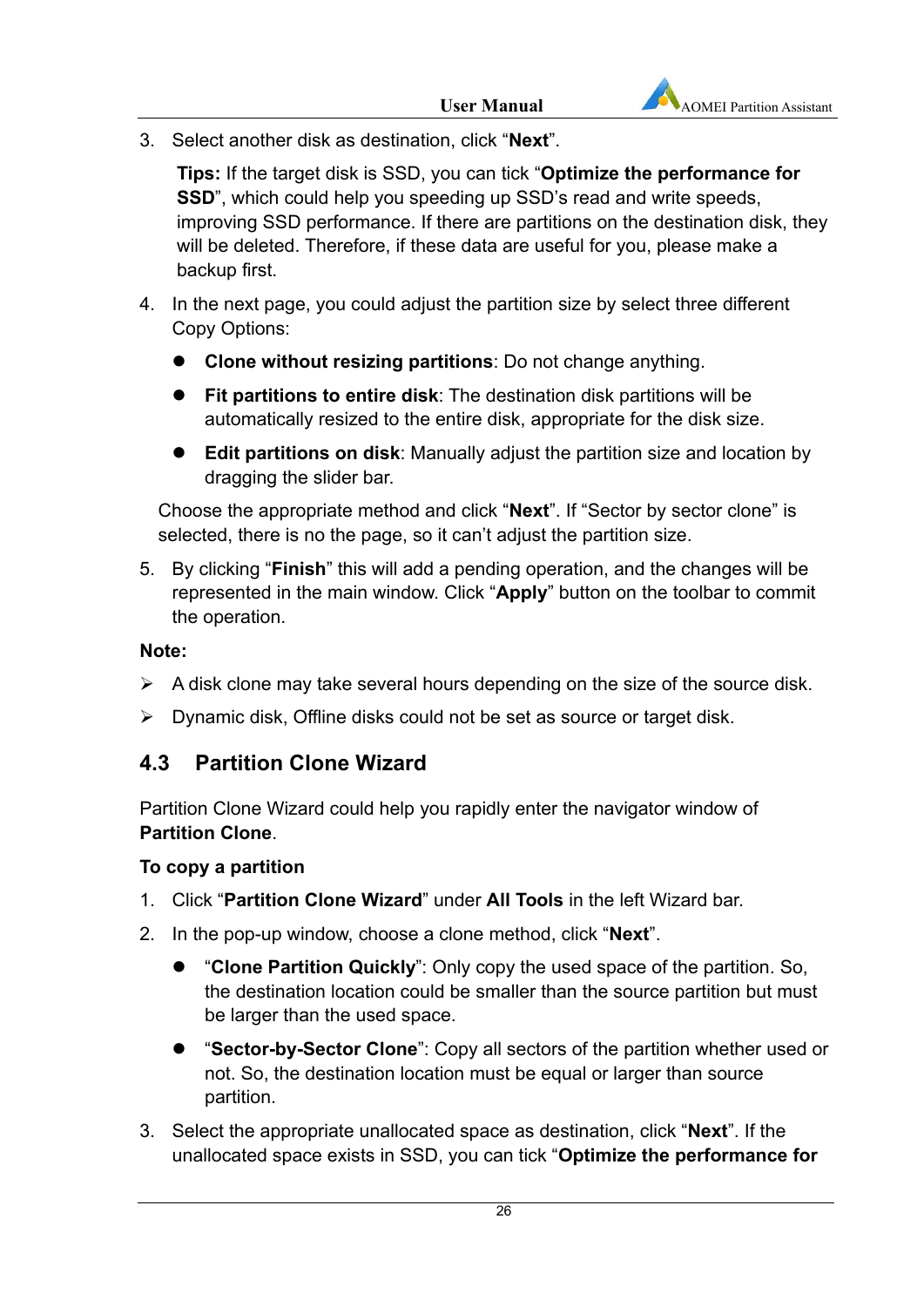**SSD**", which could help you speeding up SSD's read and write speeds, improving SSD performance.

- 4. Position the mouse pointer on the left/right border of the partition and drag the border to extend/shrink the destination partition. And, you also can change the partition type(Primary/ Logical) and drive letter of destination partition, then click "**Finish**".
- 5. After that, the operation will be added to pending operations list and the new disk layout will be graphically represented in the main window. Click "**Apply**" button on the toolbar to commit the operation.

### **Note:**

- $\triangleright$  Only unallocated space could be set as destination partition.
- If you use "**Sector-by-Sector Clone**" way, it can't resize the destination partition.
- "**Sector-by-Sector Clone**" could clone all data on the drive include recoverable data which means the data that have been deleted or formatted by mistake or virus affection, etc. You can use data recovery tool to recover deleted or formatted data.
- $\triangleright$  If you copy a partition to another MBR disk with three primary partition, it will be logical partition after copied.
- $\triangleright$  You can't copy a partition to another MBR disk with four primary partition, you need to convert a partition on target disk to logical and then do the partition copy.
- $\triangleright$  If you copy system partition, the operation need to be completed under the Reboot Mode. And, for system partition copy, we suggest that you use system migration feature.

# **4.4 Extend Partition Wizard**

Extend Partition Wizard allows you to extend one partition using the free space in the other partitions. It automatically shrinks other partitions to release more space to increase the capacity for the given partition. It is an easy-to-follow wizard.

### **To extend a partition**

- 1. Click "**Extend Partition Wizard**" under **All Tools** in the left Wizard bar.
- 2. Select "**Extend system partition**". It will select C: drive by default. If you want to extend other data partition, please click "Select any partition from any hard disk to extend" option, then select the partition you want to extend.
- 3. Then, you need to select partitions that will shrink in order to release free space in a list box, and click the "**Next**". Tips: you can tick multiple partitions on the same disk.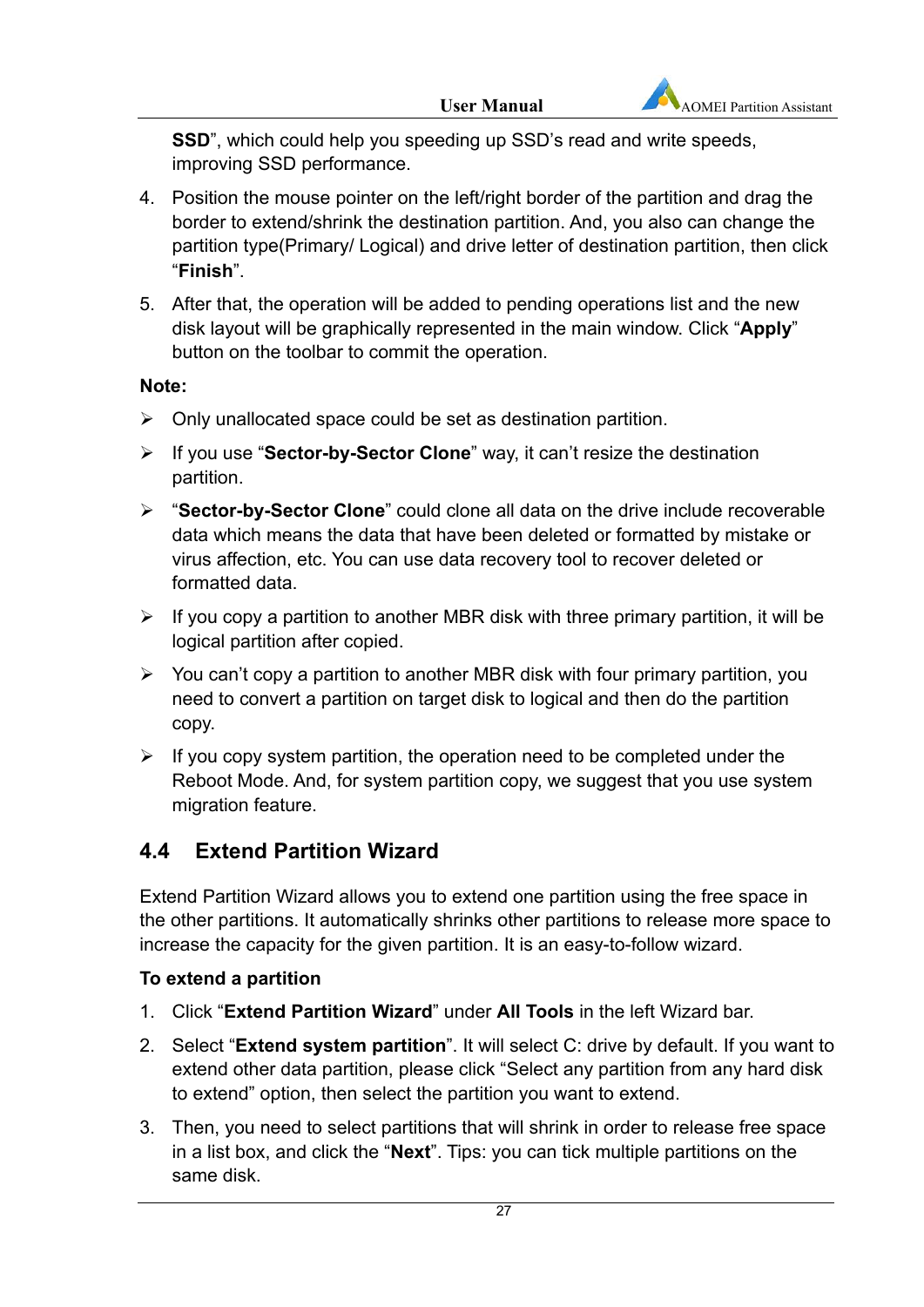- 4. Move the slide bar as presented in the window to adjust the size you want to extend, or you can directly specify the size of the extended partition, then click "**Next**".
- 5. Preview and confirm the operations and click the "**Proceed**" to execute. Then, it will pop up a Message Box that prompts the operation time estimated, click "**OK**" to continue.
- 6. Operations are executing and then report when operations are completed. Click "**Finish**".

### **Note:**

- Extend Partition Wizard does not support GPT disk. You can extend partition on GPT disk via other features, such as Resize/Move Partition, Allocated Free Space and so on.
- Extend Partition Wizard only supports extending NTFS partition. You can extend FAT32 partition via other features, such as Resize/Move Partition, Allocated Free Space and so on.
- $\triangleright$  If the partition is hidden or doesn't have a drive letter, please assign a drive letter, then you can use Extend Partition Wizard to extend it.

# **4.5 Partition Recovery Wizard**

Recover deleted or lost partitions from the selected disk. As some incidents may cause partition loss, the data in the partition will also be lost. In this case, partition recovery wizard could help you recover the lost partitions and retrieve the data.

#### **To recover partition**

- 1. Select **Partition Recovery Wizard** in the left Wizard bar.
- 2. Select the disk to recover partitions, click "**Next**" to continue;
- 3. Choose search mode and click "**Next**" to continue;
	- **Fast search**: (recommended) this mode will quickly find out deleted or lost partitions, by searching the first sector of each partition of the selected disk.
	- **Full search**: This will more in-depth search every sector on the selected disk. So it need more time, you could choose this method when using Fast Search fails.
- 4. After all the deleted/lost partition are found, it will be listed in the window. Double click the partition to explore the content to see whether it is the one you want to recover. And then tick the partitions you want to recover, click "**Proceed**" to start the recovery operation;
- 5. After the partition recovery completed, you can explore the recovered partitions in "My Computer".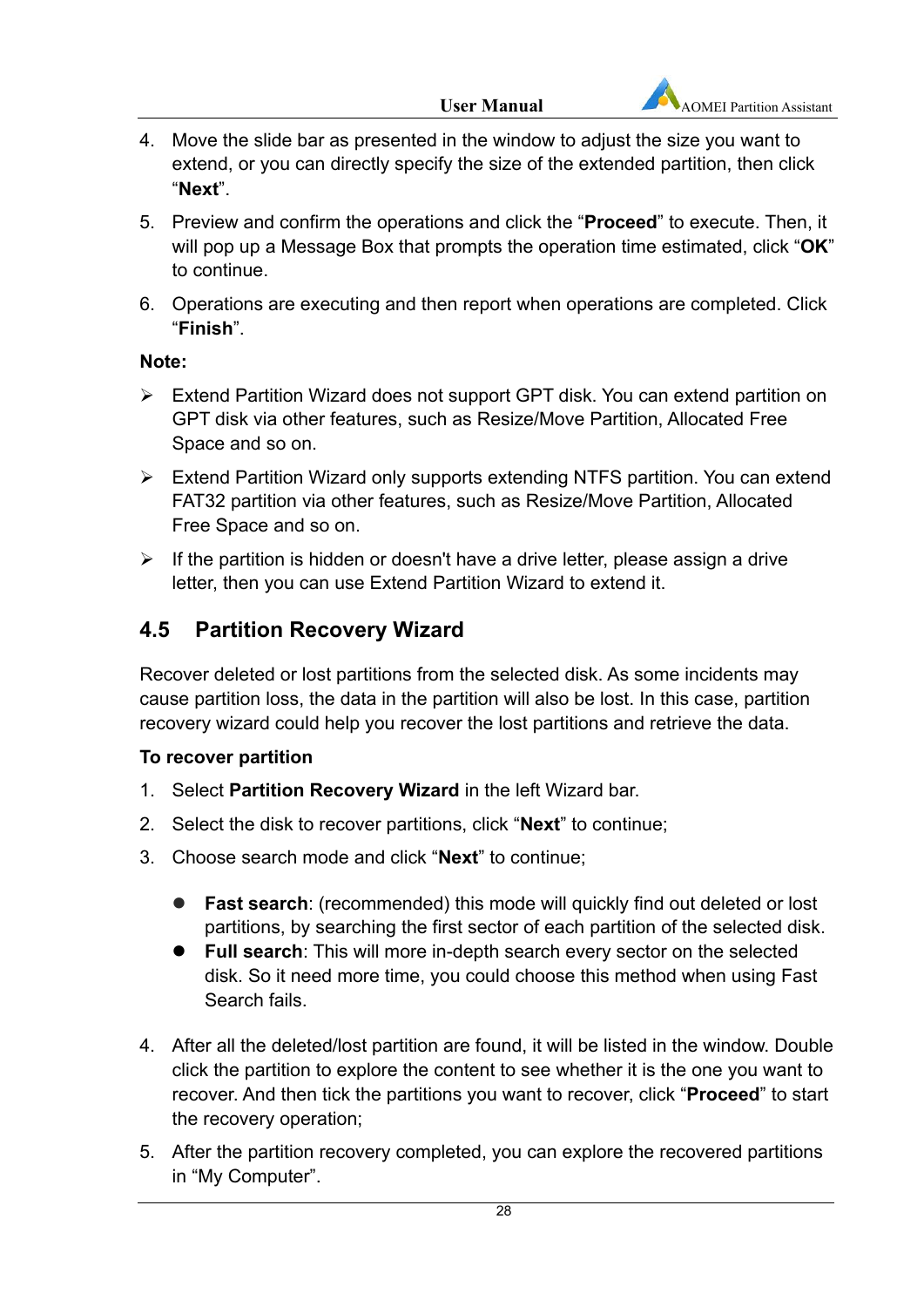

#### **Note:**

- $\triangleright$  This feature only supports recovering lost/deleted partitions, then data in these partitions will also come back automatically. If you want to recover deleted files, please use another data recovery software.
- $\triangleright$  The recovered partitions may have no drive letter. If so, you could not see the partitions in "My Computer". In this situation, please reboot computer and then launch AOMEI Partition Assistant manually assign a drive letter to the partition by right clicking the partition -> Advanced -> Change Drive Letter.
- $\triangleright$  The feature only supports the disk with 512 bytes/sector.
- $\triangleright$  If there are existing partitions on the location of your lost/deleted partitions, it will prompt partition overlapping,you need to delete existing partitions, and then scan and recover again.

### **4.6 Make Bootable Media Wizard**

The feature can burn Partition Assistant into bootable device, and boot from bootable device to manage hard drive. You can conveniently manage a mass of computers without directly install the software on these machines. Or when you can't boot into windows, you could also boot from bootable device to perform some operations.

#### **To create bootable Media**

- 1. Select "**Make Bootable Media**" in the left Wizard bar, then click "**Next**" to continue. Generally, the program will automatically detect whether the system has recovery environment to create WinPE. If not, it will require to download and install Windows AIK/ADK.
- 2. There are three ways to create bootable media based on Windows PE.
	- "**Burn to CD/DVD**": To create a bootable CD/DVD.
	- "**USB Boot Device**": To create a bootable USB Device.
	- "**Export ISO File**": Use this method to make bootable ISO file. You can use the iso file to boot virtual machine or use 3-rd party tool to burn it to CD/USB device.

Please choose one of them according to your need and click "**Proceed**".

#### **Note:**

 $\triangleright$  AOMEI Partition Assistant will detect and integrate all necessary drivers of the current system automatically when creating the bootable device. There will be a pop-up window with the list of these drivers and asking if you want to integrate them.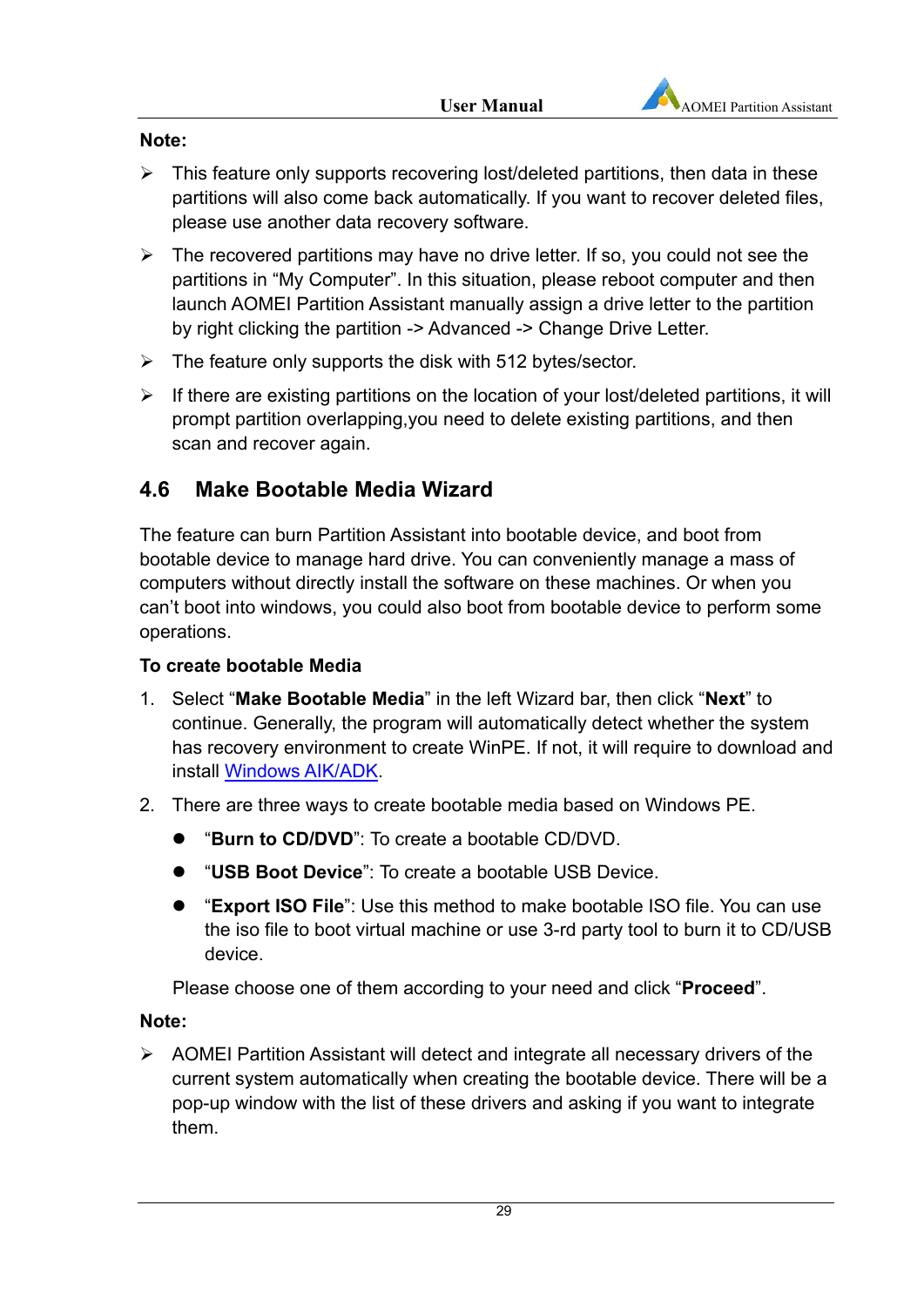- AOMEI Partition Assistant also allows you to manually add additional drivers via clicking "**Add Drivers**" button.
- When creating a bootable CD/USB device, AOMEI Partition Assistant needs to format the CD/USB device. If there is important data on it, please make a backup and redo.
- $\triangleright$  Study how to boot computer from a bootable media.

# **4.7 NTFS to FAT32 Converter**

NTFS to FAT32 Converter is a professional file system conversion utility. It allows you to convert file system from NTFS to FAT32 (vice versa) without erasing data.

### **Case 1: Convert NTFS to FAT32**

- 1. Run "**NTFS to FAT32 Converter**" under **All Tools** in the left Wizard bar.
- 2. Select the option "**NTFS to FAT32**" and then click "**Next**" to continue.
- 3. Select a NTFS partition which you want to convert and click "**Next**". After that, the program will firstly analyze the partition to see if there are compressed and encrypted files. At last, it will allow you directly process the files just by clicking "**Start to decompress there compressed files**" and "**Start to decrypt these encrypted files**".
- 4. Confirm the information and then start the conversion by clicking "**Proceed**".
- 5. Operations are executing and then report when operations are completed. Click "**Finish**" to exit.

### **Case 2: Convert FAT/FAT32 to NTFS**

- 1. Run "NTFS to FAT32 Converter" under **All Tools** in the left Wizard bar.
- 2. Select the option "**FAT32 to NTFS**" and then click "**Next**" to continue.
- 3. Select a FAT/FAT32 partition that you want to convert and click "**Next**".
- 4. Confirm the information and start the conversion by clicking "**Proceed**".
- 5. Operations are executing and then report when operations are completed. Click "**Finish**" to exit.

#### **Note:**

- $\triangleright$  We highly suggest you run chkdsk.exe to check and fix potential errors before the conversion, since the error file will be excluded in the conversion process.
- $\triangleright$  When converting NTFS to FAT32, you have to cut any single files whose size are greater than 4GB to another partition because FAT32 file system doesn't support single file over 4gb.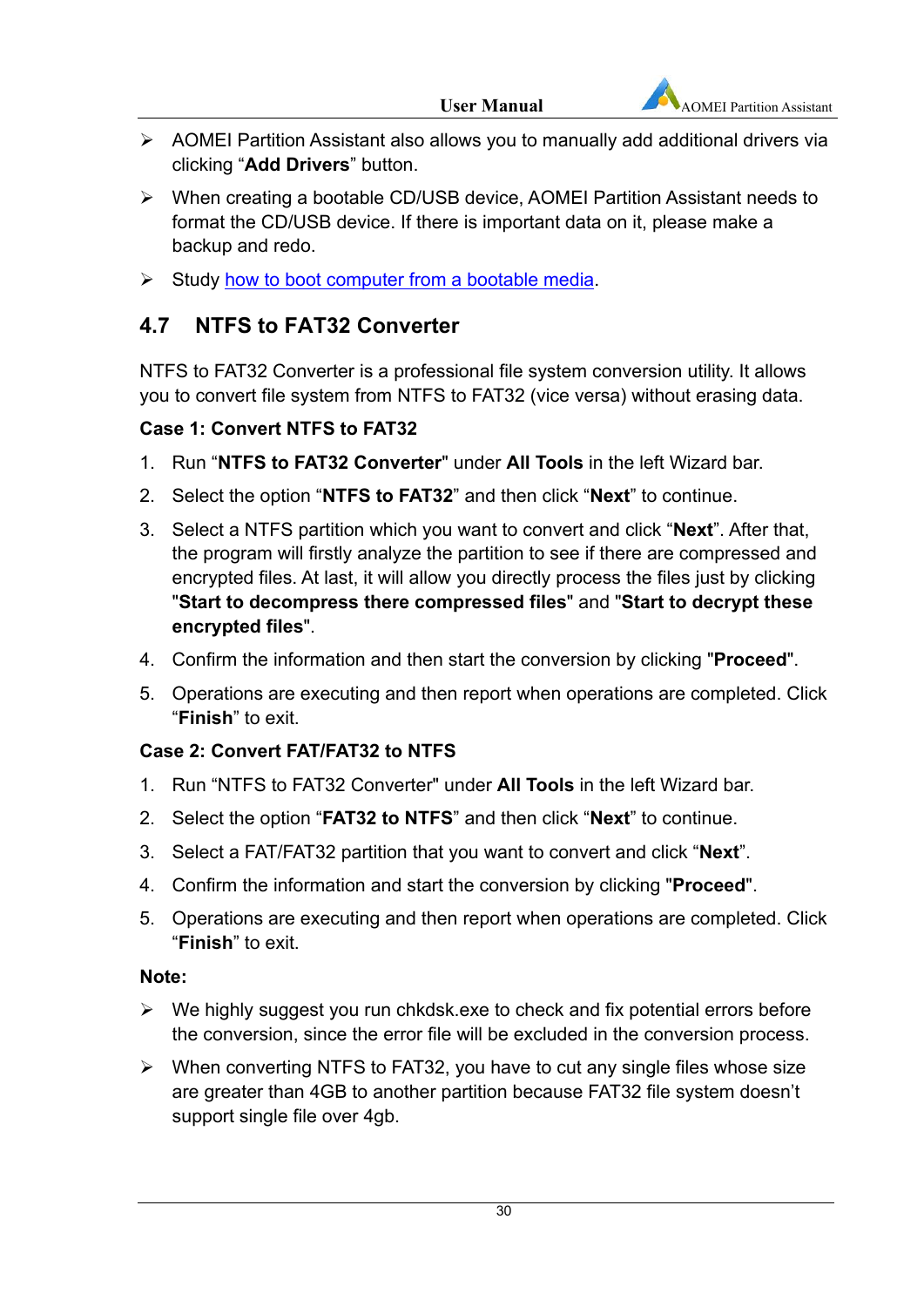$\triangleright$  When converting NTFS to FAT32, the compressed and encrypted files featured with NTFS can be decompressed and decrypted automatically to fit for the characteristic of FAT32.

# **4.8 Windows To Go Creator**

Windows To GO Creator is a user-friendly wizard which can help you distribute Windows 7/8/8.1/10 to USB removable devices. It supports creating Windows To Go for Mac computer (Mac book, iMac, Mac mini, Mac pro, etc) and personal computer (personal PC, Server, all-in-all PC, etc).

### **Creating Windows ToGo for personal computer:**

### **Case 1**: **Create Windows ToGo with system disc/ISO**

- 1. Preparing for creating Windows ToGo, you'd better prepare a Windows 7/8/8.1/10 installation CD or ISO file.
- 2. Run "**Windows ToGoCreator**" under All Tools, select "**Creating Windows ToGo for personal computer**"-> "**Create Windows ToGo with system disc/ISO**".
- 3. Browse to locate Windows 7/8/8.1/10 installation file(install.wim) from installation CD or select system ISO file, click "**Next**" to continue.
- 4. Select connected USB drive. And, click "**Advanced**" to select the type of created system and the boot mode of the Windows ToGo.

The type of created system: General, VHD, VHDX

The boot mode of created Windows toGo: Legacy, Legacy&UEFI

5. Confirm the operation and click "**Proceed**" to start creating Windows ToGo.

### **Case 2**: **Create Windows ToGo with current system**

- 1. Run "**Windows ToGo Creator**" under All Tools, select "**Creating Windows ToGo for personal computer**"-> "**Create Windows ToGo with current system**".
- 2. It will detect the current system automatically.Then, select the target USB drive.
- 3. Click "**Advanced**" to select the type of created system and the boot mode of the Windows ToGo.

The type of created system: General, VHD, VHDX

The boot mode of created Windows ToGo: Legacy, Legacy & UEFI

4. Click "**Proceed**" to start. It will need to reboot the computer to perform operation.

### **Creating Windows ToGo for Mac computer:**

1. Preparing for creating Windows ToGo, you'd better prepare a Windows 10/2016/2019 installation CD or Windows 10/2016/2019 installation ISO file.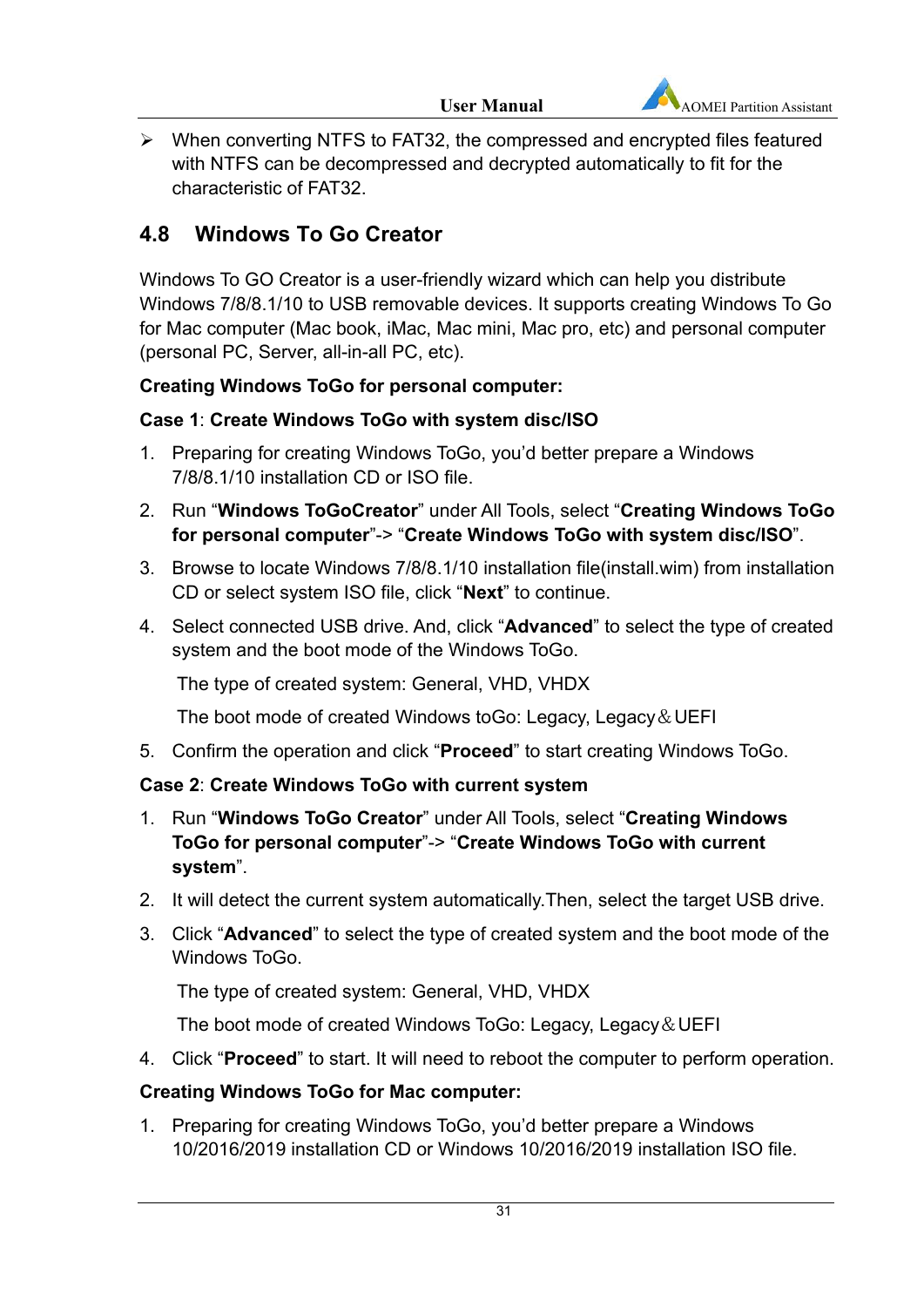- 2. Run "**Windows ToGo Creator**" under **All Tools** in the left Wizard bar, then select "**Creating Windows ToGo for Mac computer**".
- 3. Browse to locate Windows 10/2016/2019 installation file(install.wim) from installation CD or use system ISO file, click "**Next**" to continue.
- 4. Select connected USB drive. And, click "**Advanced**" to select the type of created system and the boot mode of the Windows ToGo.

The type of created system: General, VHD

The boot mode of created Windows toGo: Legacy, Legacy & UEFI

5. Confirm the operation and click "**Proceed**" to start creating Windows ToGo

### **Note:**

- $\triangleright$  To speed up the creating process, we recommend you use USB3.0/3.1 drive and USB3.0 port.
- $\triangleright$  You need at least 64gb USB drive for creating Windows ToGo.
- $\triangleright$  The program will format the partition which you select as destination in the process, so please backup your data first.
- $\triangleright$  It might take a long time to create Windows ToGo with current system when the current system partition is very big.
- $\triangleright$  For more details about the type of created system, you can refer to here:www.disk-partition.com/kb/select-the-type-of-created-system.html
- $\triangleright$  For more details about reboot mode, please refer to here:www.diskpartition.com/kb/boot-from-legacy-or-uefi.html

# **4.9 Shred Files**

File shredding is to completely erase the file, such as rewriting the area where the source file is located with the number 0 or 1, so that the source file is completely deleted and no one will know your privacy.

### **To shred files**

- 1. Install and launch AOMEI Partition Assistant, and then click "**All Tools**" and "**Shred Files**".
- 2. In the pop-up window, click "**Add Files**" / "**Add Folders**" to add the files/folders you want to shred, or you can drag files or folders to the window directly. If you choose the wrong file or folder, you can click "**Remove**" to delete it.
- 3. Choose the shredding method. There are 4 methods available:

**Write Zero:** Overwrite all sectors with zeros. It is safe and fast.

**Random data (1 pass)**: Overwrite hard drive with random data. It is more secure than the first one.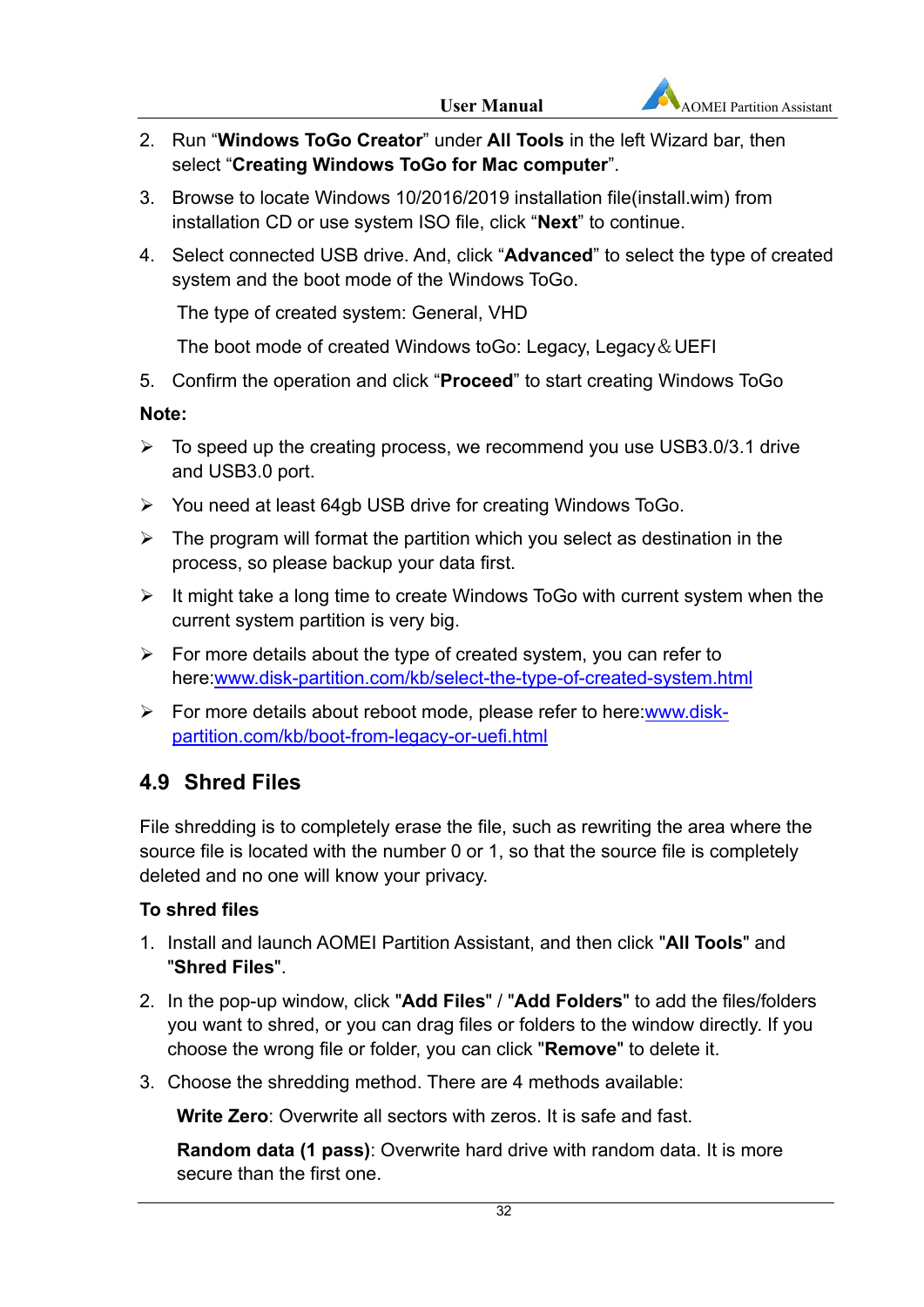**DoD 5220.22-M (7 passes)**: DoD Standard is firstly published in Department of Defense of the U.S. It is much secure than "zero-filling" and "random data filling" and faster than Guttman. Thus it is often adopted by companies and organizations.

**Gutmann (35 passes)**: It overwrites a hard drive with 35 passes. It is the safest way here, but it also takes the longest time.

4. Click "**Shred**" to begin the process.

### **Note:**

- If you need to shred all data on a partition, we suggest that you can try "**Wipe Partition**" feature.
- $\triangleright$  System directories and critical directories of C: drive can't be added to shred directly under windows. You can create WinPE bootable media of AOMEI Partition Assistant, and then boot from WinPE media to shred.
- $\triangleright$  After files are shredded, some data recovery tools might recover some items. But these recovered files are renamed randomly and show 0bytes, and can't be open.

# **4.10 Dynamic Disk Converter**

AOMEI Dynamic Disk Converter is specialized for converting a dynamic disk back to basic disk without data-losing. Also ensure Operating System is bootable after the conversion. Its friendly user interface makes you use it more easily and efficiently. Its high security makes your data be protected during the conversion process.

### **To convert dynamic disk**

- 1. Run "**Dynamic Disk Converter**" under **All Tools** in the left Wizard bar to start **AOMEI Dynamic Disk Converter**.
- 2. Select **Method 1** to convert the dynamic disk to basic.

**Tips:**If the program prompts that some dynamc volumes will loss after conversion, it will not allow to convert. If so, please back to use **Method 2** to clone these "loss" volumes to any disk, and then delete them via windows Disk Management. After that, please convert again via **Method 1**.

- 3. Confirm the conversion operation and then tick the option "**I have decided to execute this operation**…" and click "**Proceed**" to execute.
- 4. Operations are executing and then report when operations are completed. Click "**Finish**".

### **Method 2: Clone dynamic volumes to another basic disk.**

- 1. Run AOMEI Dynamic Disk Converter, select **Method 2**.
- 2. Select a dynamic volume that you want to clone to basic disk, click "**Next**".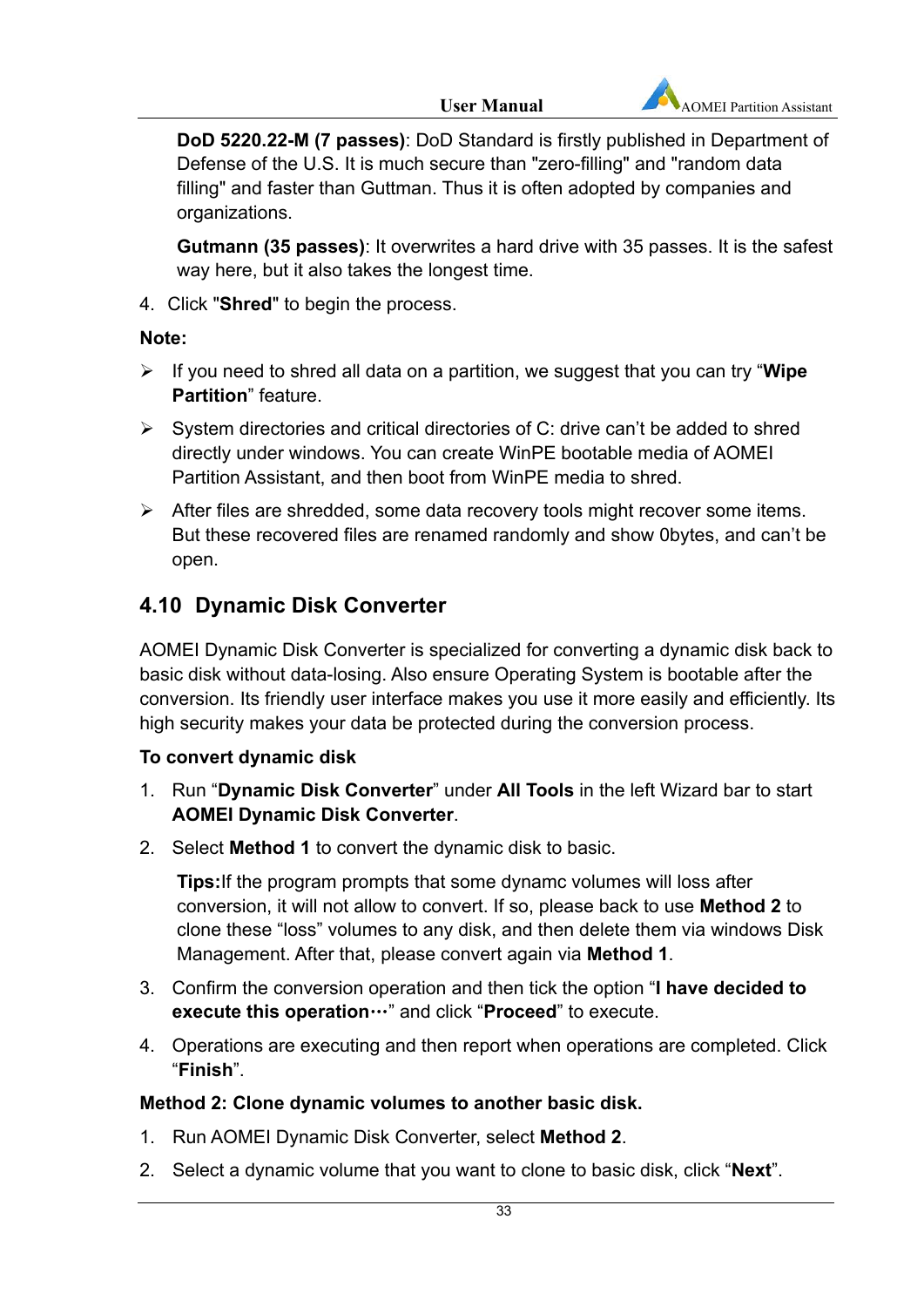- 3. Select an unallocated space on a basic disk as destination, click "**Next**" to continue.
- 4. Confirm the information and start the clone by clicking "**Proceed**".
- 5. Operations are executing and then report when operations are completed. Click "**Cancel**" to exit.

### **Note:**

 $\triangleright$  Due to the characteristic of basic disk, Dynamic Disk Converter cannot directly convert the spanned, striped, mirror and RAID volume to basic partition. Therefore you need to use **Method 2** to clone them to another basic disk, and then delete them via windows Disk Management. After that, please convert again via **Method 1**.

# **4.11 Dynamic Disk Manager**

AOMEI Dynamic Disk Manager (DDM) is an easy-to-use and multifunction dynamic disk and volume management software, with user friendly operations to assist you to manage the volumes and dynamic disk. With the help of DDM, you can easily & fast create/delete the volume and the most advantage is that it can resize/move your volume to readjust the volume on the basis that it ensures the security of your valuable data. You could also convert your disk from dynamic to basic or from basic to dynamic.

### **To use AOMEI Dynamic Disk Manager**

- 1. Run "**Dynamic Disk Manager**" under **All Tools** in the left Wizard bar to start AOMEI Dynamic Disk Manager.
- 2. Select the operation you want to perform.
- 3. Follow wizard to complete the operation.

For more details about these features of AOMEI Dynamic Disk Manager, please run AOMEI Dynamic Disk Manager, then click **Help**-->**UserManual** to access the detail document.

# **4.12 Integrate to Recovery Env**

By using "Integrate to Recovery Env", you can integrate AOMEI Partition Assistant and AOMEI Backupper on this computer to the recovery environment of the current system. After that, you can run the two programs when you boot into recovery environment.

### **To Integrate to Recovery Env**

1. Run "**Integrate to Recovery Env**" under **All Tools** in the left Wizards bar. Click "**Next**" to continue.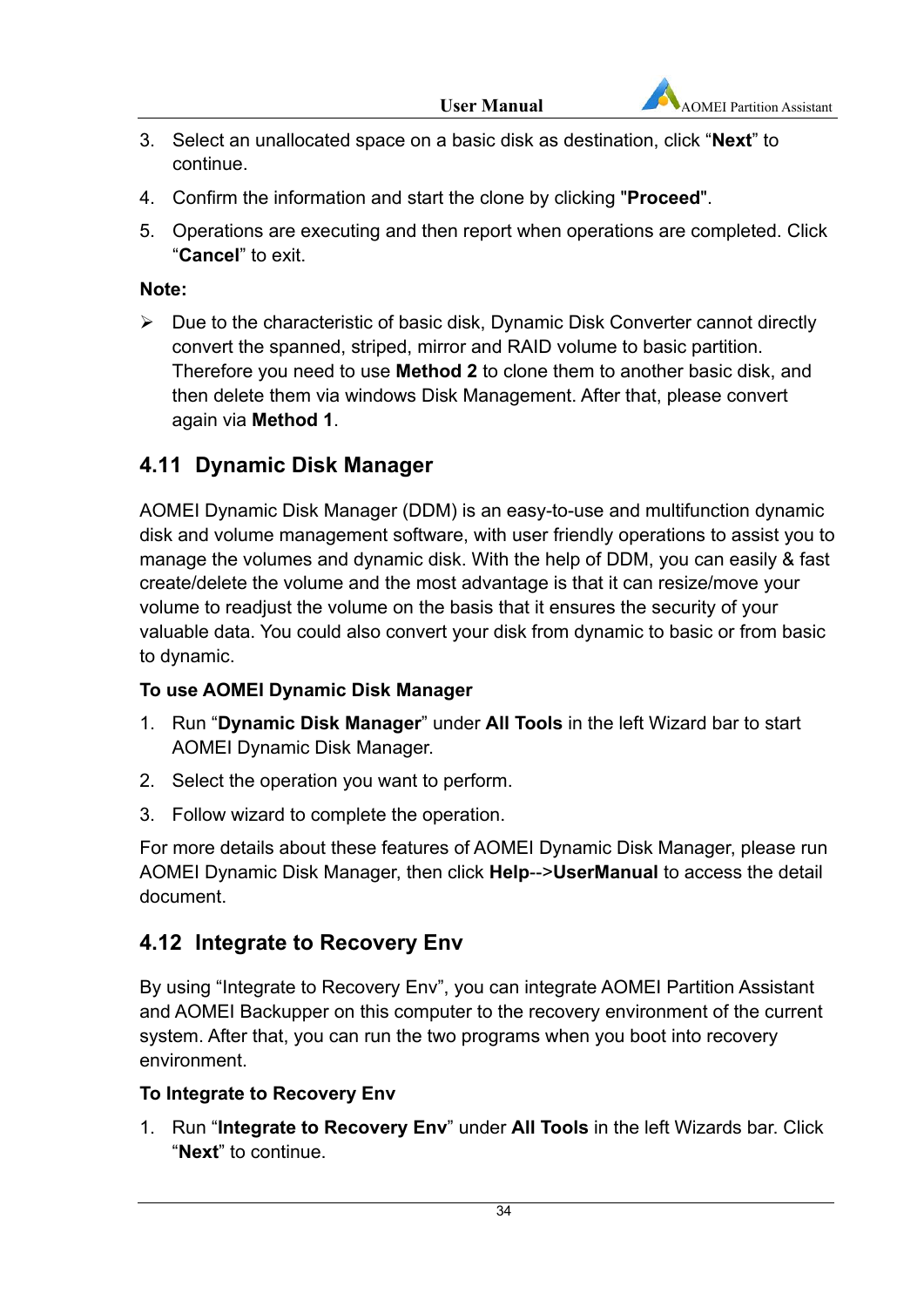- 2. Select the programs (AOMEI Partition Assistant and AOMEI Backupper) you want to integrate.
- 3. Click "**Proceed**" button to execute operation.

#### **Note:**

- Your operating system must be Windows 7 or later version, Windows 8/8.1/10 or Windows Server 2008 R2/2011/2012/2012 R2/2016, because only these systems have recovery environment.
- $\triangleright$  Before integrating, please make sure that there are not any performing operations on AOMEI Partition Assistant or AOMEI Backupper.
- $\triangleright$  The recovery environment of the current system can be used normally. You can try to create the winpe media via AOMEI Partition Assistant to check. If the winpe can be created successfully, so the recovery environment can work normally. If not, the recovery environment might have some problems, you can't integrate AOMEI softwares to here.
- $\triangleright$  If you don't install AOMEI Backupper in this computer, the option of AOMEI Backupper will be disabled.
- $\triangleright$  In windows 7, you can keep pressing F8 at startup to into the recovery environment. For the higher system versions, you also can press "shift" key and click "reboot" button simultaneously to into the recovery environment. Or, you can open "**Settings**"-> "**Update & security**"->"**Recovery**"-> Click "**Restart Now**" button under "**Advanced startup**" into the recovery environment.

# **4.13 AOMEI Partition Assistant Command Lines**

### **Export Execution Results to File**

Because this command execution cannot use the">"symbol to export execution results to file, so we specially add /out parameter for exporting execution results to file, which supports to export execution results of all command lines to file. The examples are as follow:

partassist.exe /list /out:text.txt partassist.exe /resize:F /extend:right /out:c:\test.ini partassist.exe /hd:0 /cre /pri /size:200GB /out:..\..\test.txt

### **List Disks and Partitions**

List all the disks in current system.

partassist.exe /list

Only list all the USB flash drives and other USB disks in current system.

partassist.exe /list /usb

List all the partitions on a specified disk.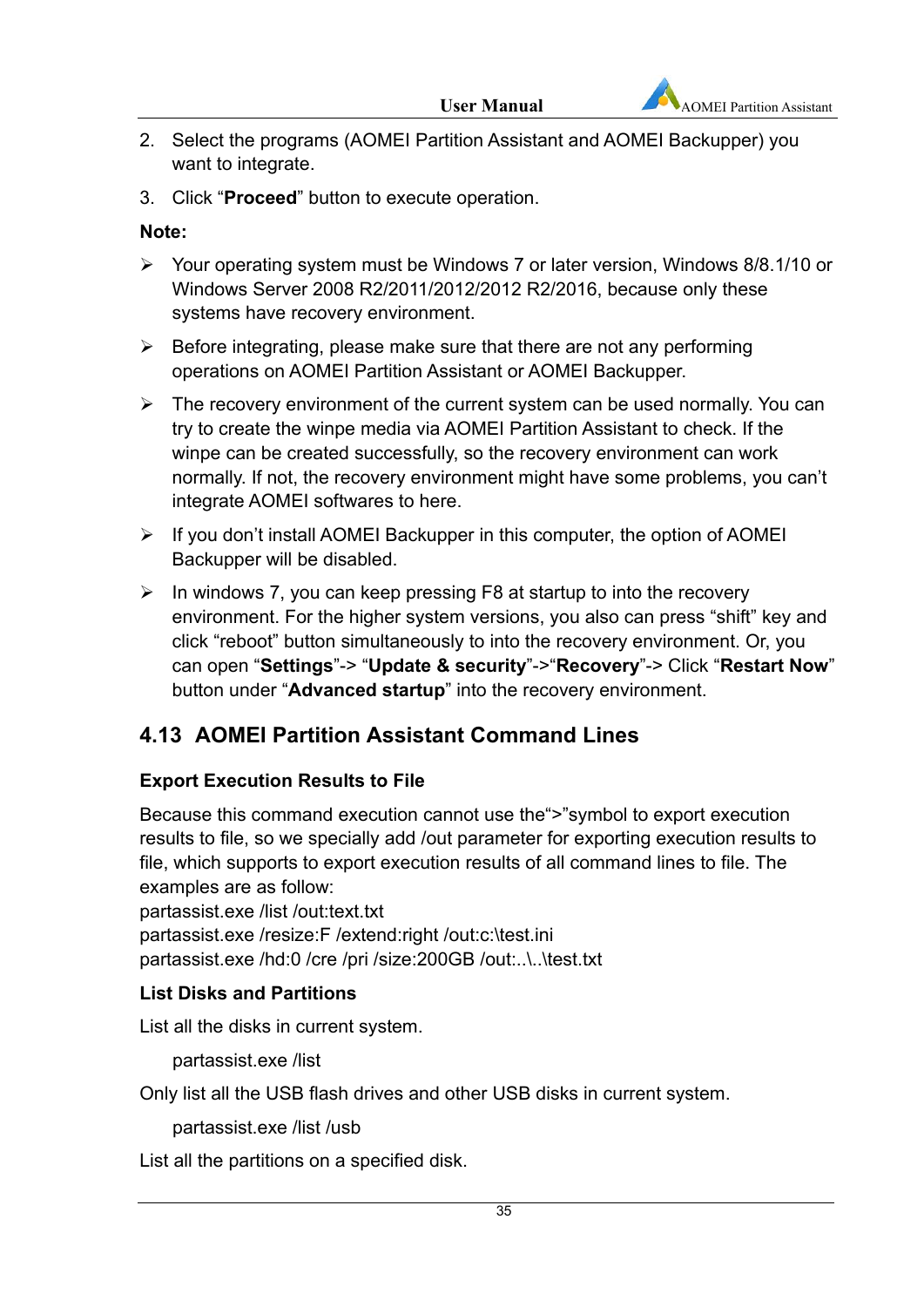

partassist.exe /list:0

### **Resize Partition without Data Loss**

Automatically extend a specified partition using the unallocated space on its both sides and align partition to optimize reading/writing speed.

partassist.exe /hd:0 /resize:0 /extend:auto /align

partassist.exe /resize:F /extend:auto /align

Automatically extend a specified partition using the unallocated space on its right side.

partassist.exe /hd:0 /resize:0 /extend:right

partassist.exe /resize:F /extend:right

Automatically extend a specified partition using the unallocated space on its left side and align the partition to optimize reading/writing speed.

partassist.exe /hd:0 /resize:0 /extend:left /align

partassist.exe /resize:F /extend:left /align

Extend a specified partition using 1000MB or 10GB unallocated space on its right side.

partassist.exe /hd:0 /resize:0 /extend:1000

partassist.exe /hd:0 /resize:0 /extend:10GB

Shrink a specified partition to create 1000MB or 10GB unallocated space on its right side.

partassist.exe /hd:0 /resize:0 /reduce-right:1000

partassist.exe /resize:F /reduce-right:10GB

Shrink a specified partition to create 1000MB or 10GB unallocated space on its left side and align the partition to optimize reading/writing speed.

partassist.exe /hd:0 /resize:0 /reduce-left:1000 /align

partassist.exe /resize:F /reduce-left:10GB /align

#### **Notes:**

 $\triangleright$  /hd followed by disk number, which starts with 0.

- $\triangleright$  /resize followed by partition number or drive letter, and the partition number starts with 0. If the specified value is drive letter, disk number can be ignored.
- $\triangleright$  The value of /extend can be left, right, auto or specified size.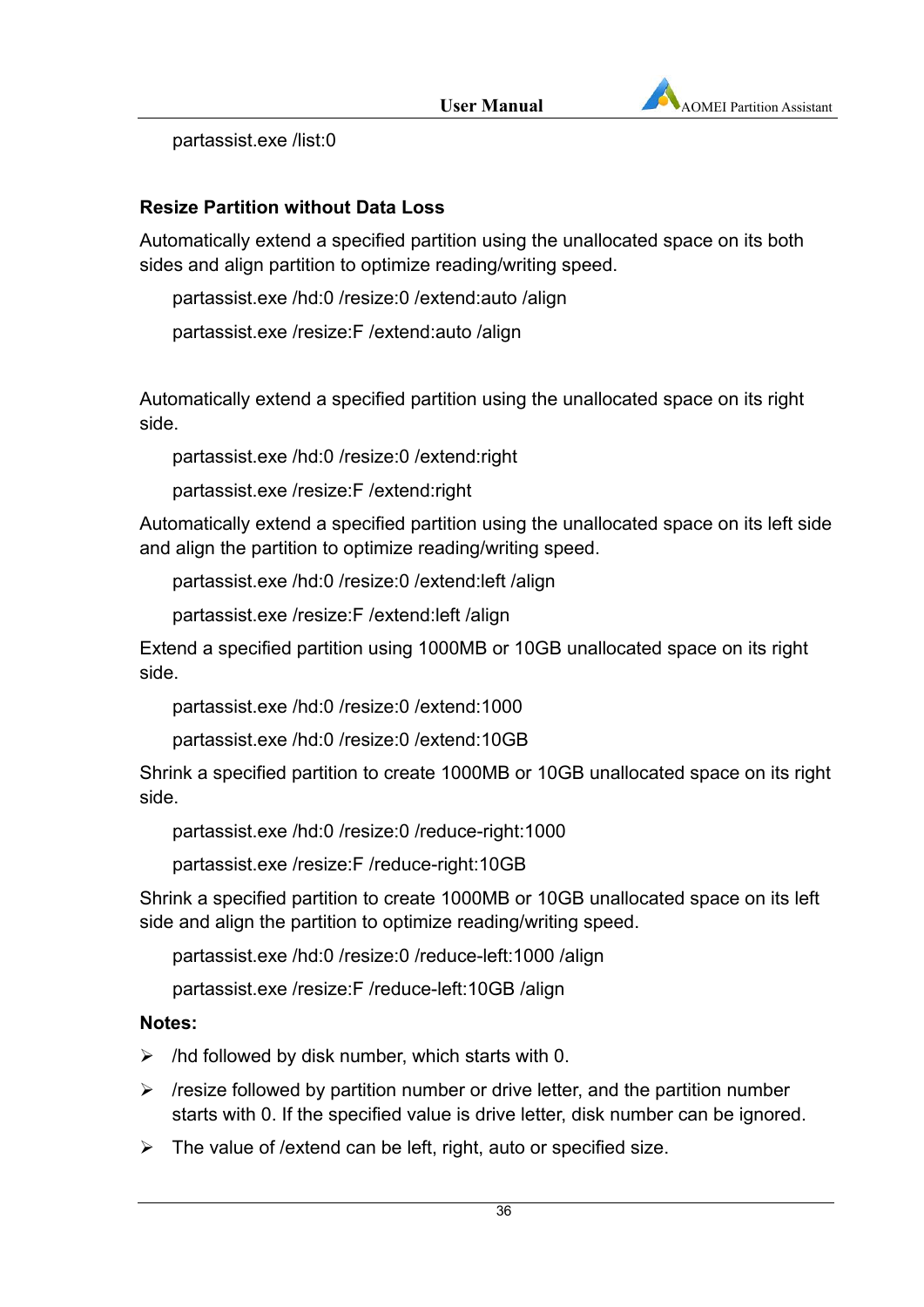

- $\triangleright$  /align means align a partition to optimize reading/writing speed. If the beginning of a partition is changed when resizing it (in other words, move the beginning of a partition to a new location, forward or backward), then the /align works. But if the beginning of a partition is not changed when resizing it, then the /align doesn't works.
- $\triangleright$  By default, the specified size is in MB, and GB is also available.

### **Move a Partition without Data Loss**

Change the location of a partition by moving 1000MB or 10GB to the left side and align the partition to optimize reading/writing speed.

partassist.exe /hd:0 /move:0 /left:1000 /align

partassist.exe /move:F /left:10GB /align

Move a partition to occupy all unallocated space on its left side and align the partition to optimize reading/writing speed.

partassist.exe /hd:0 /move:0 /left:auto /align

partassist.exe /move:F /left:auto /align

Change the location of a partition by moving 1000MB or 10GB to the right side and align the partition to optimize reading/writing speed.

partassist.exe /hd:0 /move:0 /right:1000 /align

partassist.exe /move:F /right:10GB /align

Move a partition to occupy all unallocated space on its right side and align the partition to optimize reading/writing speed.

partassist.exe /hd:0 /move:0 /right:auto /align

partassist.exe /move:F /right:auto /align

### **Notes:**

- $\triangleright$  /hd followed by disk number, which starts with 0.
- $\triangleright$  /move followed by partition number or drive letter, and the partition number starts with 0. If the specified value is drive letter, disk number can be ignored.
- $\triangleright$  The value of /left can be auto or specified size.
- $\triangleright$  The value of /right can be auto or specified size.
- $\triangleright$  /align means creating aligned partition to optimize reading/writing speed.
- $\triangleright$  By default, the specified size is in MB, and GB is also available.

### **Create a New Partition**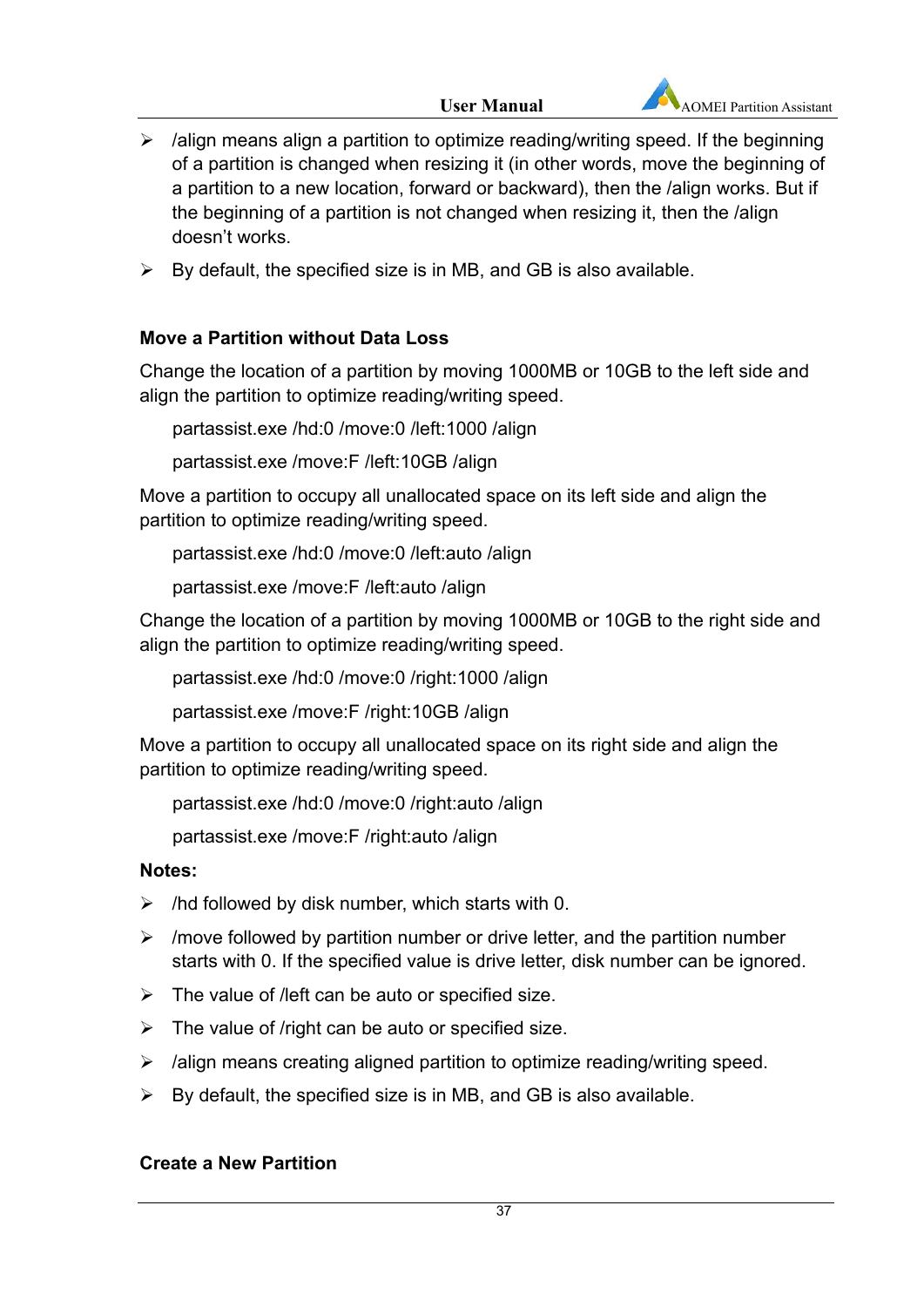Create a 200MB, 10GB or auto size partition at the end of a disk.

partassist.exe /hd:1 /cre /pri /size:200 /end /fs:fat16 /act /hide /align /label:EFI

partassist.exe /hd:1 /cre /pri /size:10GB /end /fs:fat32 /act /hide /align /label:EFI

partassist.exe /hd:1 /cre /pri /size:auto /end /fs:ntfs /act /hide /align /label:EFI

Create an auto size or 500MB partition using the first block of unallocated space on a disk.

partassist.exe /hd:0 /cre /pri /size:auto /fs:ntfs /align /label:DATA /letter:E

partassist.exe /hd:0 /cre /pri /size:500 /fs:ntfs /align /label:DATA /letter:E

Create a partition using offset. Here is creating a partition at the location of 100MB offset and 100GB offset.

partassist.exe /hd:0 /cre /pri /size:auto /offset:100 /fs:fat32 /act /align /label:DATA /letter:F

partassist.exe /hd:0 /cre /pri /size:10GB /offset:100GB /fs:fat32 /act /align /label:DATA /letter:F

### **Notes:**

- $\triangleright$  /hd followed by disk number, which starts with 0.
- $\triangleright$  The value of /size can be auto or specified size in MB by default, and GB is also available.
- $\triangleright$  /fs means file system, whose value can be fat16, fat32 or ntfs.
- $\triangleright$  /pri means creating a primary partition.
- $\triangleright$  /act means creating an active partition.
- $\triangleright$  /hide means creating a hidden partition.
- $\triangleright$  /letter means assigning a drive letter to the partition, in addition, /letter:auto can automatically assign the drive letter.
- $\triangleright$  /offset means creating a partition from the location of specified offset, starting with the beginning of the disk.
- $\triangleright$  /label means setting a label for the partition.
- $\triangleright$  /end means creating a specified size back end partition using the unallocated space at the end of a disk.

### **Format a Partition**

Format a specified partition

partassist.exe /hd:0 /fmt:0 /fs:fat16 /label: test

partassist.exe /fmt:F /fs:fat32 /label:test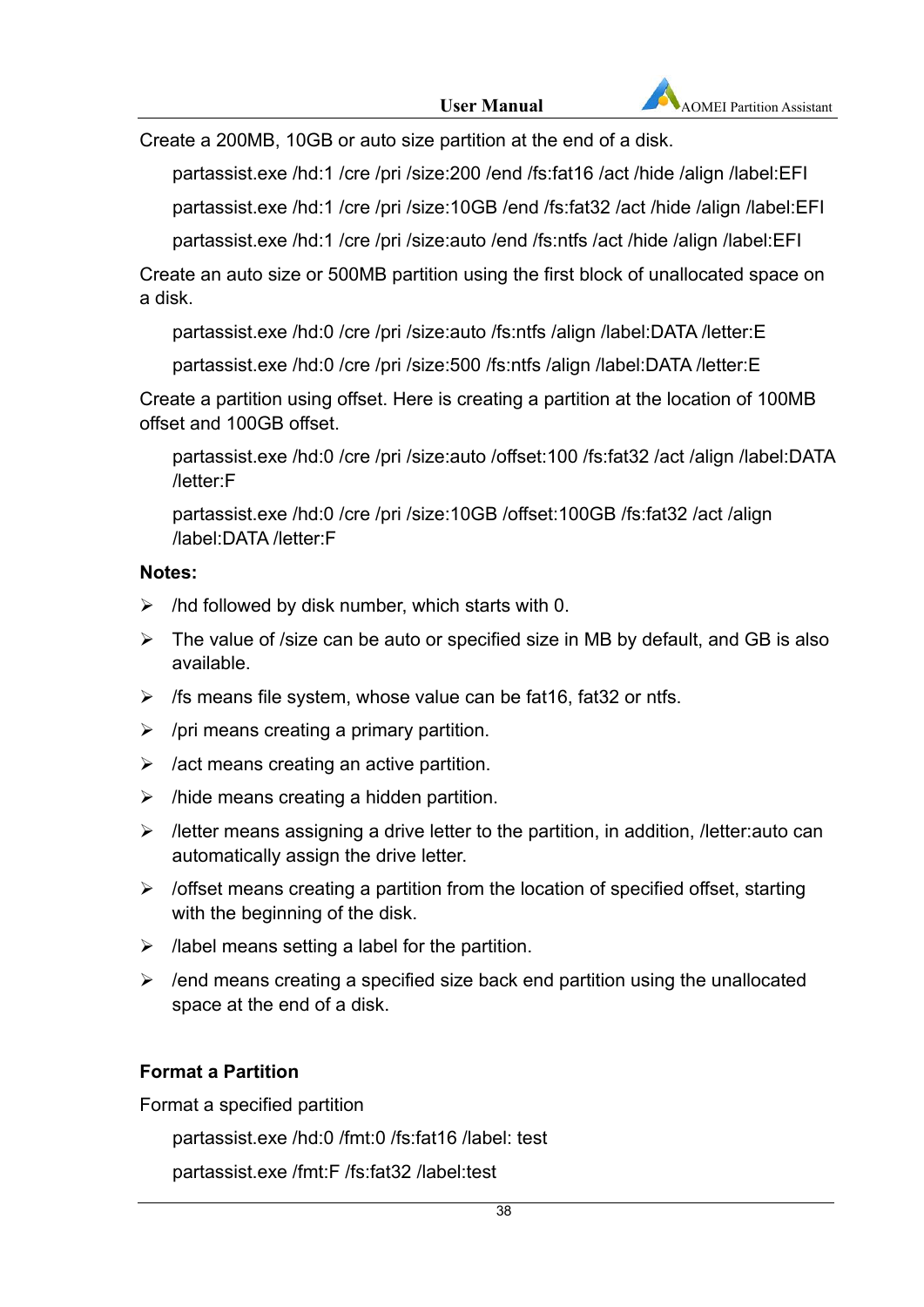

partassist.exe /fmt:F /fs:ntfs /label:test

#### **Notes:**

- $\triangleright$  /hd followed by disk number, which starts with 0.
- $\triangleright$  /fmt followed by partition number or drive letter, and the partition number starts with 0. If the specified value is drive letter, disk number can be ignored.
- $\triangleright$  /fs means file system, whose value can be fat16, fat32 or ntfs.

#### **Delete a Partition**

Delete a specified partition

partassist.exe /hd:0 /del:0

partassist.exe /del:F

Delete all the partitions on a disk partassist.exe /hd:0 /del:all

#### **Hide a Partition**

Hide a specified partition partassist.exe /hd:0 /hide:0 partassist.exe /hide:F Unhide a specified partition partassist.exe /hd:0 /unhide:0

#### **Mark Partition as Active**

partassist.exe /setact:1 /hd:0 partassist.exe /setact:F

#### **Initialize a Disk**

Initialize a disk as MBR partassist.exe /init:1 Initialize a disk as GPT partassist.exe /init:1 /gpt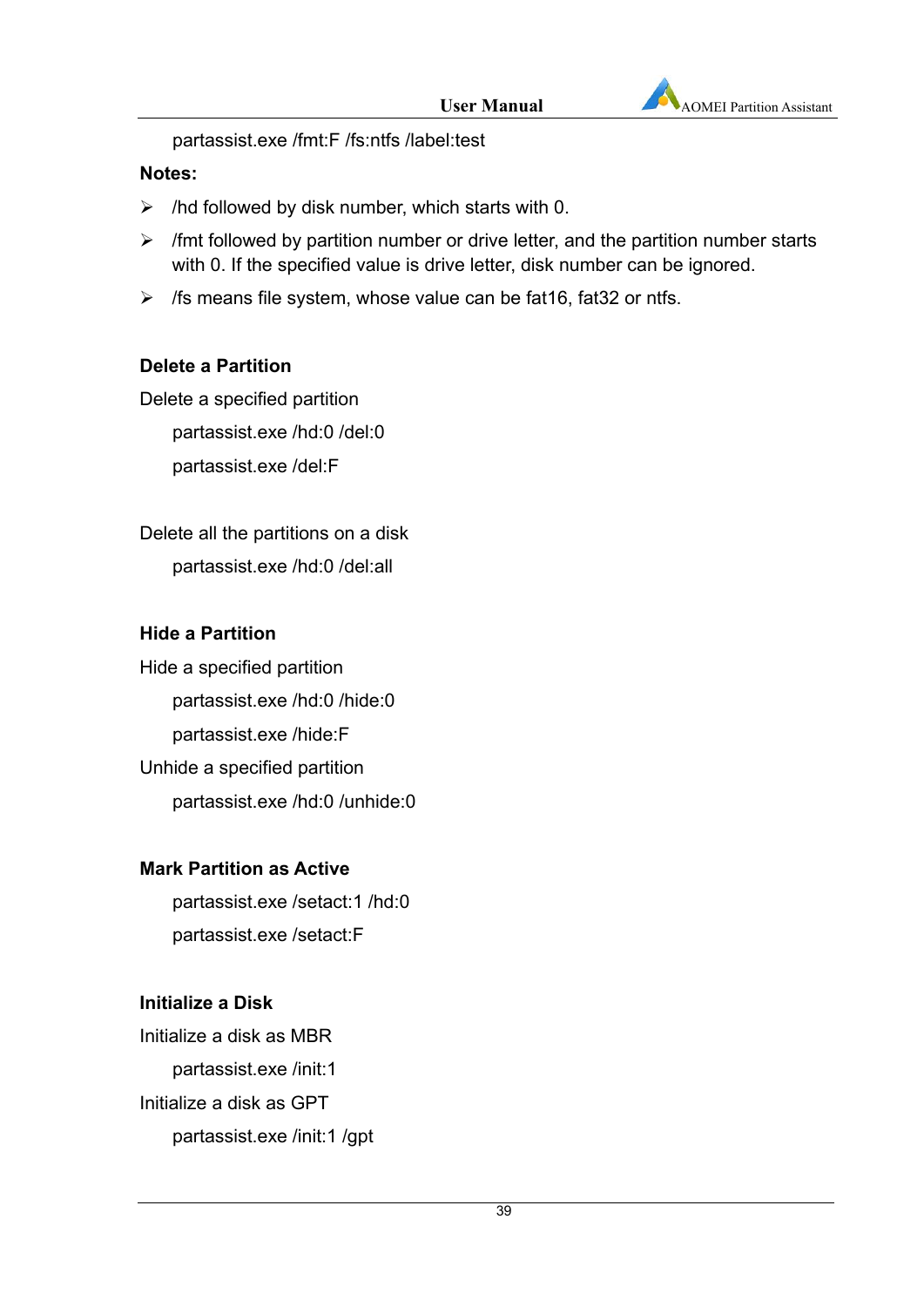

### **Rebuild MBR**

Rebuild Master Boot Record (MBR) for Hard Disk, Removable Disk, USB Flash Drive, etc.

partassist.exe /rebuildmbr:0

partassist.exe /rebuildmbr:0 /mbrtype:0

partassist.exe /rebuildmbr:0 /mbrtype:1

partassist.exe /rebuildmbr:0 /mbrtype:2

### **Notes:**

- $\triangleright$  /rebuildmbr followed by disk number, which starts with 0.
- $\triangleright$  /mbrtype supports specified MBR type and its values are 0, 1, 2. The 0 means creating a Windows XP/2000/20003 MBR type. The 1 means creating a Windows Vista/2008 MBR type. The 2 means creating a Windows 7/8/8.1/10/2011/2012/2016 MBR type.
- $\triangleright$  If the value of /mbrtype is not specified, the default type is the one of current system. For example, if current system is Windows XP, then the value of /mbrtype is set as 0 by default; if current system is Windows 8.1, then the value of /mbrtype is set as 2 by default.

### **Change Drive Letter**

Remove drive letter

partassist.exe /hd:0 /setletter:0 /letter:\*

Change drive letter to F

partassist.exe /hd:0 /setletter:0 /letter:F

### **Notes:**

- $\triangleright$  /hd followed by disk number, /setletter followed by partition number, and the disk number and partition number always start with 0.
- $\triangleright$  If a drive letter needs to be removed, you need to set /letter value as \*
- $\triangleright$  You had better not to remove and change the drive letter of system partition, which may cause Windows to fail to boot.
- $\triangleright$  If you use "/letter auto" to replace "/letter: F", the drive letter will be assigned automatically.

### **Write Files to a Hidden Partition**

Write files and folders to the root directory of a hidden partition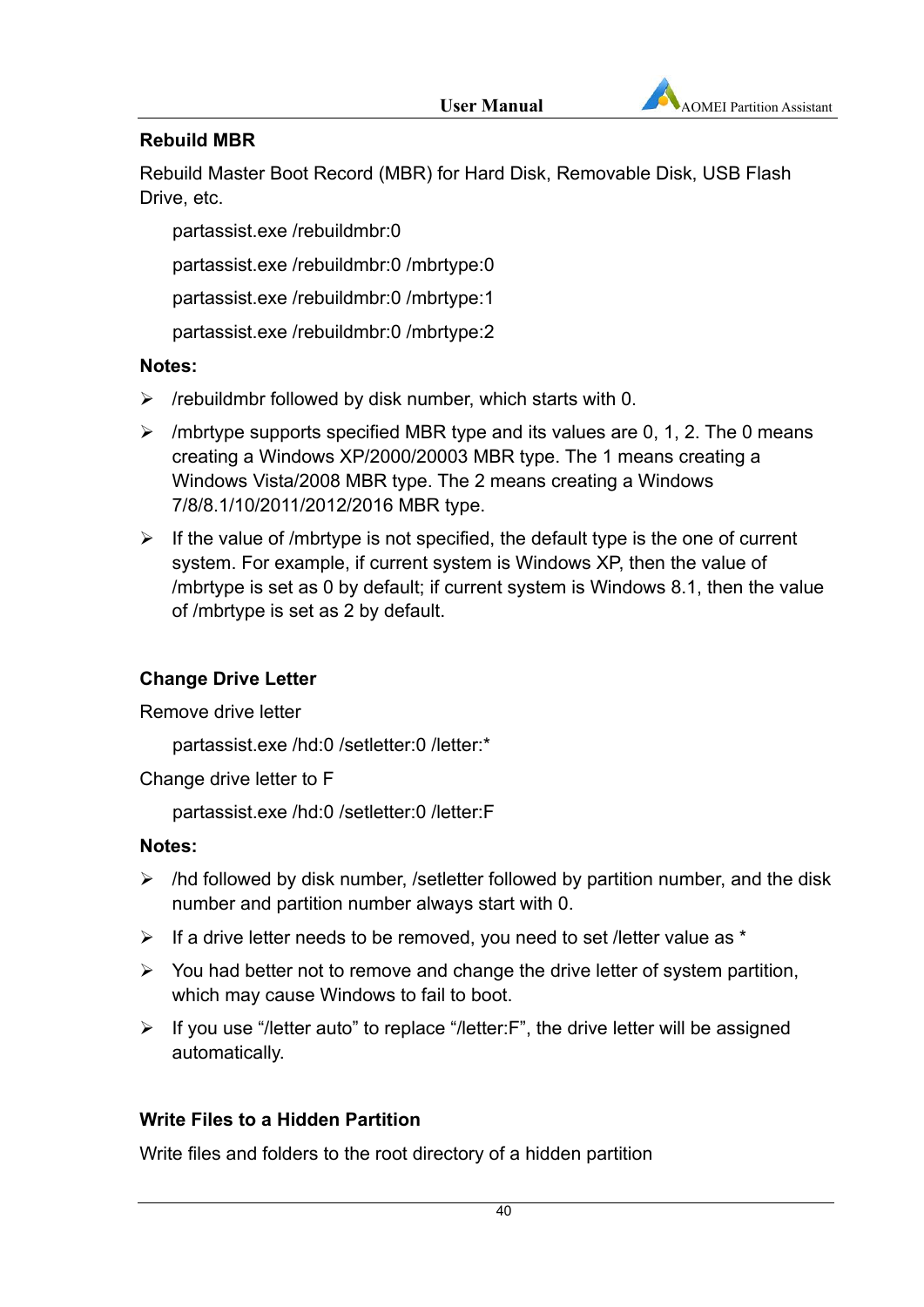

partassist.exe /hd:0 /whide:0 /src:C:\file.txt

partassist.exe /hd:0 /whide:0 /src:C:\folder

Write files and folders to the subdirectory of a hidden partition

partassist.exe /hd:0 /whide:0 /src:C:\file.txt /dest:subfolder

partassist.exe /hd:0 /whide:0 /src:C:\folder /dest:subfolder\test

### **Notes:**

 Before using the /resize and /move of AOMEI Partition Assistant Command Line, we suggest you use Windows built-in chkdsk utility to check the partition you want to resize and automatically fix file system error so that the data safety can be ensured effectively. Example: chkdsk.exe /f C: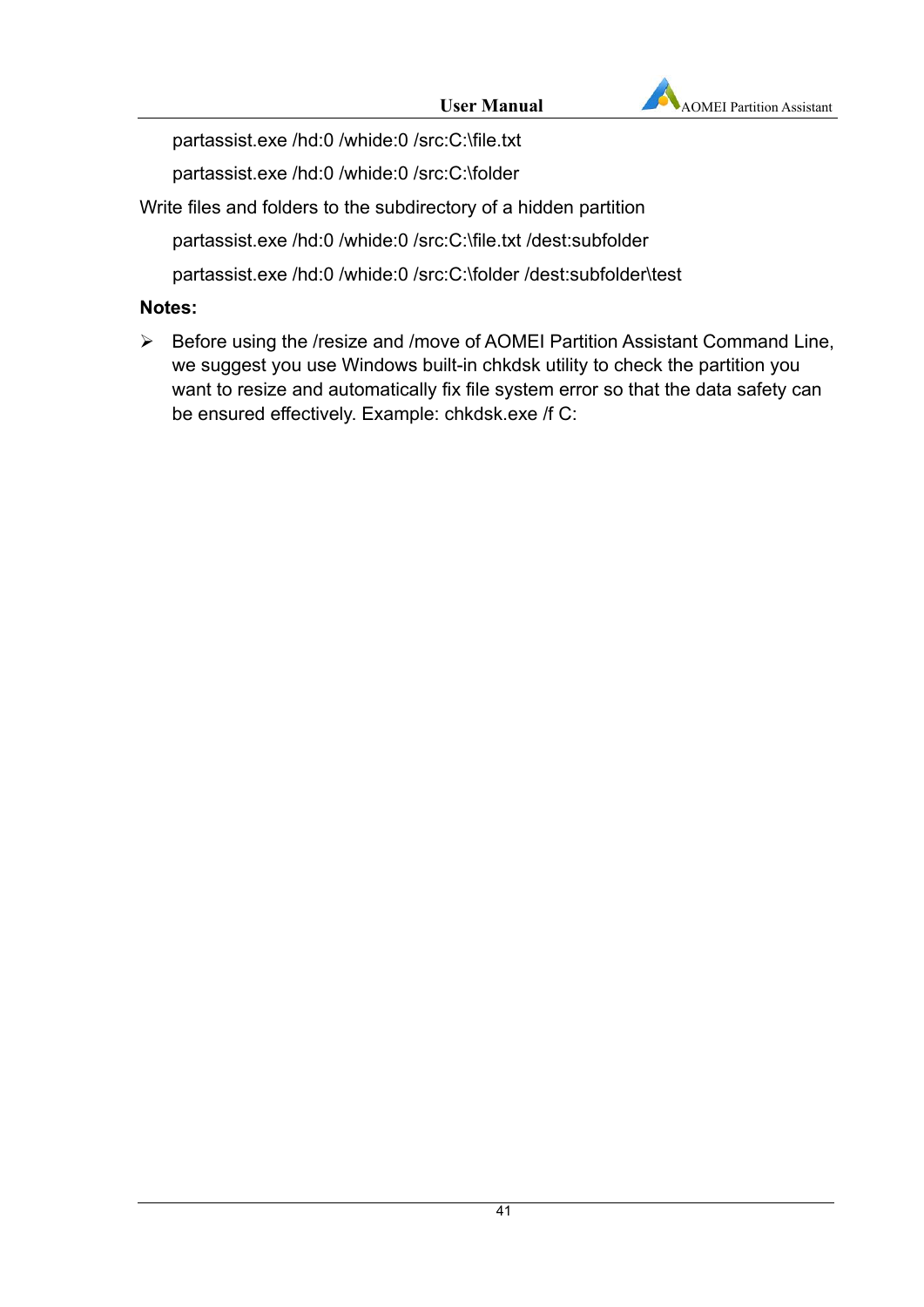

# **5 Technical Support**

Before seeking technical support, please first refer to our tutorials at www.diskpartition.com/manual.html.

If further assistance is required, then please send an email to support@aomeitech.com.

To assist with a problem, please compress (zip) the "**log**" folder located in the program installation directory, attach the compressed file to an email and send it to support@aomeitech.com.

AOMEI Partition Assistant FAQs are located at www.disk-partition.com/help/faq.html and www.aomeitech.com/php/concept/knowledge.

Part FAQs are as follows:

# **5.1 AOMEI Partition Assistant common FAQs**

### **Common Error and Solution of Extend Partition Wizard**

**Q:** I receive the Error Description: "The wizards only extend a NTFS partition, but detected that your partition isn't a NTFS" by using "Extend Wizard"? How to deal with it?

**A:** "Extend Partition Wizard" does not support any FAT or FAT 32 partitions resizing directly. To solve this problem you need to convert your partition from FAT or FAT 32 to NTFS first by using the command line (convert drive letter: /fs:NTFS) or you could resize the FAT or FAT 32 partition on the main console of Partition Assistant directly.

**Q:** I get the Error Description: **"**Sorry, the program doesn't extend this partition yet because of the free disk space insufficient. We recommend you try to extend the partition in Partition Assistant Main Console". How could I solve it?

**A:** This error always appears when the partition you want to extend was at the end of the hard disk, to solve this problem; you could only extend the partition on main console of Partition Assistant.

**Q:** What is the Error Description: If in your system there is a bitlocker volume, you need to turn off the bitlocker, and then you can extend the partition again. Besides, we recommend you try to extend the partition in Partition Assistant Main Console.

**A:** Extend Partition Wizard does not support resizing any bitlocker volume; therefore, you could only turn off the bitlocker first. Learn how to deal with a bitlocker partition?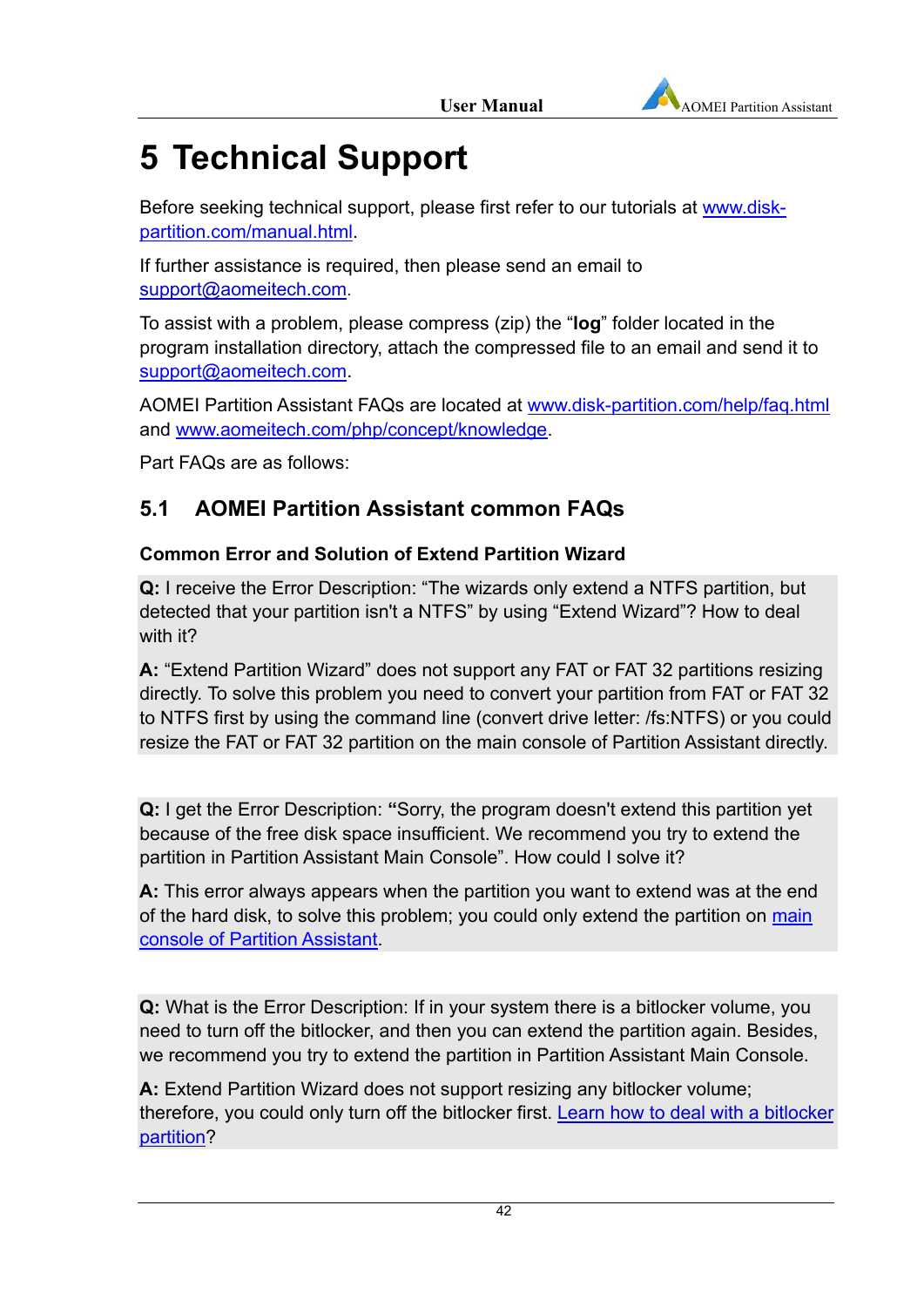**Q:** I get the Error Description: The wizard does not support to extend partition on a GPT disk; you can extend the GPT partition by using Partition Assistant Main Console. How could I solve it?

**A:** Extend Partition Wizard does not support any GPT hard disk, if you want to resize partition on GPT hard disk; you need to resize it on main interface of Partition **Assistant** 

**Q:** In the case of double system (XP and Win9X) environment, you move/resize the partition of Win9X under the XP environment. At last, you can't start Windows9X. Why?

**A:** It is directly related to the characteristics of Win9X because the Win9X partition can't be resized or moved. That's why we strongly advise you don't resize/move the old Windows9X. Otherwise, it will cause a lot of problems.

**Q:** The program is not response when locking volume, how do I?

**A:** You can forcibly terminate the program by using Task Manager, and re-run the Partition Assistant, redo the operation before. When press the Shift key, and click the Apply button on toolbar to solve the lock issue volume.

**Q:** After the operation complete, I can't find my drive in "My computer", how to solve it?

**A:** If you can not find the drive in "My Computer", this problem may caused by the loosing drive letter. To solve this problem, you could launch Partition Assistant, on the main interface, right-click the partition which has no drive letter (if a partition has no drive letter it will show as "\*") use the feature "Change drive letter" to assign a drive letter.

**Q:** When I right-click partition C, the option "Split Partition" and "Create Partition" are grayed out, how to active them?

A: This situation always cause by the numbers of the primary partition. If you have four primary partitions already, to solve this problem, you need to change one of your primary into logical partition (refer to the section: Convert primary/logical partition). After that the option will be reactive.

**Q:** The program supports to convert a GPT disk that has more than 4 partitions to MBR disk, but sometimes why does it prompt that current disk cannot meet the requirement of conversion? Then, what's the requirement?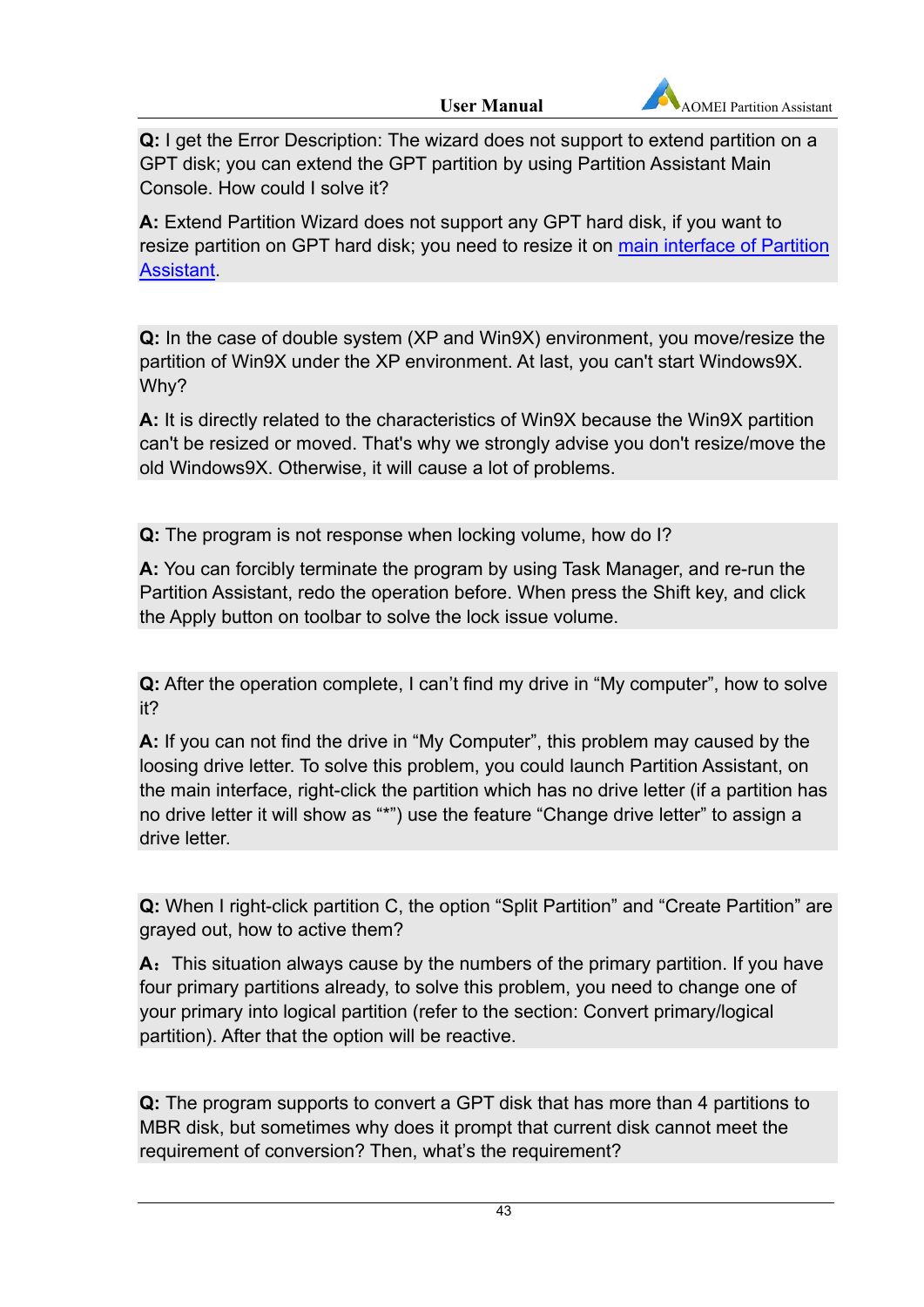

A: It is related to conversion principle and MBR limits. To convert a GPT disk that has multiple partitions to MBR disk, the program will convert the primary partitions except the first three to logical partitions. However, such conversion has to strictly follow the structure of MBR disks, so there will be some restrictions.

GPT disks can be converted to MBR disks except the following conditions:

- If the distance between start address of a GPT partition and end address before it is less than 63 sectors (namely no extra space between two partitions) and the file system of the former partition is neither FAT32 nor NTFS, then this disk cannot be converted to MBR disk, because it is unable to adjust the size of the former partition to free up required space for the conversion. Under such circumstance, we suggest you temporarily remove the partition which is neither FAT32 nor NTFS to solve the problem.
- The current system is on a GPT disk and there are 3 or more other partitions before or after the EFI partition, then the disk cannot be converted to MBR disks. We suggest you temporarily delete one or two partitions before or after EFI partition and then try again.
- The current system is on a GPT disk, meanwhile the EFI partition is on the end of this GPT disk (at the right end of the disk). At this time, while converting, it needs to convert the 3 partitions at the end of the disk including EFI partition into primary partitions, and the other partitions into logical partitions in the front. If there is no at least 7.8MB unallocated space before the first partition on the disk, it cannot be converted. Such cases, it is suggested to shrink first partition on the disk from the left side to create at least 7.8MB unallocated space before the first partition, or temporarily remove the first partition on this disk.

**Q:** After converting GPT disk to MBR disk, what about the MSR partition?

**A:** The program will delete the MSR partition while converting GPT disk to MBR disk, because an MSR partition disk is unformatted and have no effect on an MBR disk.

**Q:** After converting GPT disk where the current system locates to MBR disk, why is it prompts to install the Windows AIK or ADK when creating a bootable media?

**A:** After converting GPT disk where the current system locates to MBR disk, the recovery partition (WRE partition) will fail, which means the failure of the recovery environment, and AOMEI Partition Assistant creates a Windows PE relying on the WinRE.wim file from the recovery partition, so you will be prompted to install the AIK or ADK. You can copy the "Recovery" folder of the recovery partition to the root directory of C: drive, and then try again.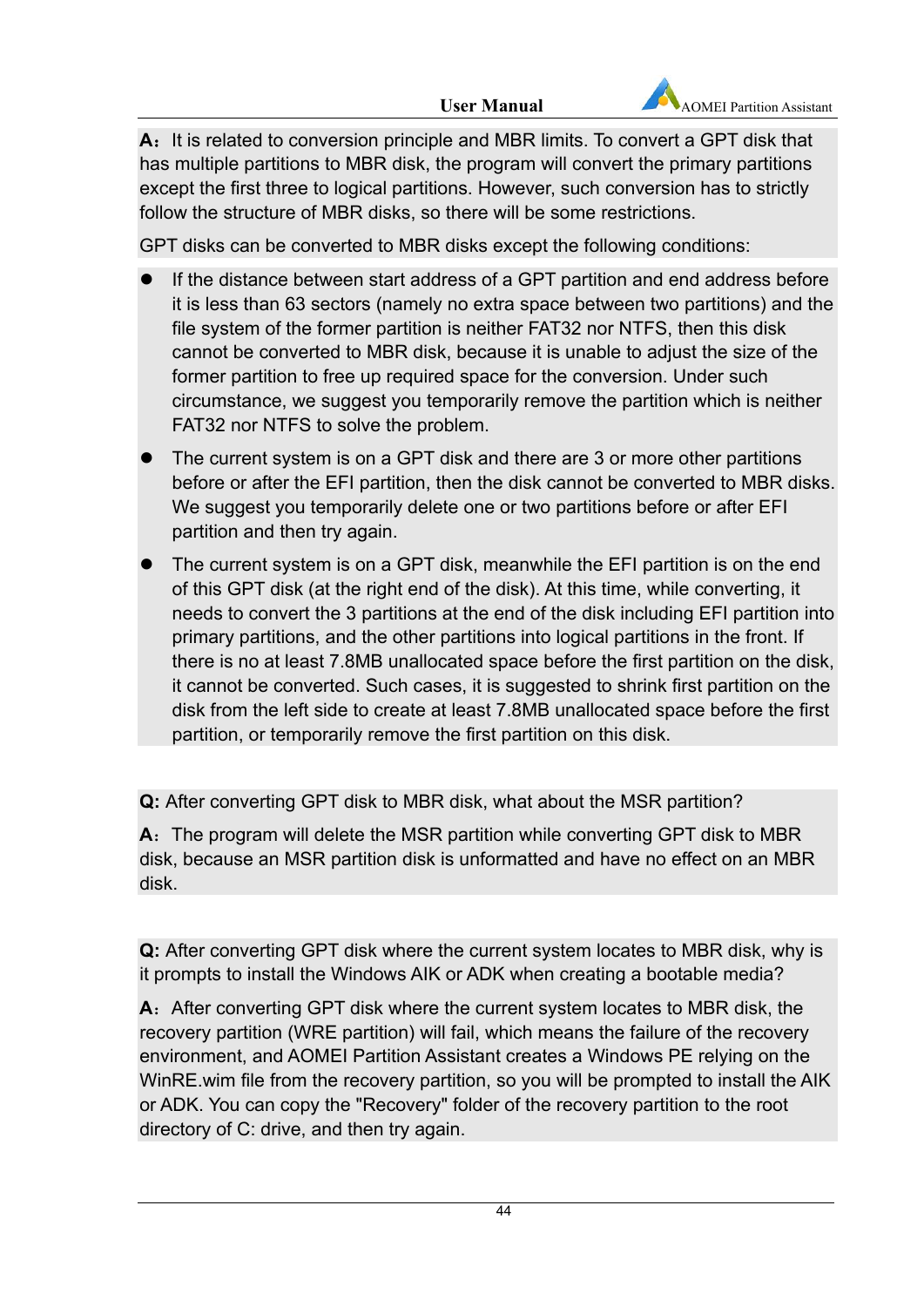**Q:** AOMEI Partition Assistant can't reboot into Windows PE to perform operations.

**A:** Windows XP/Vista/Server 2003/2008 can only reboot into PreOS mode to perform operations.If you want to use Windows PE, you need to install Windows AIK first,and then create Windows PE bootable media with "Make Bootable Media" feature.After that, please boot computers from Windows PE bootable media to perform operations.

Windows 7/8/8.1/10/Server 2008(R2)/2012/2012(R2)/2016 can't reboot into Windows PE. It may be there is no recovery environment to create Windows PE or the environment is broken.You can try to install Windows AIK/ADK first and then perform operations again.

# **5.2 AOMEI Partition common Error Codes**

Description to Partition Assistant Error Codes

Error Code: 1

Error description:

Unmount drive letter failed, please reboot and retry.

You will get this error code in case of below conditions:

When change the drive letter failed. - eg.The program needs a change of drive letter from D to F, the program needs to unmount the D drive in order to stop the system from occupying it. If there is any system process running in this drive then the unmount operation end up failing.

When remove the drive letter failed. - eg.when partition operations such as resizing partitions, the program needs to unmount the target partition to prevent users from reading the data in it. If the program failed to unmount, you will get this notice.

Solutions:

1. You may reboot your computer and try again.

2. Remove the target drive letter with Partition Assistant or Windows Disk Manager first and retry the operation.

| Error Code: |  |  |
|-------------|--|--|
| 2           |  |  |
| 24          |  |  |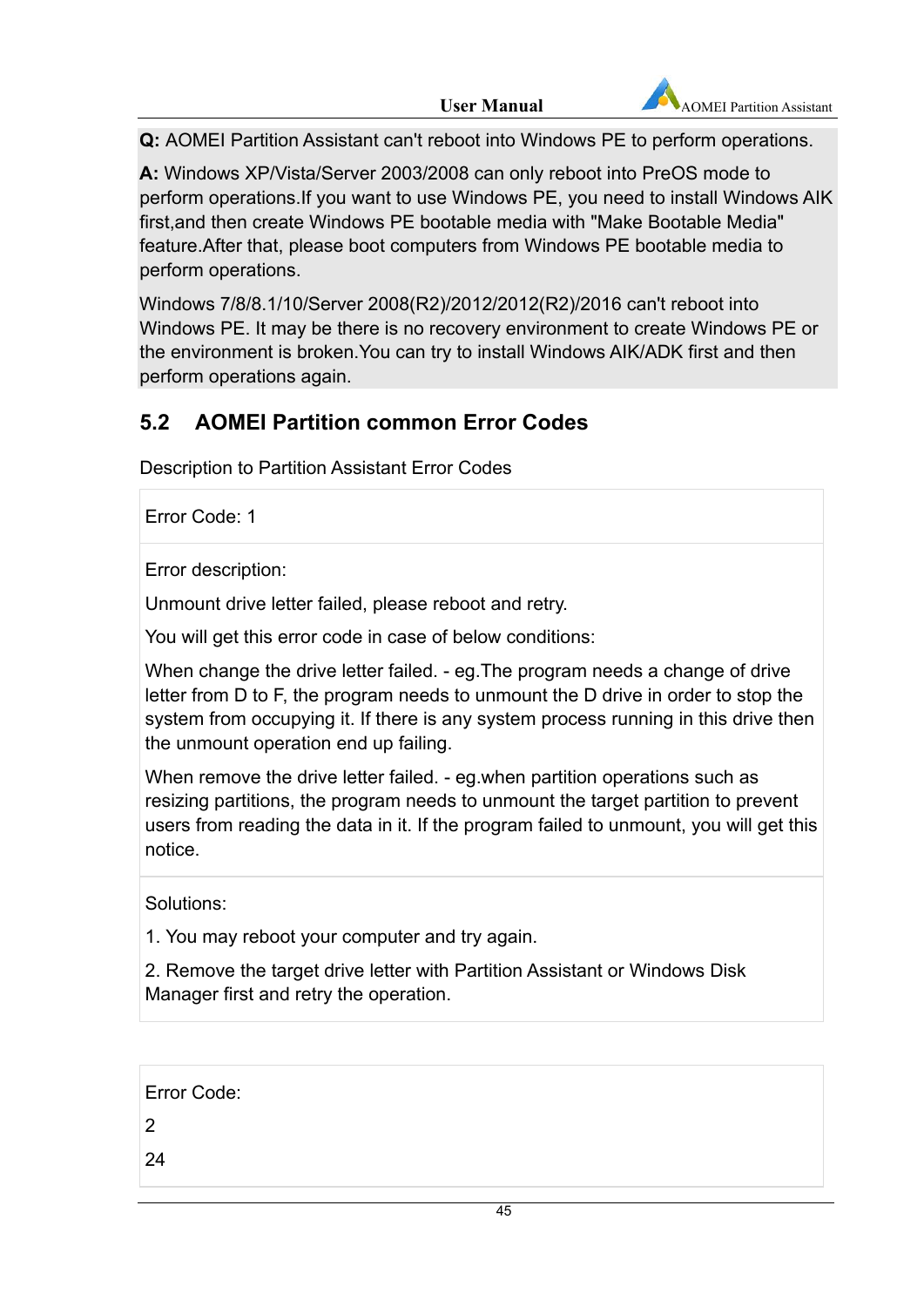

Error description:

Failed to assign a drive letter for the volume, please manually add a drive letter for the volume by disk management.

Or

Failed to update drive letter, please manually set a drive letter for the volume by disk management.

You will get this error code in case of below conditions:

When assign the drive letter failed. -- Eg. The program attempts to change the drive letter from D to F but failed.

When reassign the drive letter failed. -- Eg. The program reassigns the drive letter after finishing partitioning but failed.

Solutions:

1. In case of assigning drive letter failed, you may reboot your computer and retry with Partition Assistant.

2. Reboot your computer and you can assign the drive letter with Windows Disk Management.

Error Code: 4

Error description:

Failed to lock the volume, please reboot and retry.

When the program is manipulating partition operations, the target partition should be locked to avoid interrupting by data changing from other programs, however those obstinate applications such as anti-virus and firewall cannot be stopped normally. The program fail to lock the partition then you will be given this error code.

Solutions:

1. You may manually close other running applications including Anti-virus etc. and retry.

2. Follow the indication given by Partition Assistant to restart to PreOS mode and continue the operation.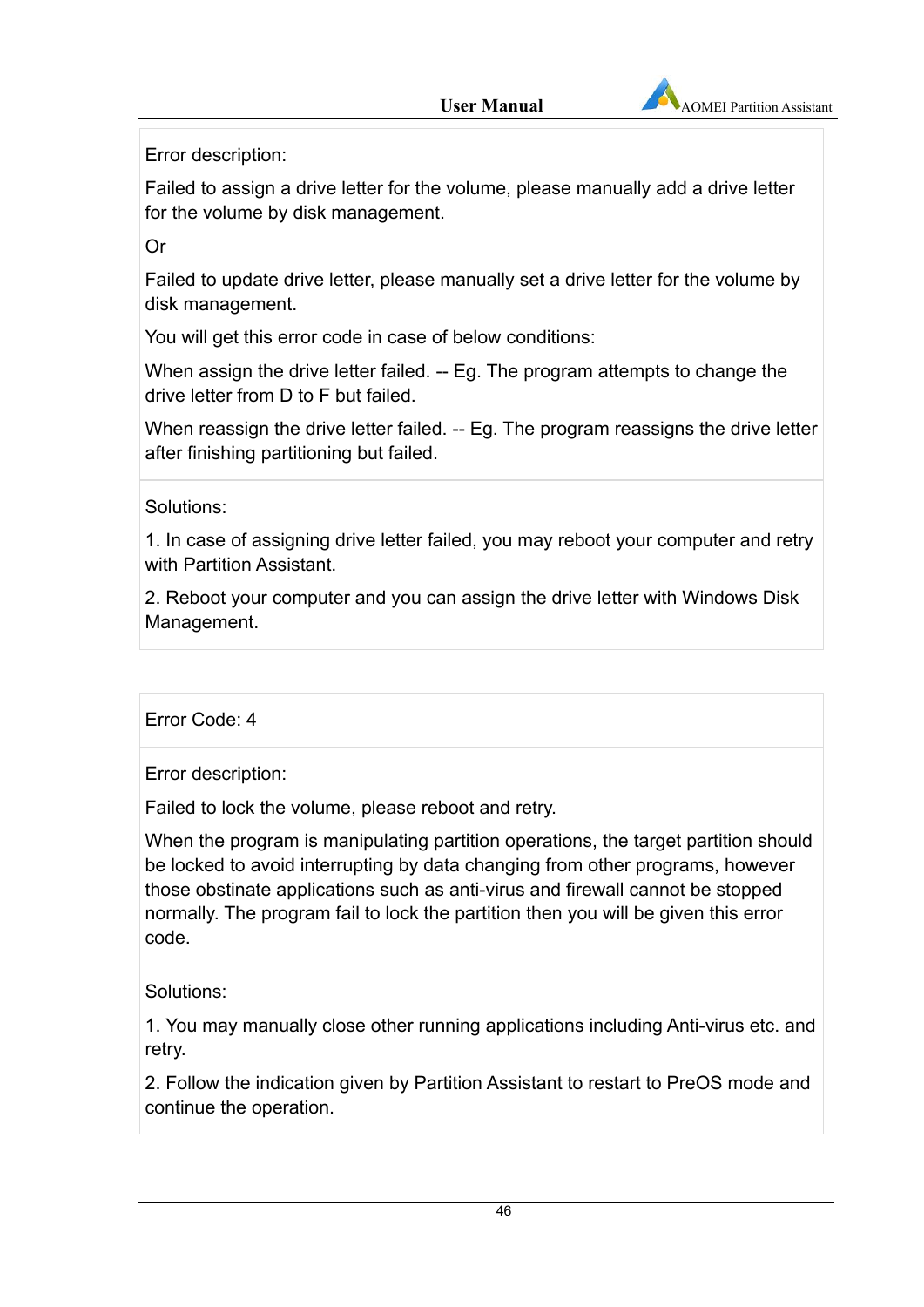

3. If you are still getting the error after trying the above ways, you may create a Windows PE Partition Assistant with the CREATE BOOTABLE CD function, and finish your operation in Windows PE mode.

Error Code: 5

Error description:

Failed to lock the volume, please reboot and retry.

In operation of partitioning, partitions need to be locked firstly, when the operation has been finished, the program will unlock the target for you, if the unlock process failed, you will be given this error.

Solutions:

Restart your computer then the locked partitions will be reopened by windows automatically.

Error Code: 6

1006

Error description:

The partition table on the disk failed to update as other programs locked the partition table, please close other programs and retry.

All operations regarding to resizing partitions need to modify the partition table to take effect the task, the operations fails as modification fails.

Solutions:

1. In case of an offline or read-only status disk or volume, the modification of partition table could not be finished, then you need to switch them onto Online mode with Windows Disk Management or Diskpart tool, or to relieve the read-only attribute by Diskpart.

2. The underlying error of partition table such as the partition table overlap will lead to an update partition table failure. Meanwhile we should figure out the errors with some partition table repair software then retry the operation.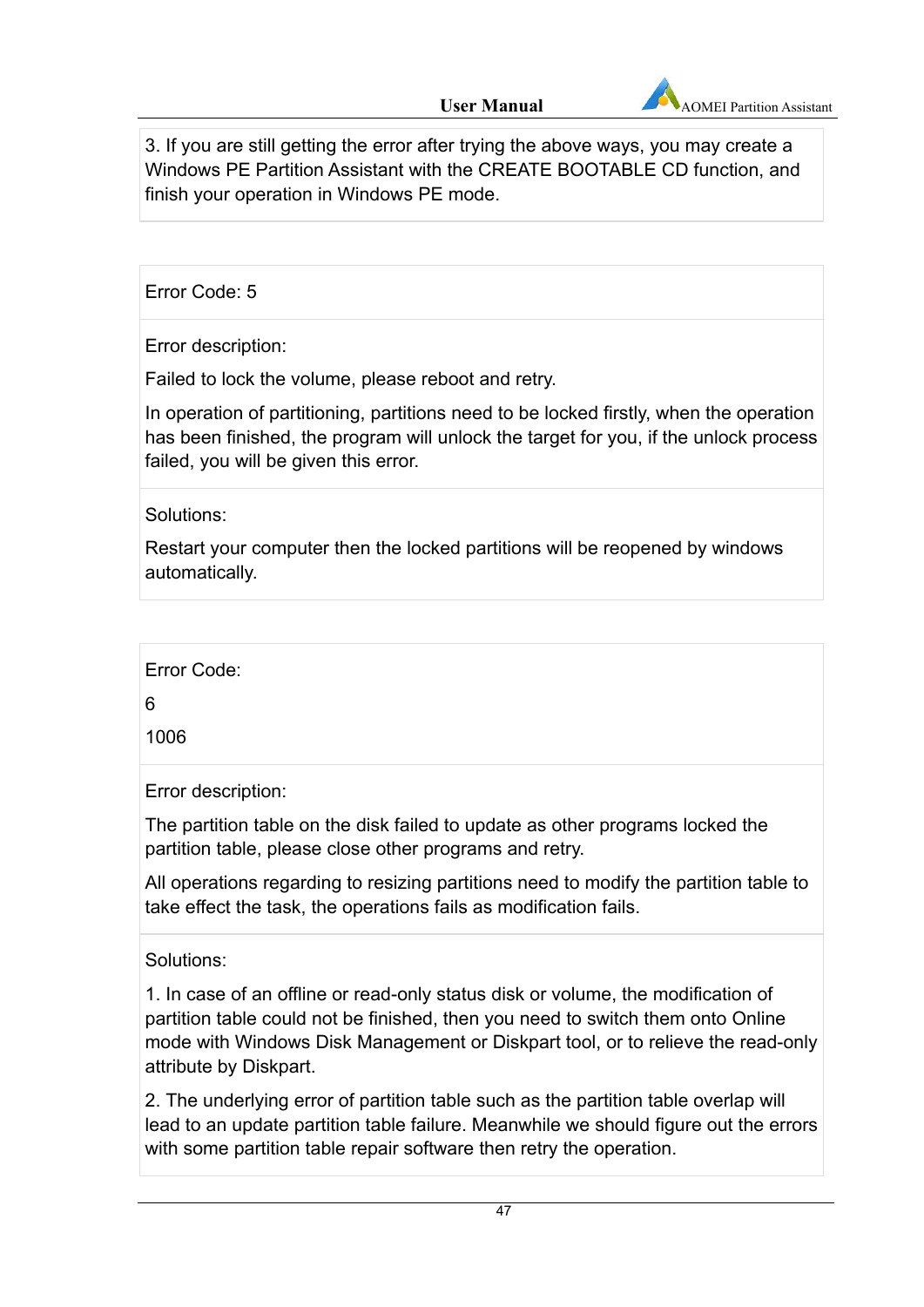

Note: A partition table backup before the problem fixing is recommended.

3. Applications which are made to protect disk and system will occupy or lock the partition table to prevent the system from being damaged. Partition Assistant will be shackled by these programs, so you need to close them then retry the operation. Or, you may create a Windows PE Partition Assistant with the CREATE BOOTABLE CD function, and finish your operation in Windows PE mode.

Error Code: 8

Error description:

Partition table overlap & the following operations will stop. Reboot computer recommended.

There may be underlying problems on your partition table after having your system in use for a long time, the most popular one is partition overlap. Partition Assistant will detect the disk for this error, and you will be given this error code when the partition table overlap detected.

Solutions:

1. Partition Assistant is capable of fixing normal partition table overlap, you need just follow the indications you are given to fix the error and a reboot after the operation is required.

2. Regarding to those out of Partition Assistant's ability, you may use other tools to detect and fix them then retry the partition operation.

Note: Doing a backup of your partition table is recommended during the partition overlap fixing.

Error Code: 9

Error description:

Update configuration file fail.

You may be told to restart to PreOS mode when applying some partition operations, then program will save the operations into a configuration file named ampa.ini which is located in the directory of C:\Windows. Partition Assistant under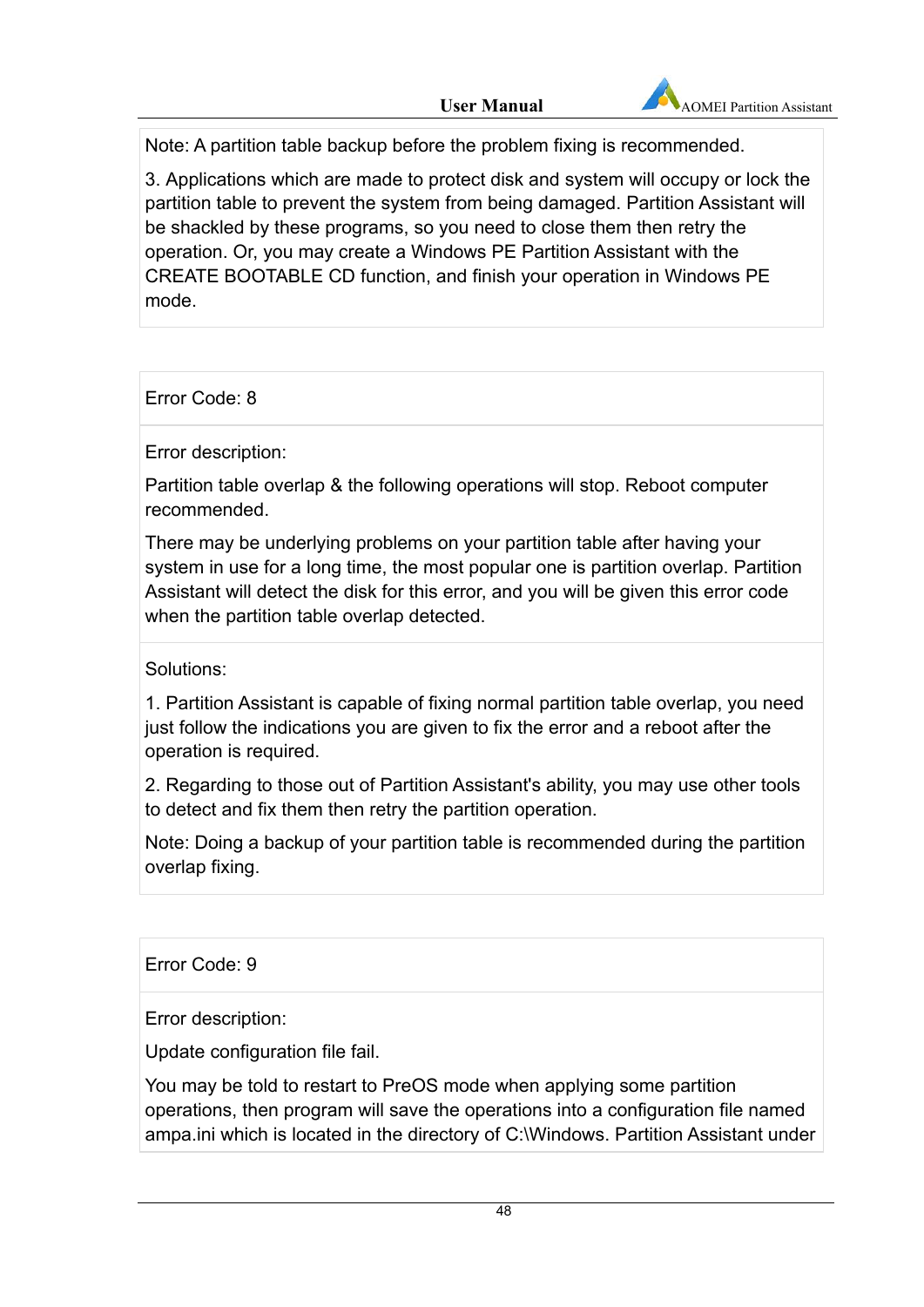

PreOS mode will need to read the instructions in ampa.ini to finish the operations. You will be given this error code if the process of writing the ampa.ini failed.

Solutions:

1. The reason is usually being that the Anti-virus or System Protection programs prevent Partition Assistant from writing ampa.ini, otherwise is the insufficient disk space for writing data. By then you should close those program or clean up your system for more space.

2. If you tried out and still are unable to do the operation, you may create the Partition Assistant bootable media then finish the operation under Windows PE mode

Error Code: 10

Error description:

Update registry failed. Allow writing to registry when antivirus software block.

Some operations should be done under "PreOS" mode, program then needs to add the "ampa" information to the registry item named "BootExecute" which is lying in "HKEY\_LOCAL\_MACHINE\SYSTEM\CurrentControlSet\Control\Session Manager" for the execution after reboot to run "C:\Windows\ampa.exe" to finish the task. You will be given the error code when writing to registry fails.

Solutions:

1. It is usually because the process of changing the registry is stopped by Antivirus or System Protection program. By then you should close those programs or let them allow Partition Assistant to do so then retry it.

2. If you tried out but still are not able to cross over the issue, then you may create the Partition Assistant bootable media and finish the operation under Windows PE mode.

Error Code: 11

Error description:

No operations available. Please reboot and retry.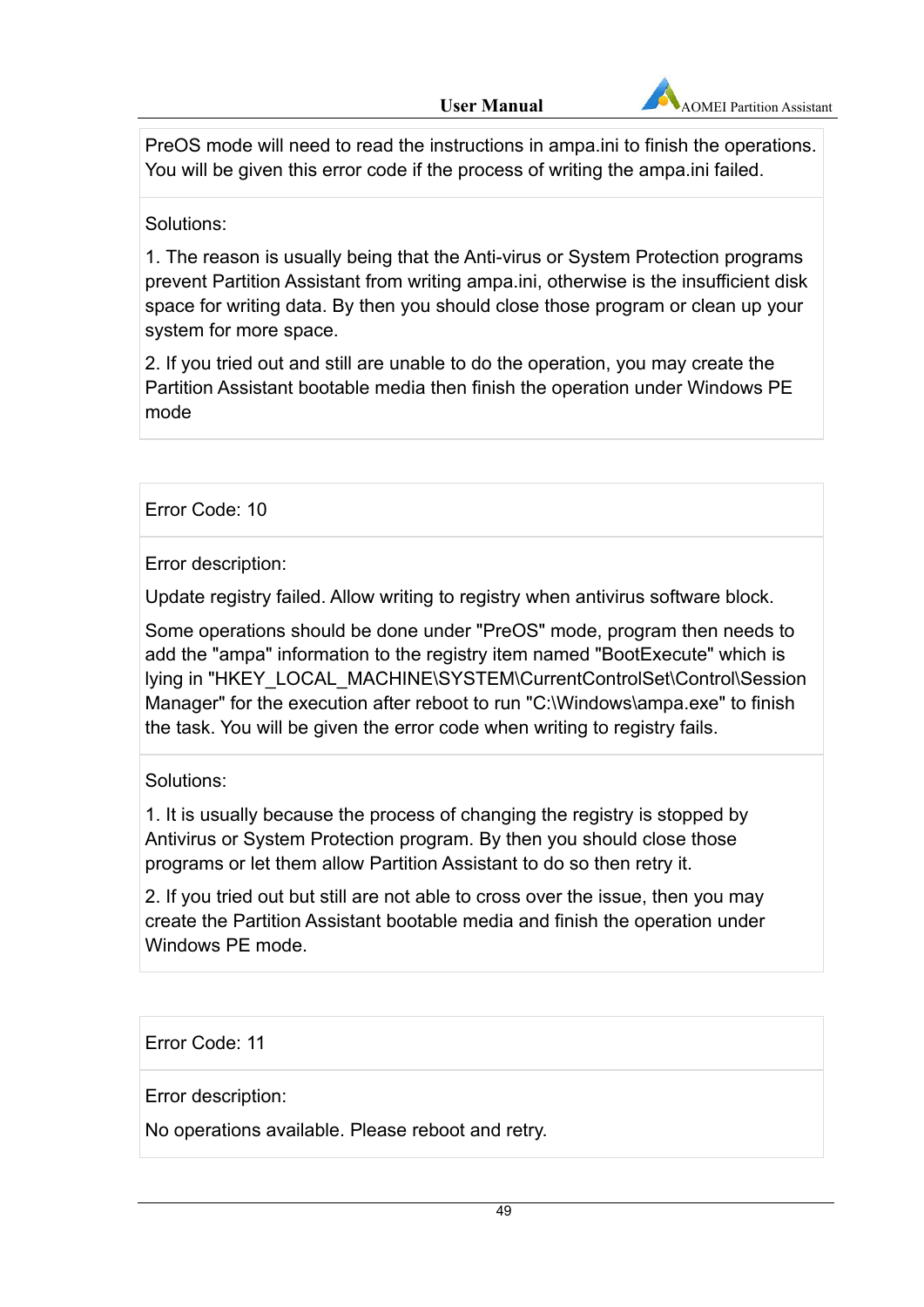

Solutions:

Please reboot and retry.

If the issue persists, you may create the Partition Assistant bootable media and finish the operation under Windows PE mode.

Error Code: 12

Error description:

Disk environment has changed and not consistent. Please reboot to again run the software to retry.

Solutions:

1. Do not insert or remove external storages during the operation.

2.If the issue persists, you may create the Partition Assistant bootable media and finish the operation under Windows PE mode.

3.If the operation in PreOS mode aborted, the operation is not finished and you will be given this error when the computer starts next time, then you need just press any key to reboot your computer to solve it. Or, After login Windows, re-run Partition Assistant once to solve the issue.

4. When reboot from destination disk after copying disk or migrating system with Partition Assistant, when you boot the system on the destination disk, you may be given this error, then you need just press any key to reboot your computer to solve it. Or, After login Windows, re-run Partition Assistant once to solve the issue.

Error Code 13

Error description:

No operations need to be processed. Please reboot and retry.

Solutions:

Please reboot and retry.

If the issue persists, you may create the Partition Assistant bootable media and finish the operation under Windows PE mode.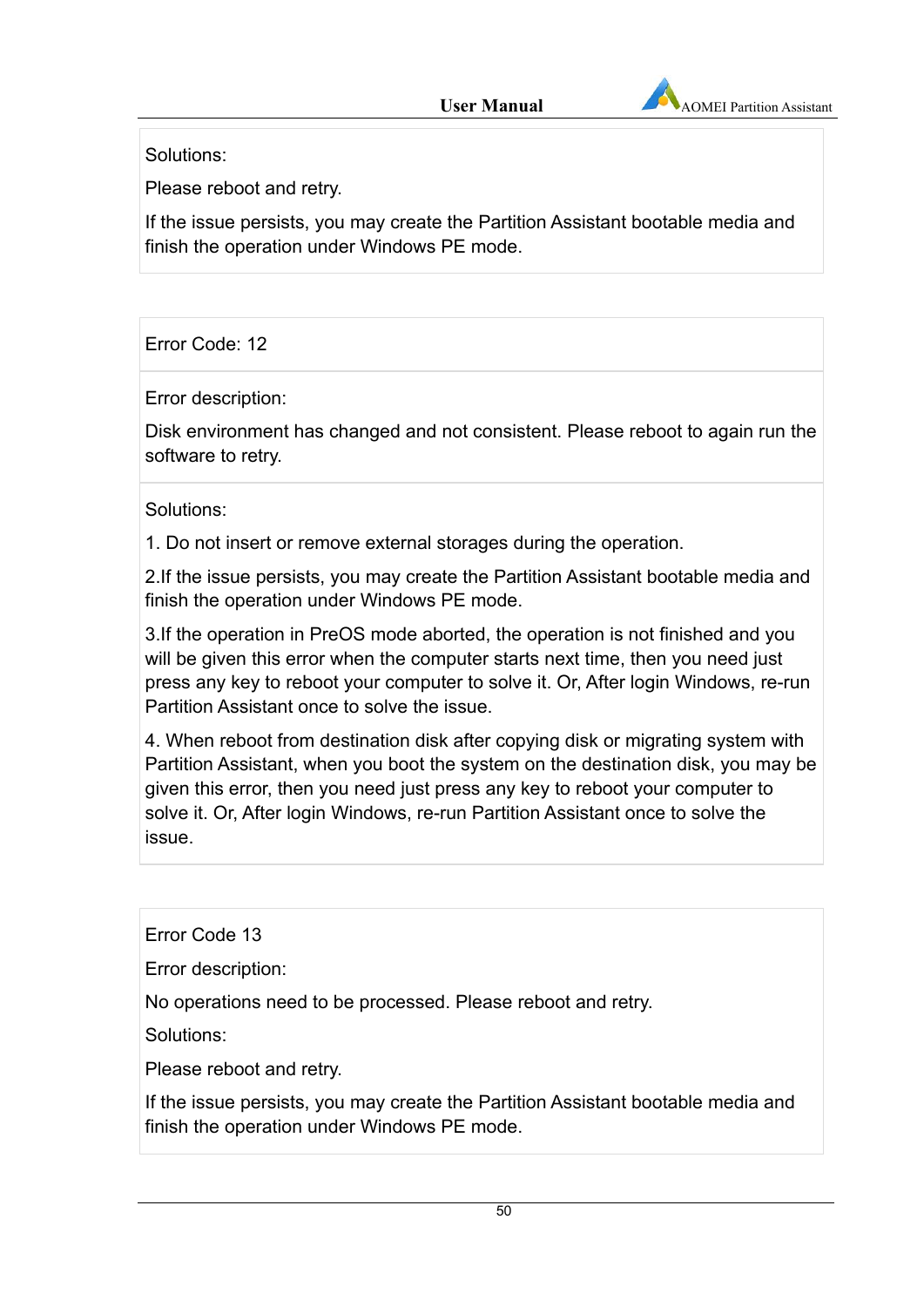

Error Code: 14

Error description:

Failed to set partition label. You can use Computer->Explorer to set.

Volume labels are the names of your volumes you specified to differentiate them, for example we usually specified the C partition with the label System, D partition with the label Data or Work. It is a simple operation, Partition Assistant allows you to set the volume label as well. The operation rarely fails or sometimes fails due to unknown reasons.

Error Code: 15

Error description:

Load driver failed, please reinstall the program.

After having installed Partition Assistant, you will have a driver program named ampa.sys located in C:\windows\system32. You will be given this error code when Partition Assistant failed to load the driver because it's been loss or corrupted.

Solutions:

1. Try to reinstall Partition Assistant and if your Anti-virus or system protection program prevents the process from installing the driver, you should admit the process to install the driver.

2. If the issue persists after reinstallation, then you may download again from our site and retry it.

| Error Code:                  |  |  |
|------------------------------|--|--|
| 16                           |  |  |
| 17                           |  |  |
| 19                           |  |  |
| Error description:           |  |  |
| Failed to update ARC number. |  |  |
| Or                           |  |  |
|                              |  |  |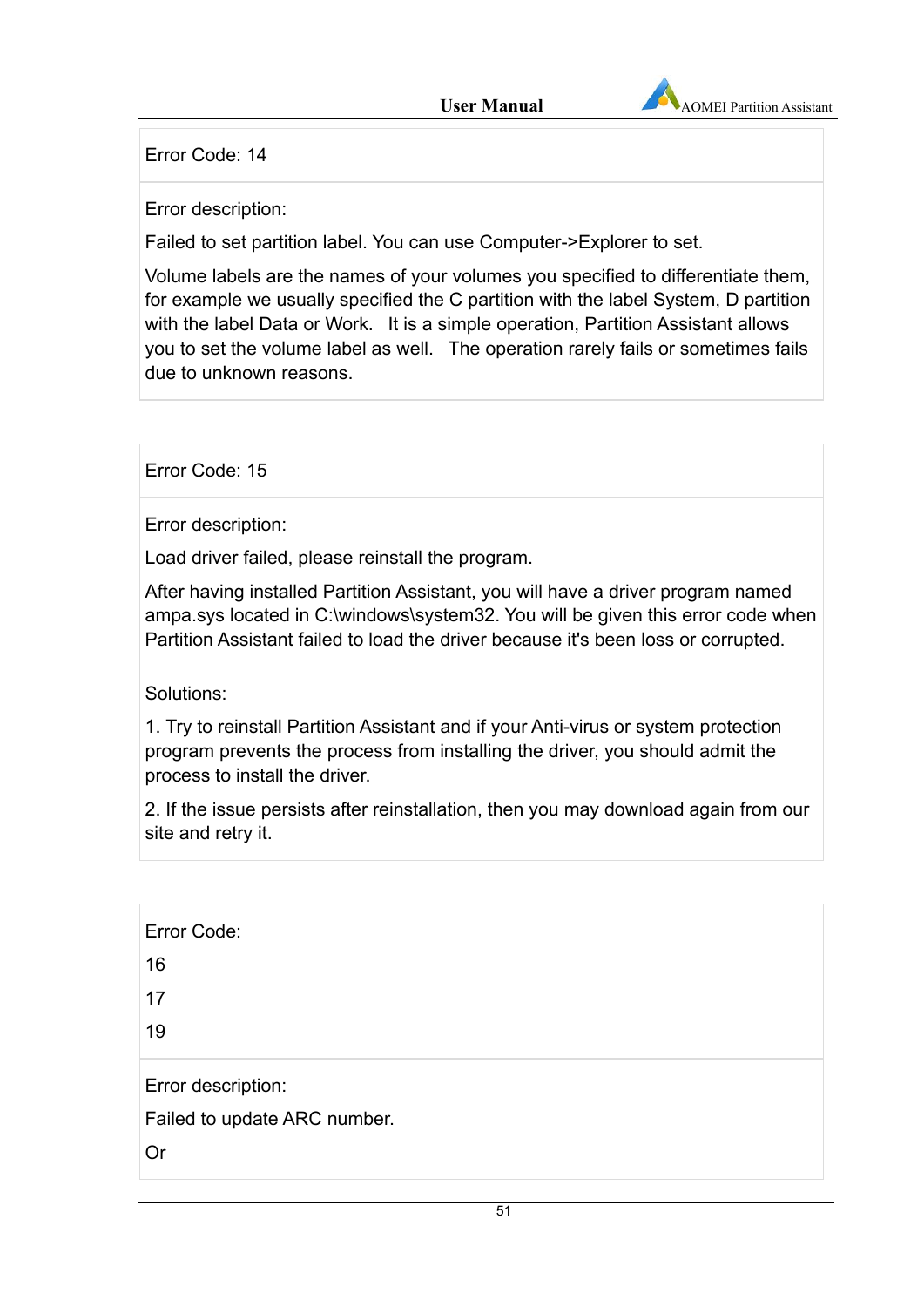

Failed to update boot.ini.

Or

Error in the process of evaluating if the boot.ini exists.

The above errors codes are indicating the process of changing the boot.ini failed. boot.ini is a system file to save the partition parameters and boot information for Windows XP/2000/2003. Partition Assistant will need to save the partition changes to boot.ini before finalizing the process. You will be given this error when the Partition Assistant failed to change the file, and this will cause a system start failure.

Solutions:

1. If you are able to boot your system next time after the operation, then you should no more care it. If you are not able to boot from any or all your installed system, you could insert your Windows XP installation CD and get into system failure console to fix the boot.ini with bootcfg or fixboot, for detailed instructions you can search google for "bootcfg", "fixboot".

2. If you have no idea how to fix the boot.ini file, you may pull off your hard drive and insert to another computer or your friend's computer as a slave disk, then start the computer and find out the boot.ini file in the C partition on your hard drive, and send it to our Support team, we will help you to fix it.

Error Code: 21

Error description:

Not enough memory, please release more memory to retry.

You are given this error code when your computer has no enough memory for the execution.

Solutions:

You can enlarge your memory by adding new memory bank to your computer or close some running applications to release the memory.

Error Code: 23

Error description: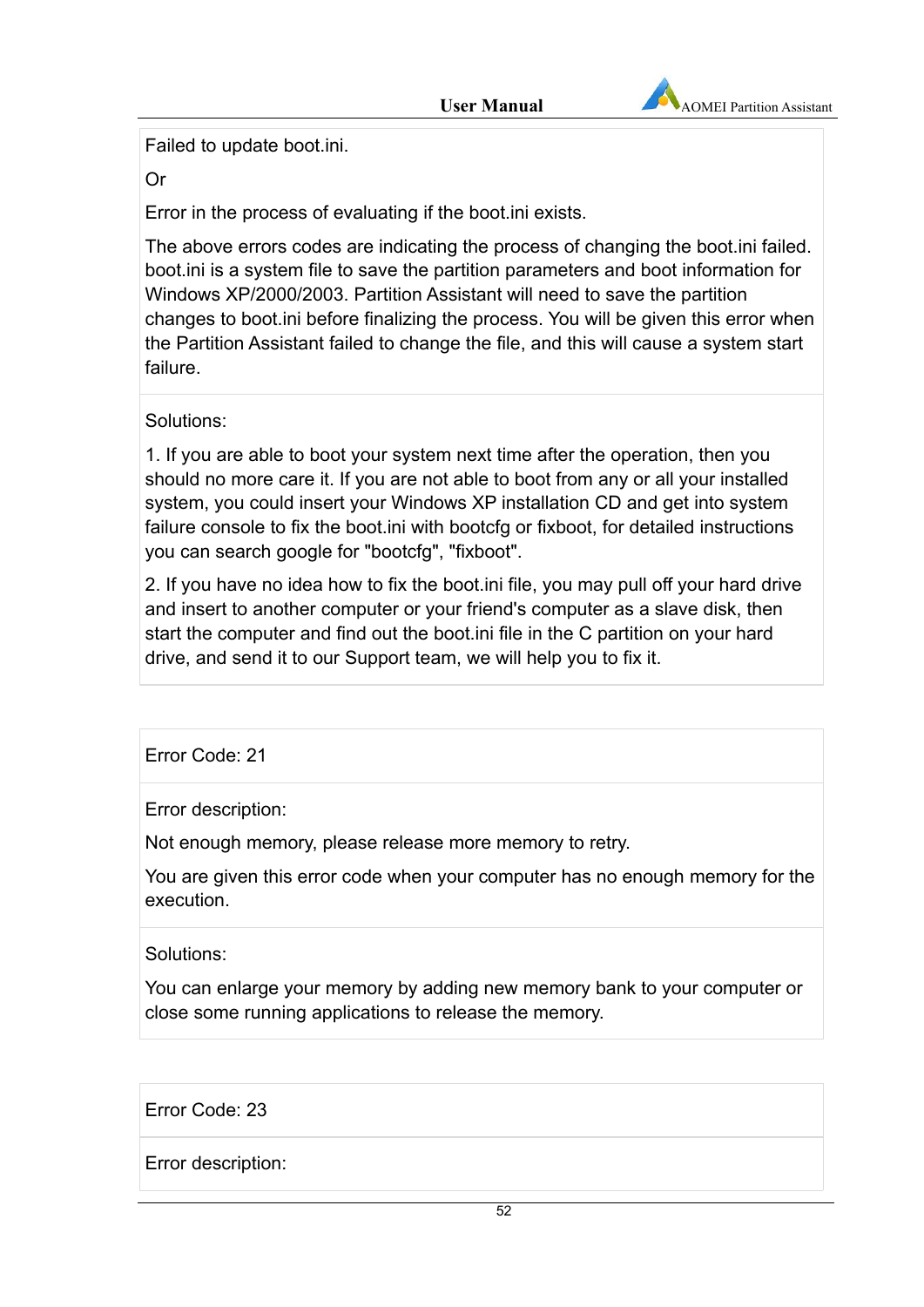

The operation already being canceled.

You are given this error code when you manually canceled the operation.

Solutions:

Please try the operation again.

Error Code:

33

34

Error description:

Failed to read sector (with bad sector).

Or

Failed to write sector (with bad sector).

You will be given these error codes when there are bad sectors on your disk.

Solutions:

You may check your disk with Partition Assistant or HD Tune to find out the physical errors (Note. Our program cannot fix the bad sectors.) If the bad sectors are detected, we suggest you to apply a full backup of your disk with our free Backuper to prevent your system from being corrupted. You may try the MHDD to fix the bad sectors and we highly suggest you to fix the errors before the partition operation.

Error Code:

37

1031

Error description:

Failed to update BCD file. Please use Windows Installation CD to amend it.

BCD(Boot Configuration Data) file is used to save the boot information and partition parameters for WIN7 and higher systems. Partition Assistant will update BCD file after having changed the system partition or boot partition's position,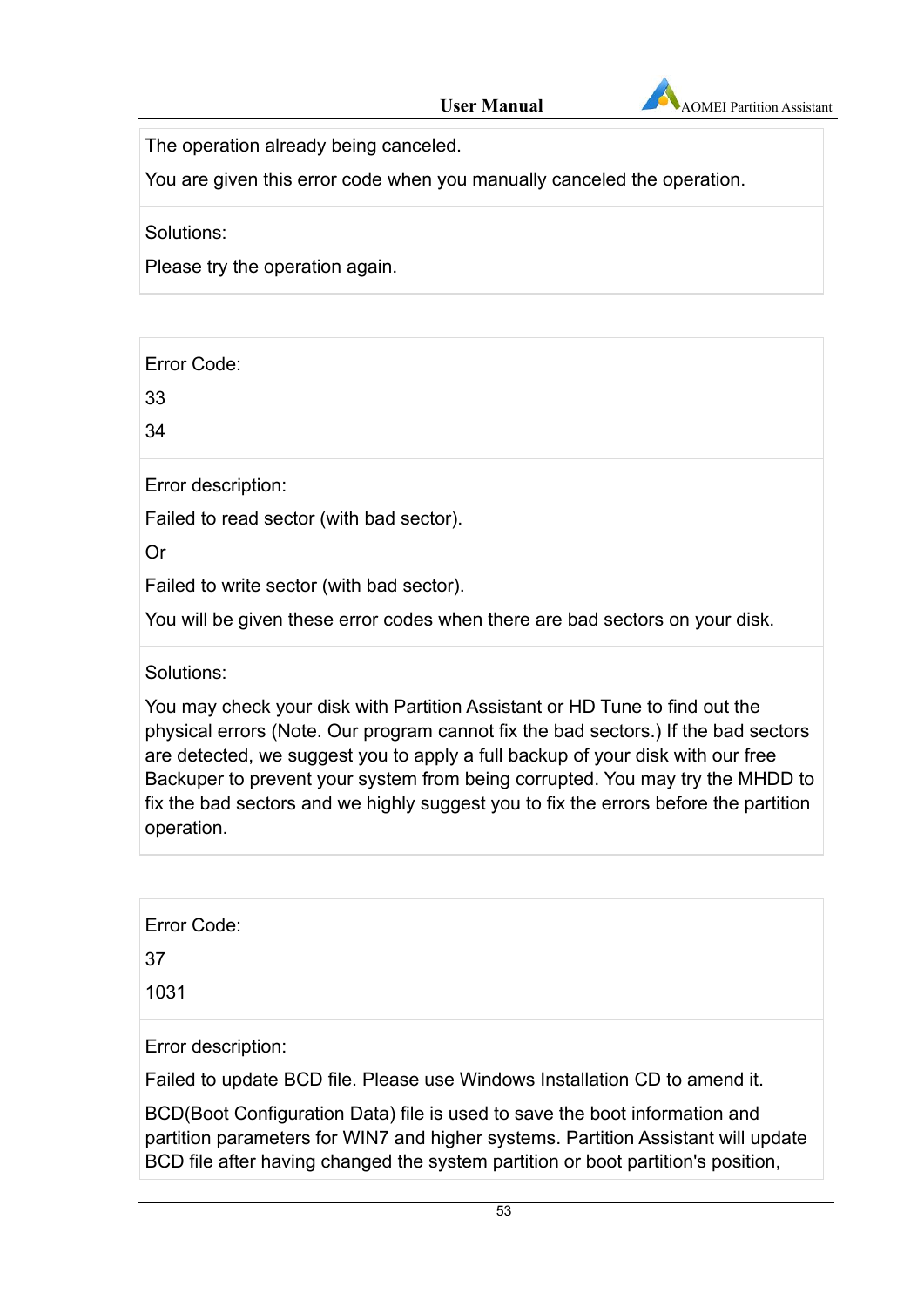

either when the disk index ID has been changed after copying disk and migrating system. You will be given this error code when the process of updating BCD fails.

### Solutions:

1. If the system is able to boot after receiving the error, then you should pay no attention to it. Otherwise you could redo the partition operation by Windows PE bootable CD created by Partition Assistant with Create Bootable CD function.

2. If your system failed to start after the operation, you may try to amend BCD with Windows 7/8 installation CD or with a third-party tool like EasyBCD. If you knows the bcdedit command line inside out, you may also use bcdedit try to rebuild BCD file with the command line from Windows 7 System Repair Disc. Or you should contact AOMEI support if you have no idea of the error.

### Error Code: 38

Error description:

Failed to copy files from one partition to another.

The program will copy the entire files from one partition to another when applying Merge Partition. You will be given this error code when the program fails to copy files that refuse to be copied.

### Solutions:

The files not copied will be recorded in the log file (a folder named log which is located in the Partition Assistant installation directory.) we suggest that you could copy the not-copied files to another partition manually then retry the operation. Otherwise you may copy all the data manually to another partition then delete the previous partition, after that extend the partition forward to the unallocated space with Partition Assistant to realize the merging.

### Error Code: 39

Error description:

Failed to copy encrypted files (EFS) from one partition to another. There are some EFS encrypted files on this partition, please first decrypt before merging.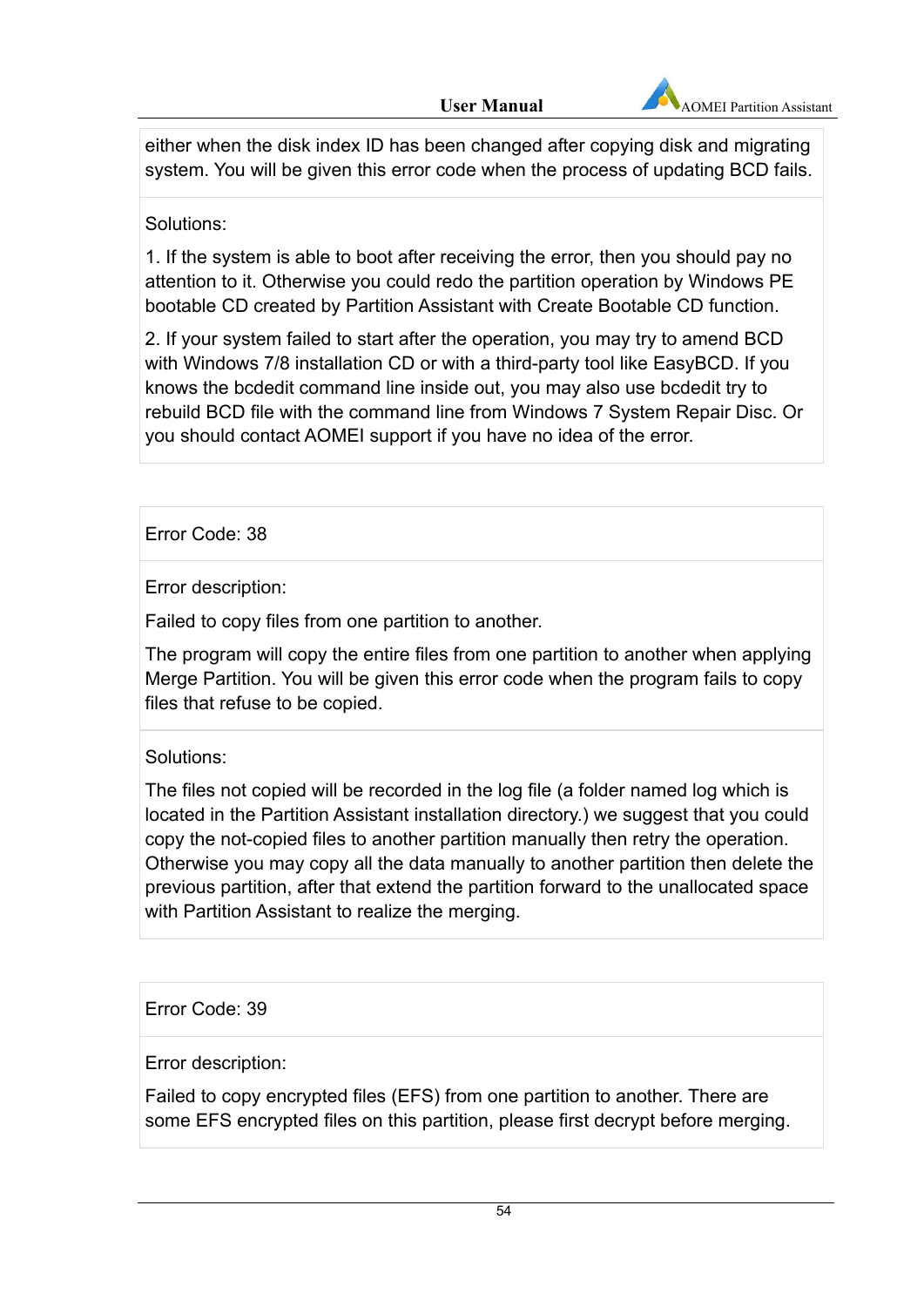

The program might require PreOS mode to finish merging partition, but the EFS encrypted files cannot be processed by PreOS mode, then you are given the error code.

#### Solutions:

1. Decrypt the EFS encryption before merging the partitions and retry. Or copy the files manually to another partition then delete the previous one, after that extend the partition to merge them.

2. The operation under windows is recommended since EFS encrypted files can be processed by desktop mode. If the program under PreOS mode is definitely required, we suggest you to try finish the merging operation with Windows PE Bootable CD created by Partition Assistant.

### Error Code: 45

Error description:

Failed to initialize this disk.

After adding a brand new disk to your computer , you need to initialize it before using it. It will automatically initialized when a brand new disk is partitioned by using Partition Assistant. But there are a few unknown reasons leading to the error.

#### Solutions:

You can manually initialize the disk with Windows Disk Management tool then apply the partition operations. For initializing the disk with windows tool please press Win+R then type diskmgmt.mscin the run dialog box then press Enter to run into the management interface to choose the disk to be initialized.

42

44

Error description:

Failed to get volume GUID. Please reboot computer and retry.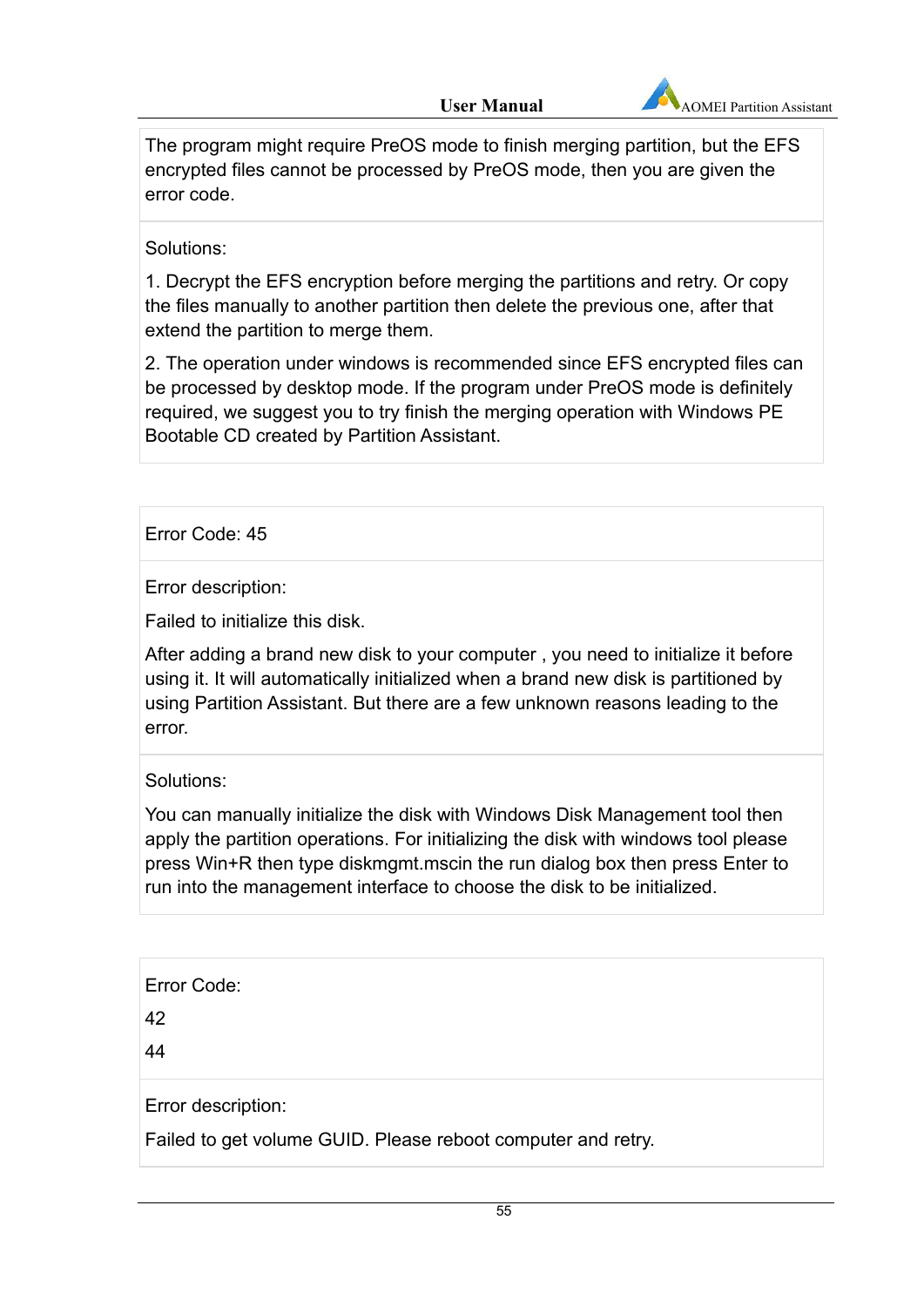

#### Or

Failed to create a directory when merging partitions.

#### Solutions:

The above errors occur when failed to get volume GUID or create a directory when merging partitions due to unknown reasons. You may reboot your computer and retry it, if the issue persists, we suggest you to copy the files manually to another partition then delete the previous partition, after that extend the partition with Partition Assistant to merge them.

Error Code: 46

Error description:

FAT12 or FAT16 file system could not be resized.

You will receive the error code when there are partitions of FAT16 or FAT12 Format file system. They cannot be resized but can be changed the position by Partition Assistant. However when the program unintentionally resizes these partitions during some operations, you will be given the error code.

Solutions:

Generally because you have multiple operations in the Pending Operation List of Partition Assistant leading to the error. After clicking Apply button on the toolbar, Partition Assistant has a lot of tasks to do contemporaneously, there may be tasks in conflict. So we suggest you to apply them one by one to avoid these problems.

For more details please read the page: Commit and perform the tasks one-byone .

### Error Code: 48

Error description:

The program found some errors on the partition, you could right-click the partition in Partition Assistant, and select "Advanced" ->"Check Partition" to fix it. If you need to get more detailed information about repairing the errors, please visit at:

http://www.disk-partition.com/lib/fixit.html.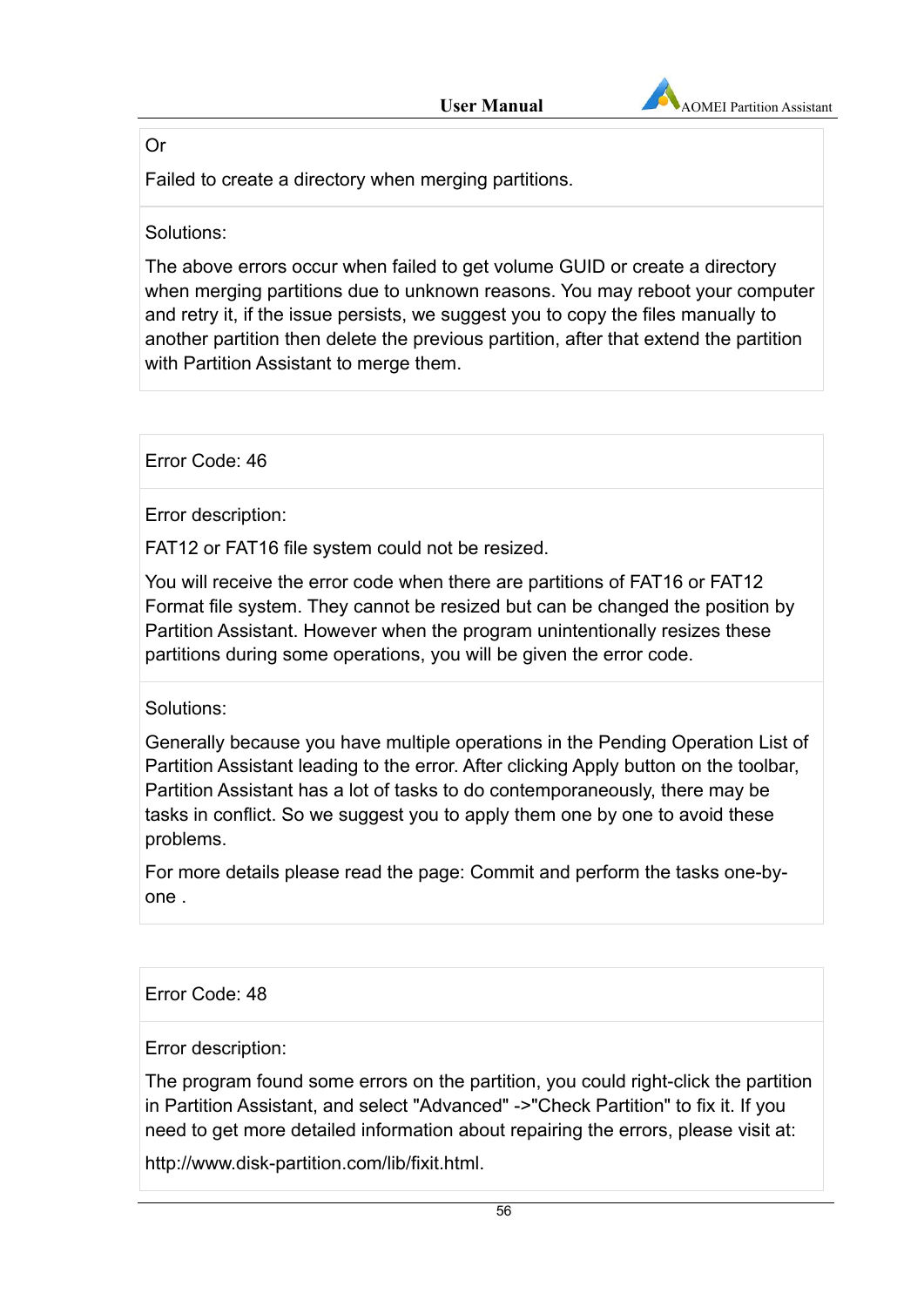

Solutions:

Before the partition operation, the program will check the target for errors, if errors are detected, you will be told to fix them, then you could visit at: Commit and perform the tasks one-by-one or the webpage you are given to fix. And retry the operation after the problem is resolved.

Error code: 49

Error description:

The version of your system is equal or higher than 1703. We suggest you don't move system partition which may cause system boot failure .

Solutions:

Please update to the latest version of AOMEI Partition Assistant.

Or, please try to create Partition Assistant bootable media and finish the operation under Windows PE mode.

Error Code: 101 102 105 106 107 108 109 Error description: The above error codes are generally due to physical disk errors like bad sectors.

Solutions:

You may check your disk with Partition Assistant or HD Tune to find out the physical errors (Note. Our program cannot fix the bad sectors.) If the bad sectors are detected, we suggest you to apply a full backup of your disk with our free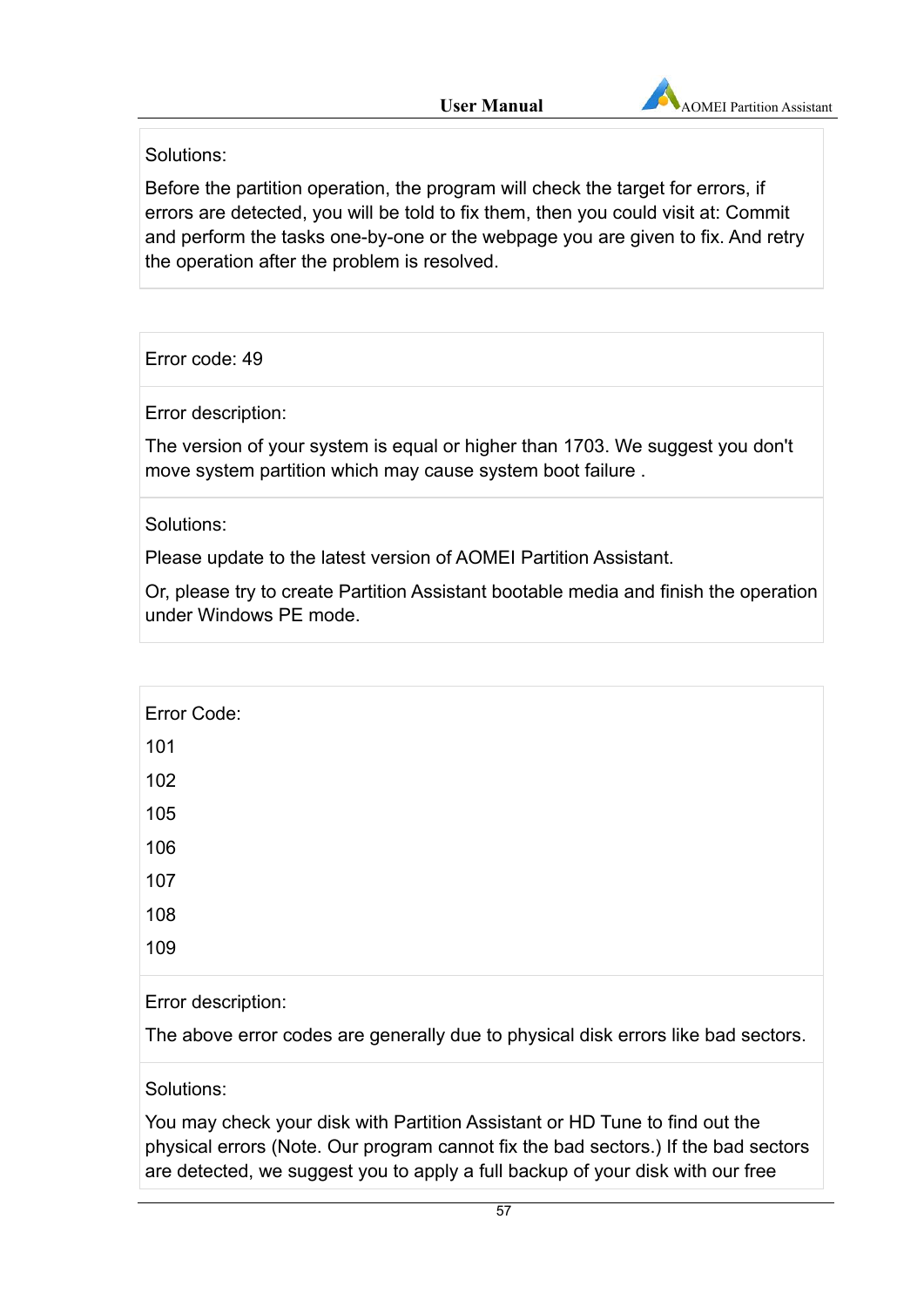

AOMEI Backuper to prevent your system from being corrupted. You may try the MHDD to fix the bad sectors and we highly suggest you to fix the errors before the partition operation.

Error code

103

104

Error description:

Total sectors too large & exceed the file system allowed capacity.

Total clusters too large & exceed the file system allowed capacity.

Solutions:

Please send the log files under installation directory of AOMEI Partition Assistant to AOMEI support team.

Or, please try to create Partition Assistant bootable media and finish the operation under Windows PE mode.

| Error Code:        |
|--------------------|
| 202                |
| 203                |
| 219                |
| 204                |
| 205                |
| 206                |
| 207                |
| 213                |
| 210                |
| 217                |
| Error description: |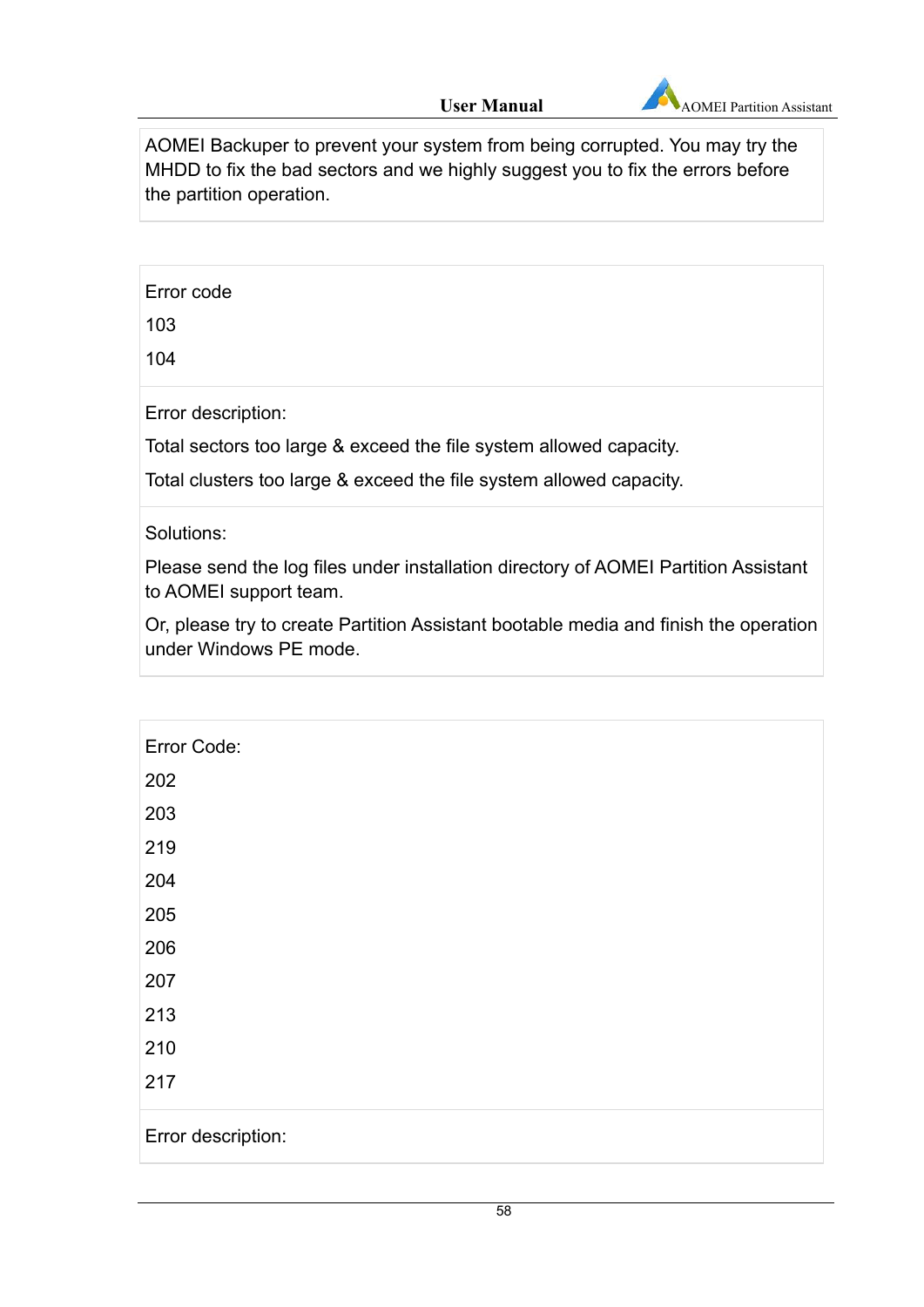

The above error codes are due to write metadata failure in formatting NTFS partitions, generally because of the bad sectors on the target partition.

### Solutions:

1. Format the partition with windows tools like Disk Management, press Win+R and type diskmgmt.msc in the run dialog box to run disk management and format your target partition or open "Computer" and right-click the partition you want to format then choose Format in the pop-up menu.

2. If you could not format the partition even with Windows tools, you may check your disk with Partition Assistant or HD Tune to find out the physical errors (Note. Our program cannot fix the bad sectors.) If the bad sectors are detected, we suggest you to apply a full backup of your disk with our free Backuper to prevent your system from being corrupted. You may try the MHDD to fix the bad sectors and we highly suggest you to fix the errors before the partition operation.

| Error Code:                                                                                                                                                                                                                                                     |
|-----------------------------------------------------------------------------------------------------------------------------------------------------------------------------------------------------------------------------------------------------------------|
| 201                                                                                                                                                                                                                                                             |
| 214                                                                                                                                                                                                                                                             |
| Error description:                                                                                                                                                                                                                                              |
| Not enough space in disk.                                                                                                                                                                                                                                       |
| Or                                                                                                                                                                                                                                                              |
| Reserved space insufficient. Please reserve more free space into the current<br>partition.                                                                                                                                                                      |
| The error code indicates that you have no enough reserved space for the NTFS<br>partition when you shrinking the NTFS partition. For example if you try to shrink<br>an NTFS partition and lead to its free space is less than 200MB, you may get the<br>error. |
| Solutions:                                                                                                                                                                                                                                                      |
| Please reserve more free space when shrink the target partition then the problem<br>is gone.                                                                                                                                                                    |
|                                                                                                                                                                                                                                                                 |

Error Code: 215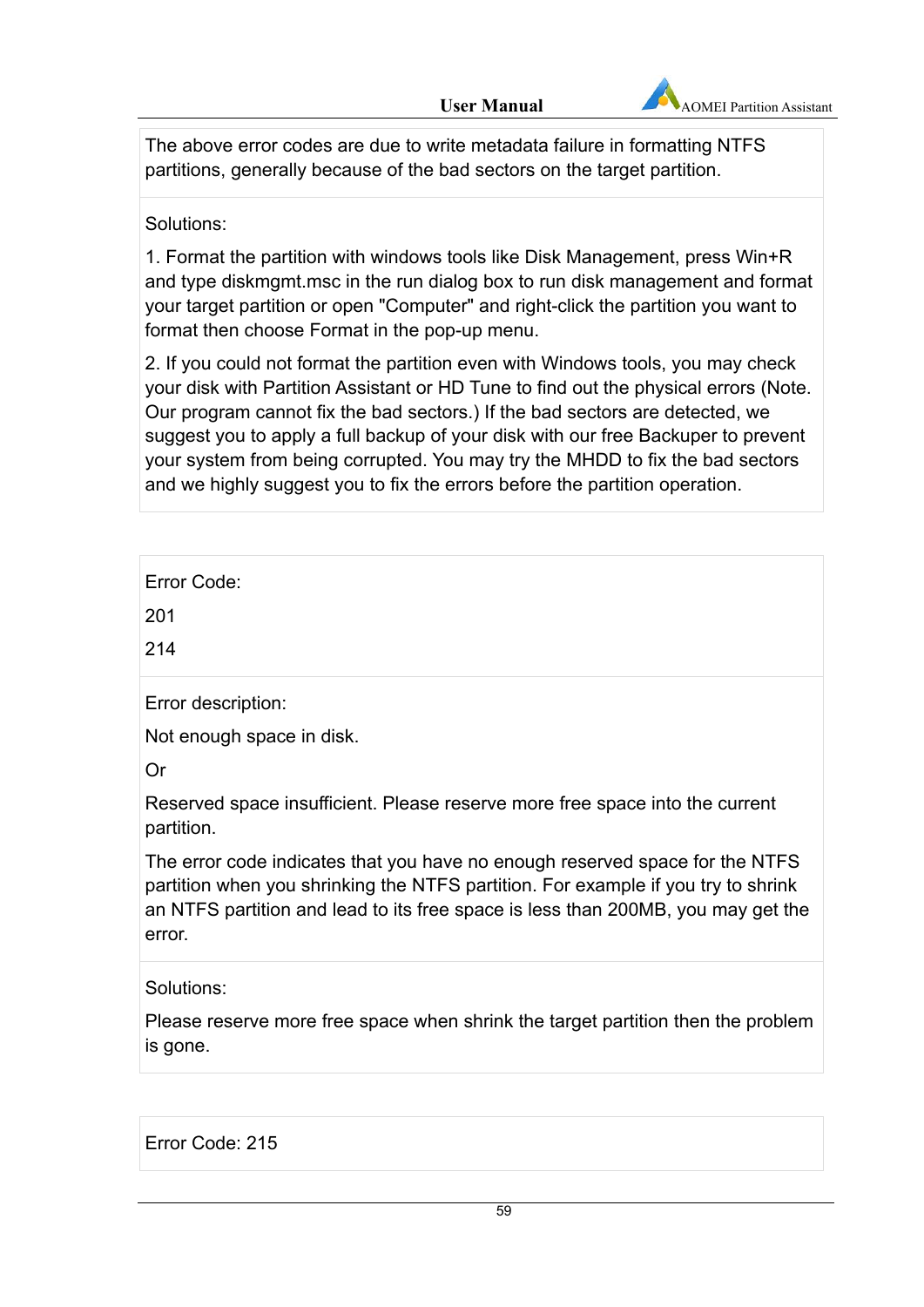

Error description:

Too many fragment files on the volume needs to be defragged. Or reserved space insufficient, please release more free space.

The error code indicates that there are too many fragment files on the partition needs to be defragged or the reserved space is not enough for the partition you are shrinking.

Solutions:

We suggest you to run defrag the partition with Windows Defragment or SmartDefrag before the operation. Otherwise if you do not want to defrag, you may release more free space or reserve more free space for the partition.

Error Code: 220

Error description:

The feature on the NTFS can not be supported by the program yet.

The metadata of NTFS partition contains the feature which cannot be supported by Partition Assistant will lead to the failure of Resize/Move Partition or Copy Partition.

Solutions:

You may create a new NTFS partition of the proper size and duplicate the files from the partition to be resized/moved to the new partition or try other tools to resolve this issue.

Error code

1004

Error description:

The partition cannot be locked in the wizard; please reboot and retry, or you could try to resize the partition in Partition Assistant Main Console.

In order to avoid other applications to visit the target partitions during the operation, the program need to lock these partitions.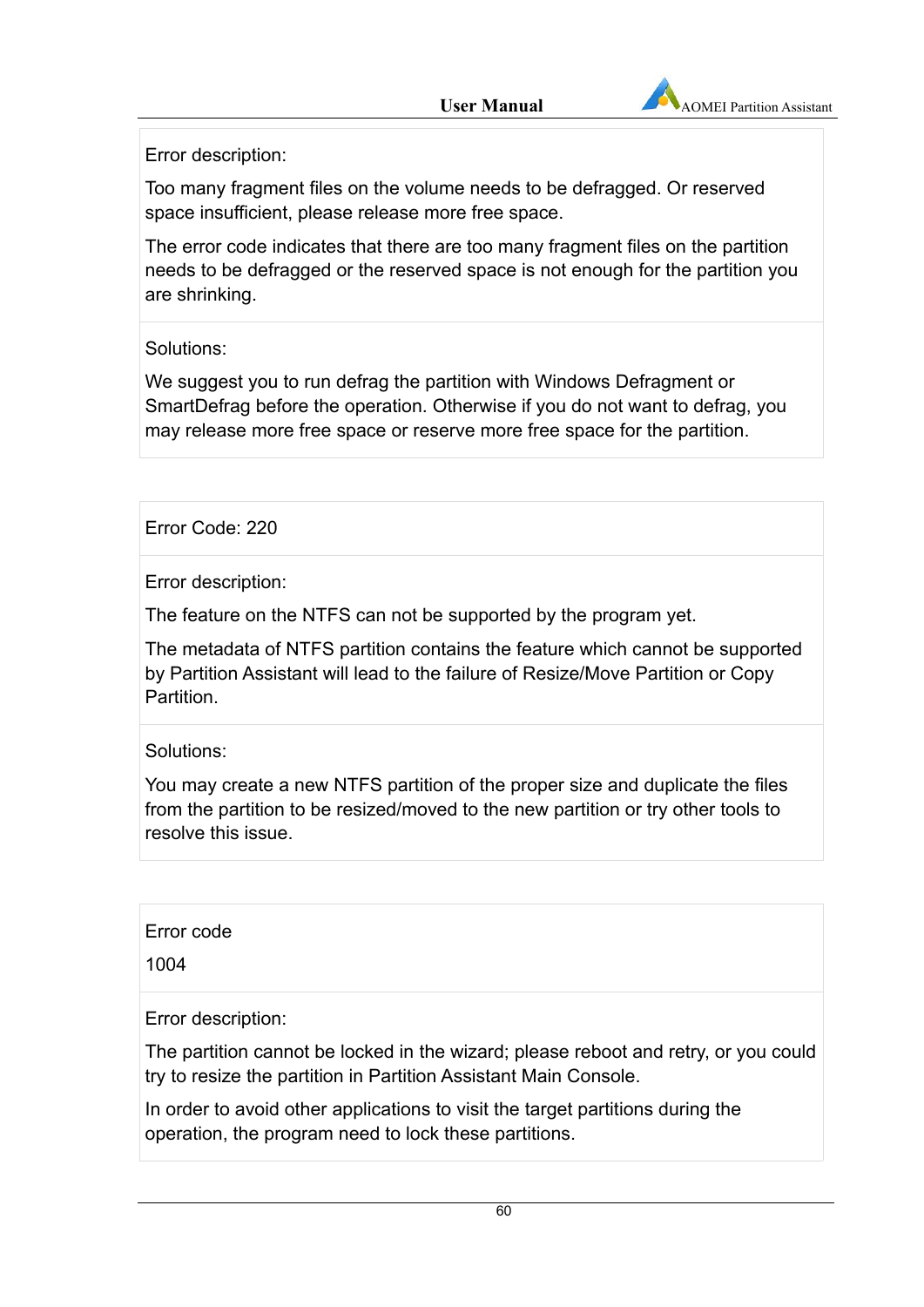

In some situations the partition could not be locked, the main reason is some system services, antivirus, firewall or other applications which were running on the target partition.

#### Solutions:

You'd better check out the applications and shut down. (Note: you'd better shut down all the Antivirus Program or other protection software before launch Partition Assistant).

You can create the WinPE bootable media via AOMEI Partition Assistant,and then boot from the WinPE to resize partitions.(Learn more about creating the WinPE bootable media).

Error code

1029

Error description:

There is an issue during extend the partition with the wizard; you could try to extend the partition in Partition Assistant Main Console.

 This error code is caused by the "Extend Wizard" could not resize the partition directly.

Solutions:

To solve this problem, you could only resize the partition under Partition Assistant main console. After resizing the partition, and when you click "Apply" to commit the operation, you need also hold down the "Shift" button and let the operation completed under the PreOS Mode. (Learn more about PreOS Mode).

Error code

1030

Error description:

The program detected the Paging File (pagefile.sys) is on your target partition. To commit the operation please remove the paging file first.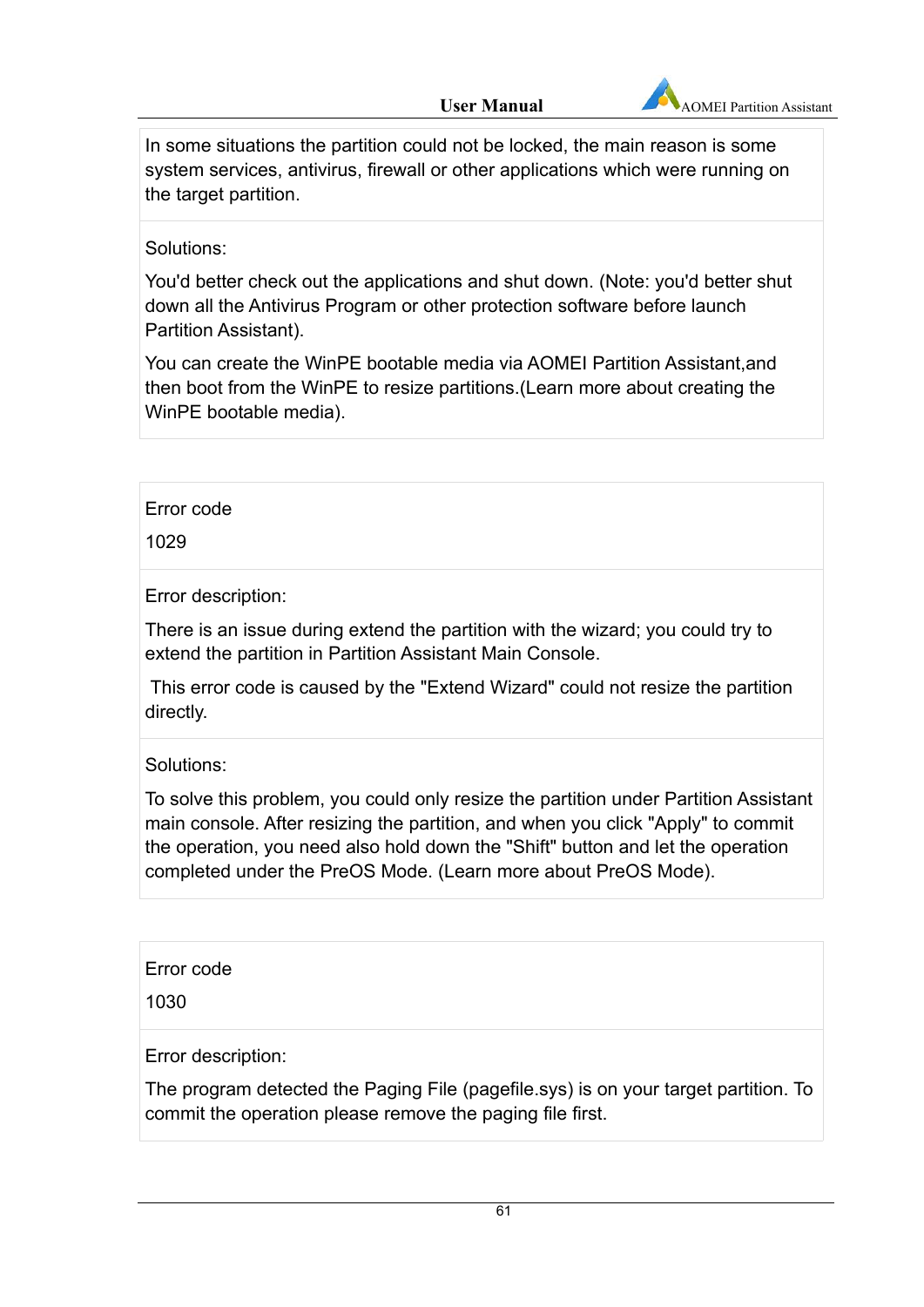

This error code is caused by the page file. Extend Partition Wizard could not handle any partition which contain the page file.

### Solutions:

You need to first remove the page file from the partition that you want to resize. (You could Right click "Computer"->"Properties"->"Advanced system settings"->"Performance Settings" ->"Advanced" ->"Virtual Memory Change".) You could read more details about "How to remove Page file?"

Or let Partition Assistant extend the partition under the Main Console.

You can create the WinPE bootable media via AOMEI Partition Assistant,and then boot from the WinPE to resize partitions.(Learn more about creating the WinPE bootable media).

# **6 Glossary**

| Term                  | <b>Meaning</b>                                                                                                                                                                                                                                                                                                                                                                                                                                   |
|-----------------------|--------------------------------------------------------------------------------------------------------------------------------------------------------------------------------------------------------------------------------------------------------------------------------------------------------------------------------------------------------------------------------------------------------------------------------------------------|
|                       | The system partition (or system volume) is a primary<br>partition that contains the boot loader, a piece of software<br>responsible for booting the operating system. This partition<br>holds the boot sector and is marked active.                                                                                                                                                                                                              |
| System/Boot           | The boot partition (or boot volume) is the disk partition that<br>contains the operating system folder, known as the system<br>root or %systemroot% in Windows NT.                                                                                                                                                                                                                                                                               |
|                       | A single partition may be both a system and a boot<br>partition. However, in case they are separate, the boot<br>partition does not contain the boot loader and the system<br>partition does not have the system root.                                                                                                                                                                                                                           |
| Partition/Volume      | Disk partitioning or disk slicing is the creation of one or<br>more regions on secondary storage, so that each region<br>can be managed separately. These regions are called<br>partitions. The main difference between a storage volume<br>and partition is the type of disk used. A volume is created<br>on a dynamic disk -- a logical structure that can span<br>multiple physical disks -- while a partition is created on a<br>basic disk. |
| <b>Bootable Media</b> | Bootable media can be a CD, DVD, USB external drive or                                                                                                                                                                                                                                                                                                                                                                                           |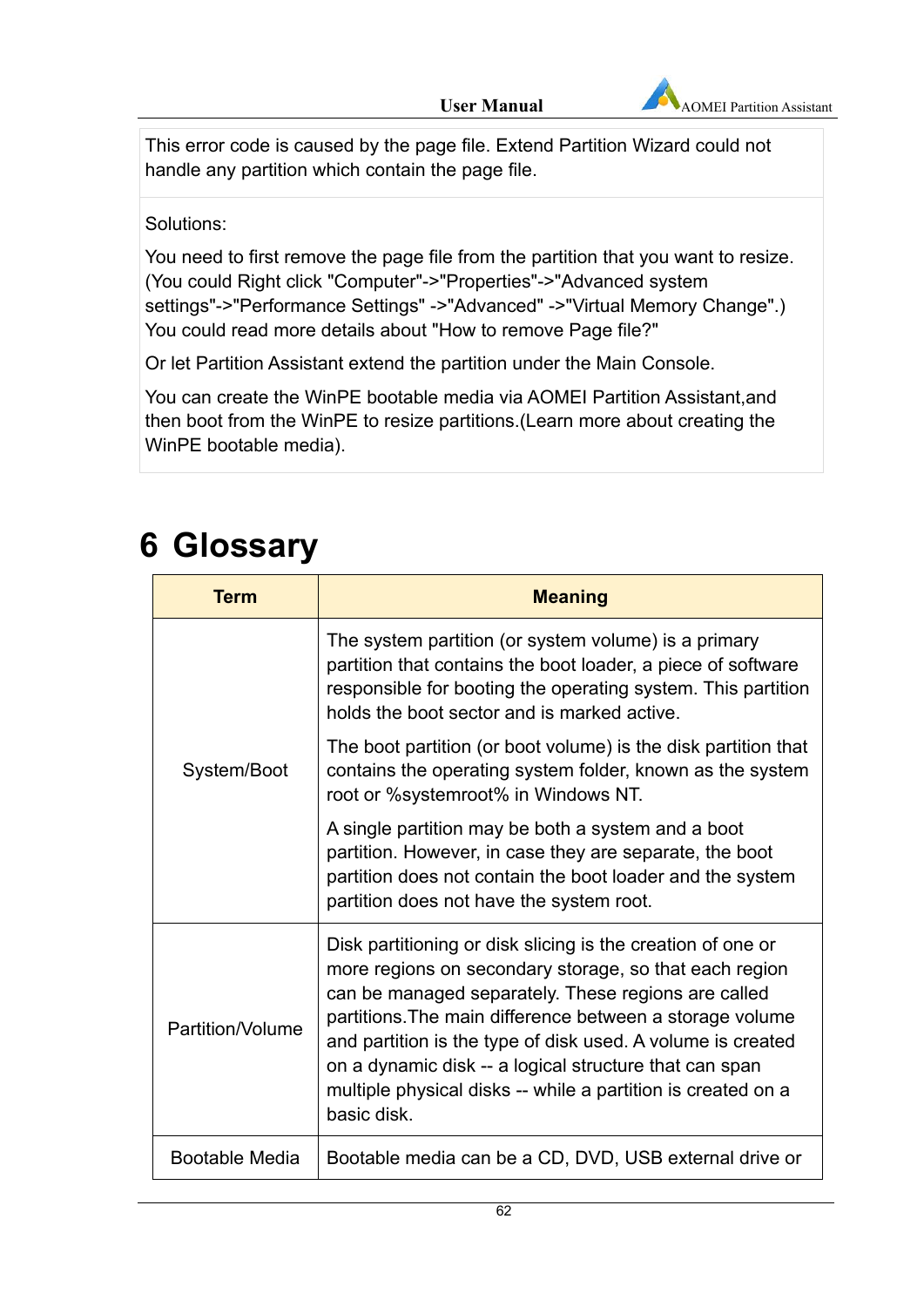

|                       | flash drive that can be used directly to boot a computer into<br>Windows, and which also contains a standalone version of<br>Partition Assistant. This bootable media can be used to<br>perform operations of Partition Assistant when the system<br>is unable to boot.                                                                                                                                                                                                                                                 |
|-----------------------|-------------------------------------------------------------------------------------------------------------------------------------------------------------------------------------------------------------------------------------------------------------------------------------------------------------------------------------------------------------------------------------------------------------------------------------------------------------------------------------------------------------------------|
| Clone                 | Clone refers to creating a duplicate of the source<br>partitions/disk by coping them to a destination disk/partition<br>sector-by-sector. Consequently, the destination<br>disk/partition possesses identical content as the original. It<br>is important to know that the cloning process will overwrite<br>all the previous data on the destination partition/disk.                                                                                                                                                   |
|                       | Basic disks are the storage types most often used with<br>Windows. The term basic disk refers to a disk that contains<br>partitions, such as primary partitions and logical drives,<br>and these in turn are usually formatted with a file system to<br>become a volume for file storage.                                                                                                                                                                                                                               |
| Basic/Dynamic<br>disk | Dynamic disks provide features that basic disks do not,<br>such as the ability to create volumes that span multiple<br>disks (spanned and striped volumes) and the ability to<br>create fault-tolerant volumes (mirrored and RAID-5<br>volumes). Like basic disks, dynamic disks can use the<br>MBR or GPT partition styles on systems that support both.<br>All volumes on dynamic disks are known as dynamic<br>volumes.                                                                                              |
|                       | MBR was first introduced with IBM PC DOS 2.0 in 1983.<br>It's called Master Boot Record because the MBR is a<br>special boot sector located at the beginning of a drive. This<br>sector contains a boot loader for the installed operating<br>system and information about the drive's logical partitions.                                                                                                                                                                                                              |
| <b>GPT/MBR</b>        | GPT stands for GUID Partition Table. It's a new standard<br>that's gradually replacing MBR. It's associated with UEFI,<br>which replaces the clunky old BIOS with something more<br>modern. GPT, in turn, replaces the clunky old MBR<br>partitioning system with something more modern. It's<br>called GUID Partition Table because every partition on<br>your drive has a "globally unique identifier", or GUID-a<br>random string so long that every GPT partition on earth<br>likely has its own unique identifier. |
| UEFI/Legacy           | Legacy boot mode is the traditional boot mode. It is a                                                                                                                                                                                                                                                                                                                                                                                                                                                                  |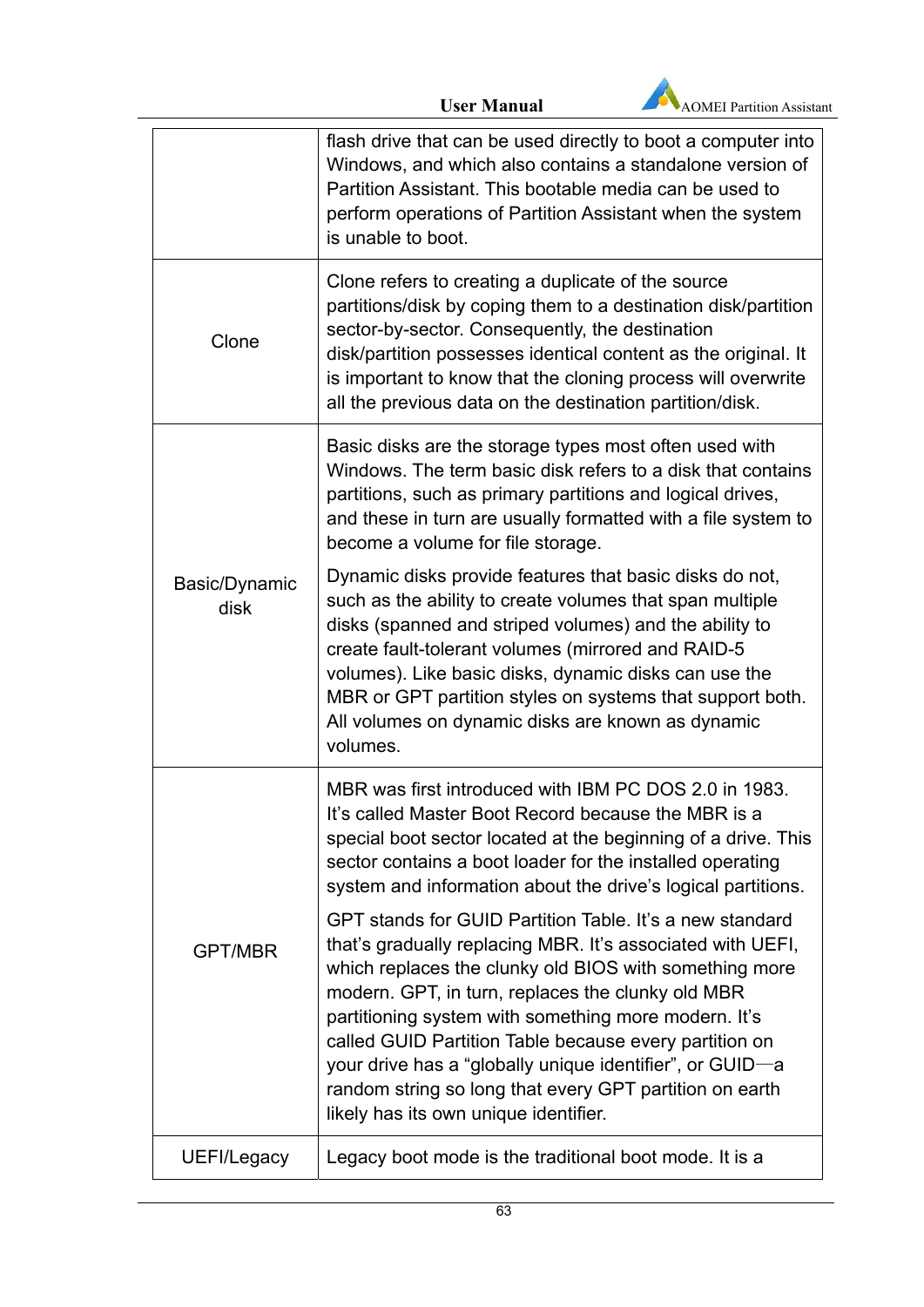

|            | common boot mode before WIN8. Legacy boot mode has<br>better compatibility with the system, no matter what 32 or<br>64 bit.                                                                                                                                                                                                                                                                                                                                                                                                                                                                       |
|------------|---------------------------------------------------------------------------------------------------------------------------------------------------------------------------------------------------------------------------------------------------------------------------------------------------------------------------------------------------------------------------------------------------------------------------------------------------------------------------------------------------------------------------------------------------------------------------------------------------|
|            | Legacy mode uses the MBR disk format, which features:                                                                                                                                                                                                                                                                                                                                                                                                                                                                                                                                             |
|            | The system can only be installed on the MBR format disk;                                                                                                                                                                                                                                                                                                                                                                                                                                                                                                                                          |
|            | Only supports up to 4 primary partitions;                                                                                                                                                                                                                                                                                                                                                                                                                                                                                                                                                         |
|            | Does not support more than 2TB hard drive;                                                                                                                                                                                                                                                                                                                                                                                                                                                                                                                                                        |
|            | Only one operating system's boot record can be stored in a<br>single MBR.                                                                                                                                                                                                                                                                                                                                                                                                                                                                                                                         |
|            | UEFI is the successor of Legacy and is currently the<br>mainstream boot mode. Compared to Legacy, UEFI has<br>better programmability, better scalability, higher<br>performance and higher security. Windows systems<br>support UEFI from WIN 7, and WIN8 starts using UEFI by<br>default.                                                                                                                                                                                                                                                                                                        |
|            | UEFI mode uses the GPT disk format (GUID partition<br>table), which features:                                                                                                                                                                                                                                                                                                                                                                                                                                                                                                                     |
|            | The system can only be installed on a GPT format disk;                                                                                                                                                                                                                                                                                                                                                                                                                                                                                                                                            |
|            | GPT supports up to 128 partitions;                                                                                                                                                                                                                                                                                                                                                                                                                                                                                                                                                                |
|            | GPT breaks the 2TB limit and supports up to 18 EB;                                                                                                                                                                                                                                                                                                                                                                                                                                                                                                                                                |
|            | UEFI provides a secure boot function to prevent viruses<br>from loading at boot time;                                                                                                                                                                                                                                                                                                                                                                                                                                                                                                             |
|            | The UEFI BIOS graphical interface is more intuitive and<br>interactive, supporting mouse operation and multi-<br>language;                                                                                                                                                                                                                                                                                                                                                                                                                                                                        |
|            | There is no self-test when booting, so the startup speed<br>can be faster.                                                                                                                                                                                                                                                                                                                                                                                                                                                                                                                        |
| NTFS/FAT32 | A file system provides a way of organizing a drive. It<br>specifies how data is stored on the drive and what types of<br>information can be attached to files-filenames,<br>permissions, and other attributes. Windows supports three<br>different file systems. NTFS is the most modern file<br>system. Windows uses NTFS for its system drive and, by<br>default, for most non-removable drives. FAT32 is an older<br>file system that's not as efficient as NTFS and doesn't<br>support as big a feature set, but does offer greater<br>compatibility with other operating systems. exFAT is a |
|            | modern replacement for FAT32—and more devices and                                                                                                                                                                                                                                                                                                                                                                                                                                                                                                                                                 |